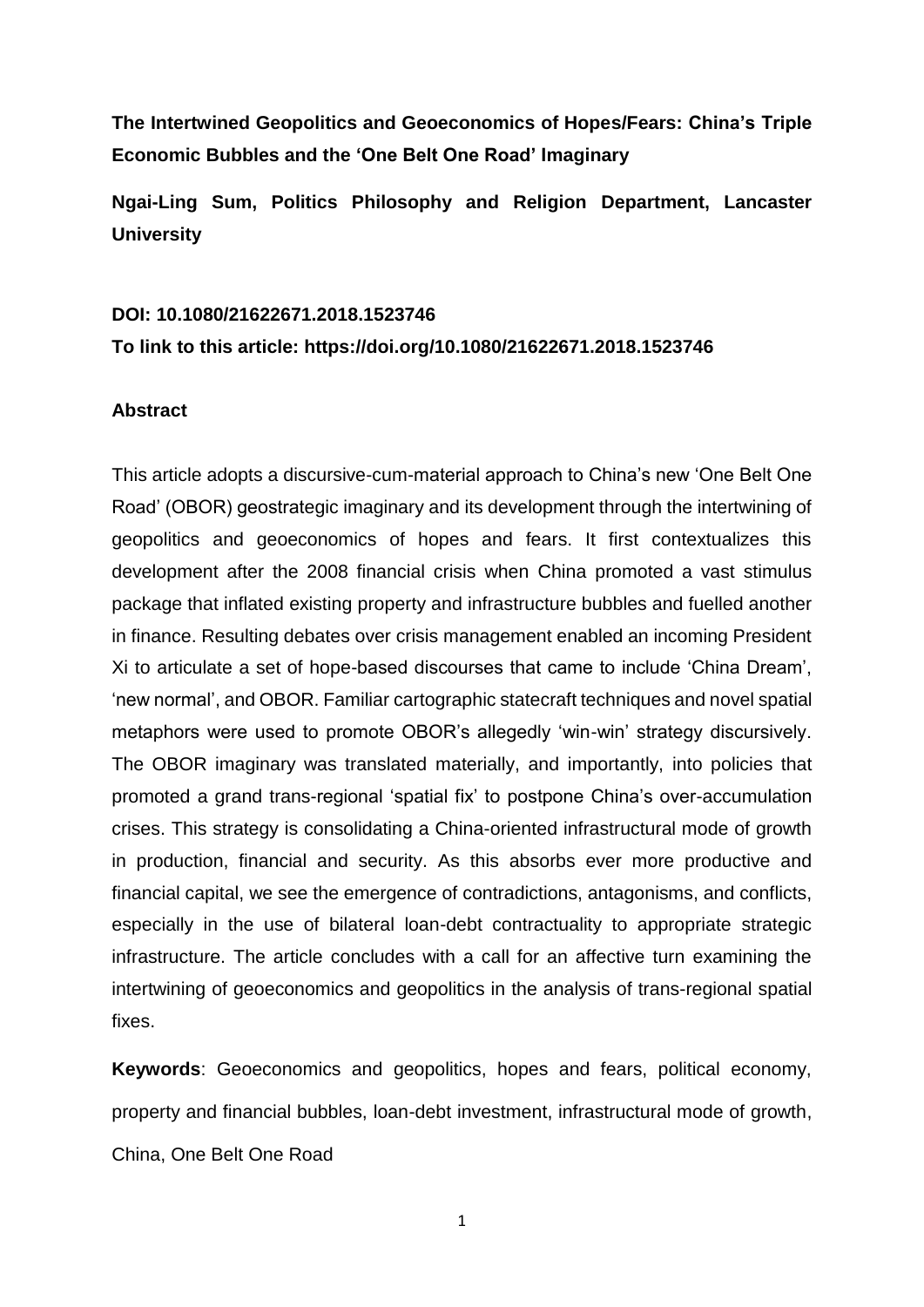**The Intertwined Geopolitics and Geoeconomics of Hopes/Fears: China's** 

**Triple Economic Bubbles and the 'One Belt One Road' Imaginary**

**Ngai-Ling Sum, Politics Philosophy and Religion Department, Lancaster University**

#### **INTRODUCTION**

This article proposes a discursive-cum-material approach to the 2013 launch and later development of China's 'One Belt One Road' (OBOR)<sup>1</sup> geostrategic imaginary. The analysis unfolds in six steps. First, theoretically, it suggests that geostrategic imaginaries articulate geopolitics and geoeconomics and can be fruitfully related to the discourses of hopes and fears. Second, historically, it relates the OBOR imaginary to domestic issues in China following the 2008 financial crisis as the economic slowdown challenged the government's target of maintaining an 8 percent growth rate. Responding to this challenge and the resulting threats to employment, the leadership launched a vast stimulus package in that year. Yet, this intensified the property, infrastructure and, later, financial bubbles. These problems continued after the 2013 transfer of leadership from President Hu and Premier Wen to President Xi and Premier Li. Third, anticipating major economic reforms, a new term, 'Likonomics', was floated but was soon superseded by Xi's hope-based 'new normal' discourses with the OBOR imaginary as its linchpin. Fourth, discursively, this imaginary built on China's existing 'Go Out' and 'Go West' policies and constructed a new trans-regional scale of connectivity and win-win solutions via cartographic statecraft and geoeconomic/geopolitical tropes. Fifth, drawing on the notion of spatial fix, it examines how the translation of this imaginary into policies contributes to the building of a Chinaoriented infrastructural mode of growth based on three emerging governance configurations for production, finance and security respectively. As this mode of growth absorbs more and more production and financial capital, it is also prone to contradictions, conflicts and antagonisms. Sixth, highlighting key features of the OBOR case, the article explores the articulation of materiality and discourse in the making of spatial fixes at the interface of geopolitics and geoeconomics as these are shaped by openly voiced hopes and fears.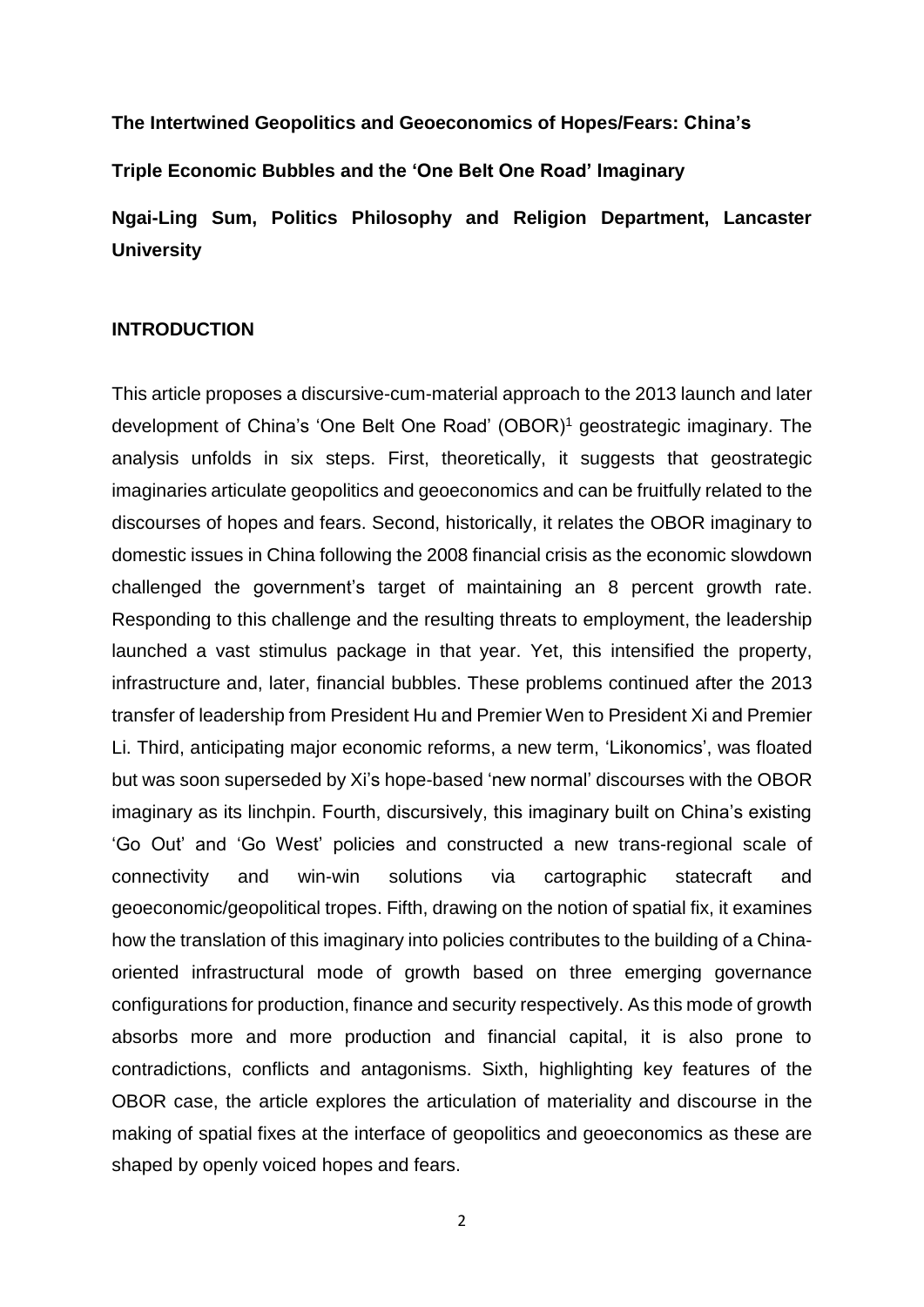#### **GEOSTRATEGIC IMAGINARIES AND THE INTERTWINING OF HOPES AND FEARS**

Geostrategic imaginaries and projects such as OBOR reflect the increasing global entanglement of geopolitics and geoeconomics (Sparke, 2014). Such imaginaries and their translation into policies and practices invite a critical discursive-material perspective (Sum and Jessop, 2013) on the interrelations among politics, economics and sociospatiality (Elden, 2013). Geopolitically, this includes how intellectuals of statecraft (cf. Foucault, 1980, 2008), such as foreign policy advisors, construct new geostrategic imaginaries in policy discourses. Literature on critical geopolitics indicates that most foreign policy discourses rest on spatial/scalar narratives and imaginaries that tend to deploy binaries such as East/West, them/us, and hopes/fears (e.g., Ashley, 1987; Booth and Wheeler, 2008; Campbell, 1998; Dalby, 1991). This perspective is echoed in critical geography (e.g., Agnew and Corbridge, 1995; Ó Tuathail and Agnew, 1992) as its proponents seek to overcome the state-centric territorial trap (Agnew, 1999) by exploring: (1) the complexities of spatialization and rescaling in regard to new state spaces; cross-border regions, military developmental statecraft (e.g., Brenner, 2003; Gregory, 2008; Jessop, 2008, 2016; Paasi, 2004; Perkmann and Sum, 2002); and (2) territorially-relevant subjectivation and identitybuilding in the core (Campbell, 1998) and periphery (e.g., Essex, 2013; Sparke, 2007; Sum, 2013).

The same critical perspective is pertinent to geoeconomics. The latter was first mapped for the post-Cold War period by a security consultant, Edward Luttwak (1990), who claimed that civilian innovation potential, international trade, and market penetration would replace military power as the dominant mode of world ordering. This would create new hierarchies among nations. This approach was criticized for: (1) translating the realist mind-set from Cold War politics to post-Cold War economics (Ó Tuathail, 1996, p. 239); (2) exaggerating national conflicts and ignoring transnational integration, global networks and interconnectedness (e.g., Ohmae, 1990); and (3) overlooking the remaking and intertwining of geoeconomic/geopolitical discourses and practices relevant to the rebuilding of global capitalism (e.g., SUM, 2013 on the BRIC economies).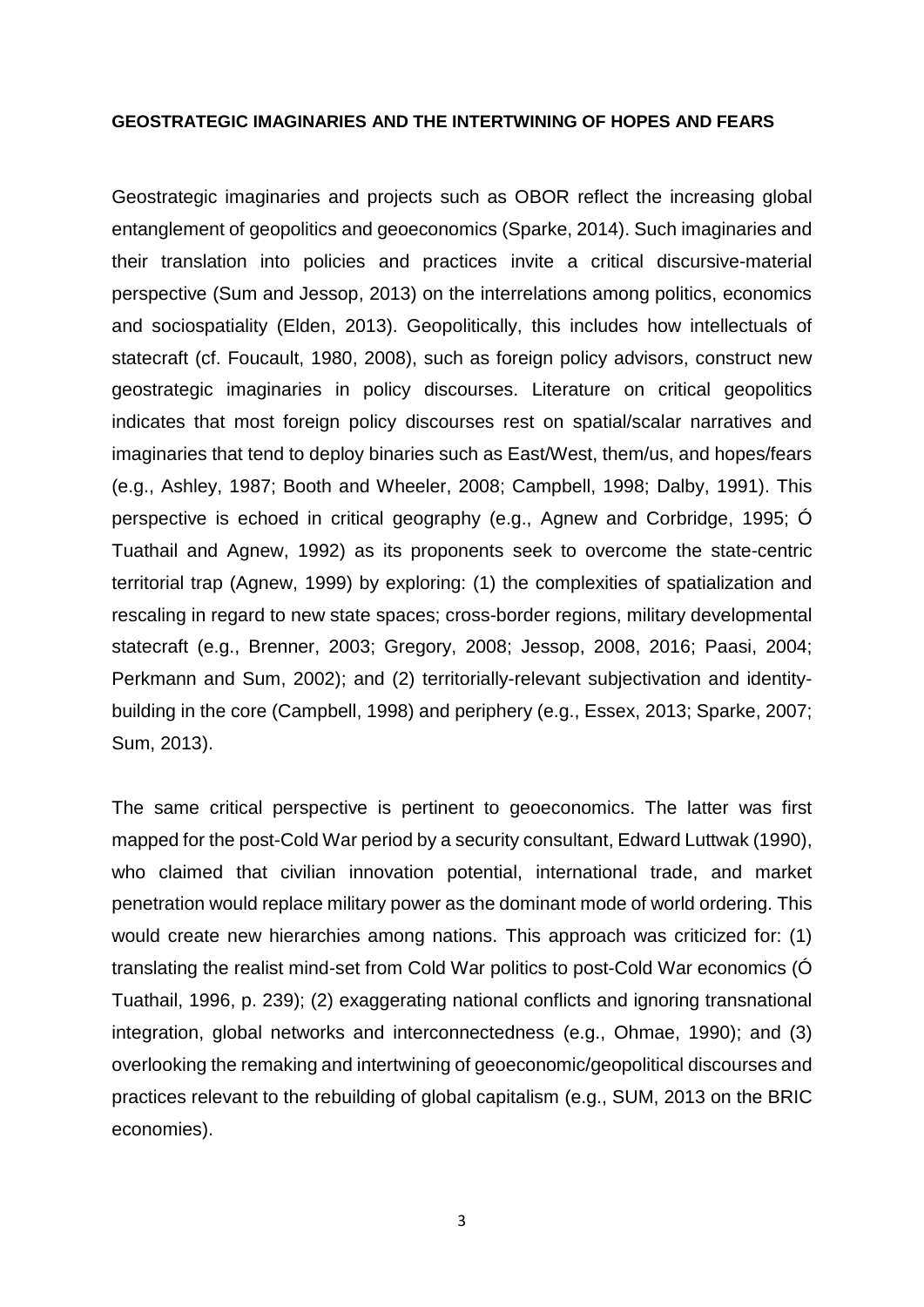Building on these heuristically powerful critical insights, this article explores the contingent intertwining and enmeshing of geopolitical and geoeconomic discourses and practices with reference to the Chinese case. It highlights how the spread of the 2008 global financial crisis led Chinese intellectuals of statecraft to search for new geoeconomic and geopolitical imaginaries and associated policies in displace some of the crisis tendencies. These imaginaries typically selectively articulate academic theories, policy rhetoric, and media narratives. They often emotionalized hopes and fears that frame, script and spectacularize possible spatial connectivity, links and flows among places, across scales, and over distance (cf. Essex, 2013, p. 3). These sociospatial scripts provide ordering logics, mental models, metaphors/tropes, and discursive devices that shape identities, guide spatial/scalar strategies and orient alliance and coalition building with unintended, uneven, and often contradictory sociospatial effects.

Matthew Sparke (2014) noted that such a theoretical approach to the remaking of sociospatiality requires a 'double vision'<sup>2</sup> that focuses on the performative power of geopolitics and geoeconomics and their respective links to fears and hopes (Sparke, 2005). Highlighting the latter aspect, my analysis deepens Sparke's critical perspective by drawing on affect studies (AHMED, 2004; Massumi, 2002) and critical foreign policy analyses (e.g., Booth and Wheeler, 2008). For the affective turn in social sciences, hopes/fears involve individual psychology and emotionally charged discourses (Chaput, 2010, pp. 4–8). For example, in the USA after 9/11, discourses on the 'War on Terrorism' emotionalized and spectacularized geopolitics by stoking security fears and seeking to make the 'war' global (Ahmed, 2015). Similarly, under neoliberalism, the geoeconomic hope of freeing markets on a global scale energizes investors, producers and consumers as they reorient their horizons of action for global capital accumulation and incessant personal gratifications. Similar hopes and fears emerged in the aftermath of the 2008 financial crisis as countries like China started to worry about economic slowdown from its '8-percent growth rate'. Beginning in 2013, this motivated the party leadership to promote hope-based new imaginaries, e.g., 'China Dream', 'New Normal' and the OBOR.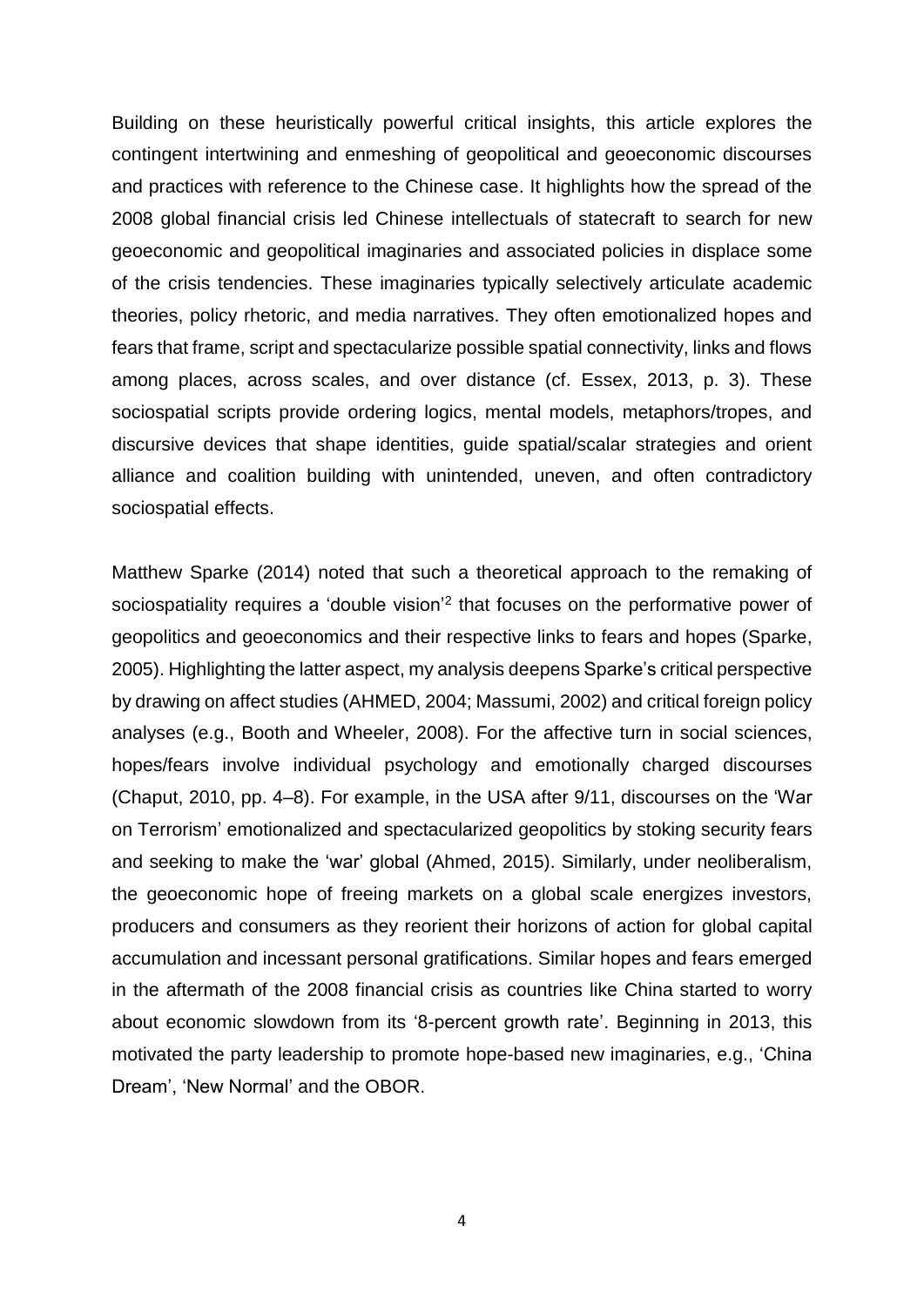#### **THE 2008 GLOBAL FINANCIAL CRISIS AND CHINA'S TRIPLE BUBBLES**

China's drive for continued growth was reinforced by its WTO entry in 2001. This facilitated an export boom and China's emergence as a 'global factory' enjoying growing trade surpluses and rising foreign currency reserves. This expansion was constantly threatened by poor labour conditions; overproduction of raw materials and consumer goods; environmental degradation; and the risk of depreciation of its huge foreign reserves. The global financial crisis that erupted in 2008 aggravated these challenges. Exports fell for the first time since 2001, many coastal export firms closed, and unemployment surged. China's investment in US Treasury Bills, which was around USD 1.9 trillion, suffered losses as the dollar depreciated. The US bear market also hurt Chinese banks and fund companies that were heavily invested in Wall Street (Sun and Fu, 2012). In short, this crisis provoked an over-accumulation crisis (Marx, 1998, pp. 237–258, 438-–439, 483 and passim) and threatened the party's 'performance legitimacy' (Zhao, 2009), which partly relied on rapid growth in gross domestic product (hereafter GDP).

### **China's ruling logic of GDPism**

GDPism denotes 'the belief that rapid GDP growth should always be the nation's highest priority because it is the panacea for most national issues and the way to consolidate the government's legitimacy' (Qi, 2010, p. 5). This mode of rule has dominated Chinese policy from the start of its 1978 open door policy. Thereafter the mantra of 'protecting and maintaining an 8% GDP growth rate' (*bao ba*) was a mainstay of official rhetoric and a crucial policy benchmark under Premier Deng Xiaoping. It was narrated that 8% is 'necessary to maintain social stability and provide jobs for tens of millions of new laborers swarming into the country's crowded job market every year' (China Daily, 2009). Party leaders and local government officials reiterated this mantra to sustain the party's goal-based 'performance legitimacy' and their own achievement in GDP terms (Sum, 2013 and 2017).

GDPism operated as powerful discursive apparatus to normalize a regime of truth and guided the party's efforts to manage the economy, politics, and wider society. Its associated political arithmetic required constant concern with threshold maintenance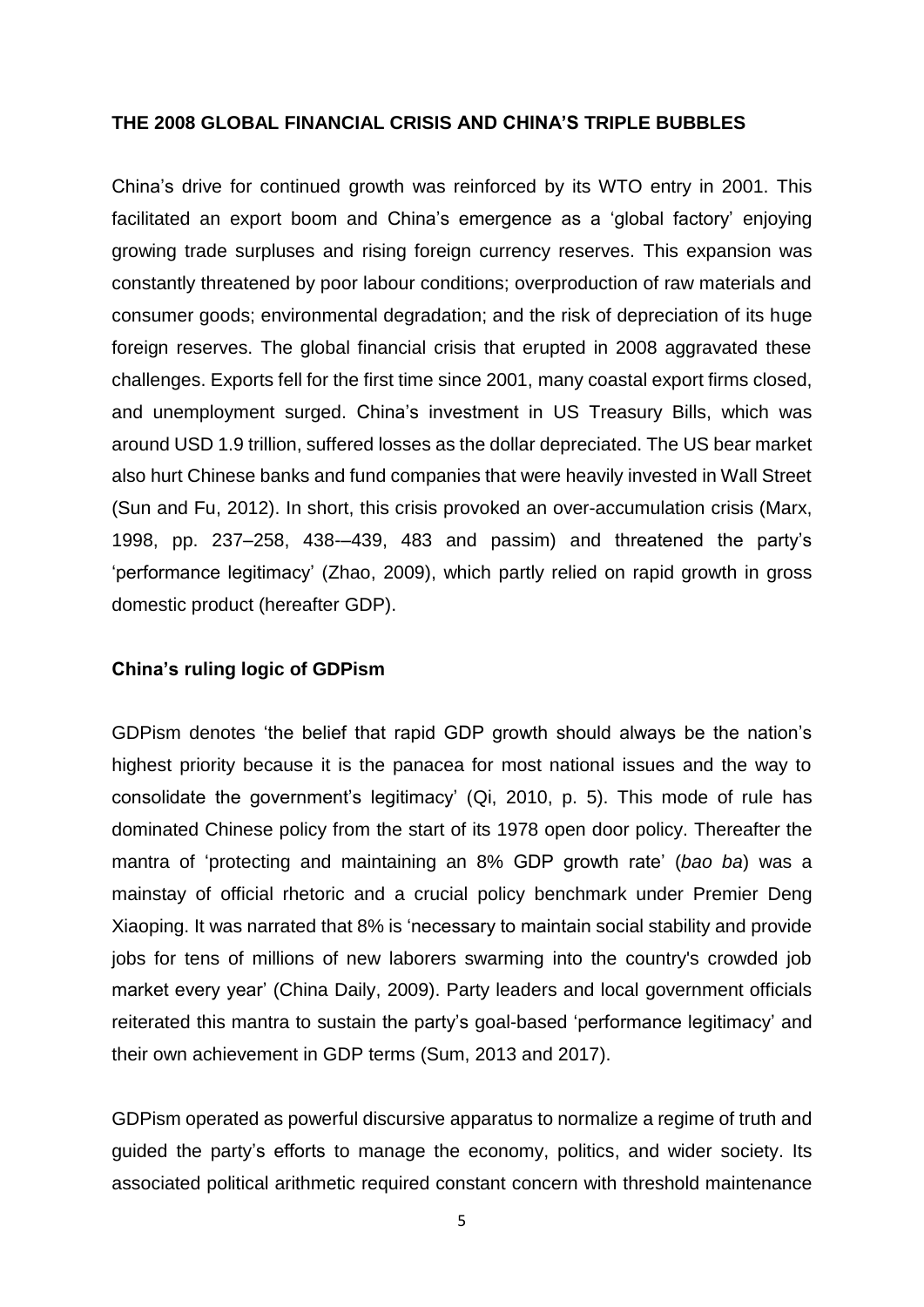and management to secure national stability. It entailed (1) constant comparison with the 8 percent benchmark; (2) distinguishing acceptable and unacceptable policy actions; and (3) regulating conduct by reference to the technical requirements of economic performance. Government units and cadres at national, provincial, city, prefecture and county scales monitored their performance against the benchmark and internalized and applied its logic in their own practices. For example, cadres competed to showcase their urban development icons (e.g., high-speed train lines, airports, and concert halls) and growth rates in bureaucratic beauty contests (Hsing, 2010).

#### **The stimulus package and land- and debt-based accumulation**

Rising unemployment and social unrest following the global financial crisis called into question this GDP logic. In November 2008, the Hu-Wen party leadership sought to re-ignite growth with a four trillion Renminbi (hereafter RMB) stimulus package (equivalent then to 560 billion USD). To facilitate this package, central government relaxed its credit policies and encouraged lending by state-owned banks (SOBs). National ministries and sub-national government units seized this chance to win approval for their pet infrastructural projects. However, to this end, (sub-)national governments had to provide matching funding and did so by intensifying the acquisition of land and leasing land use rights (Wu, 2015, p. 20; see also Lin, 2014; Wu, Xu and Yeh, 2007).

Furthermore, as sub-national authorities were prohibited from raising additional funds without central government approval, they established local government financial vehicles (LGFVs) to collateralize land-use rights and raise money from SOBs and the shadow banking system (Hsu, 2015).<sup>3</sup> These funding sources included securitized corporate funds, real estate investment trusts, and wealth management products for sale to private and public investors. Sub-national authorities also allied with private developers and auxiliary building industries (e.g., cement, steel, bricks, and heavy machinery). The resulting growth coalitions co-leveraged land and property for lucrative megaprojects and other real estate ventures, increase extra-budgetary government income, and boost individual careers (Sum, 2013; Zhu, 1999).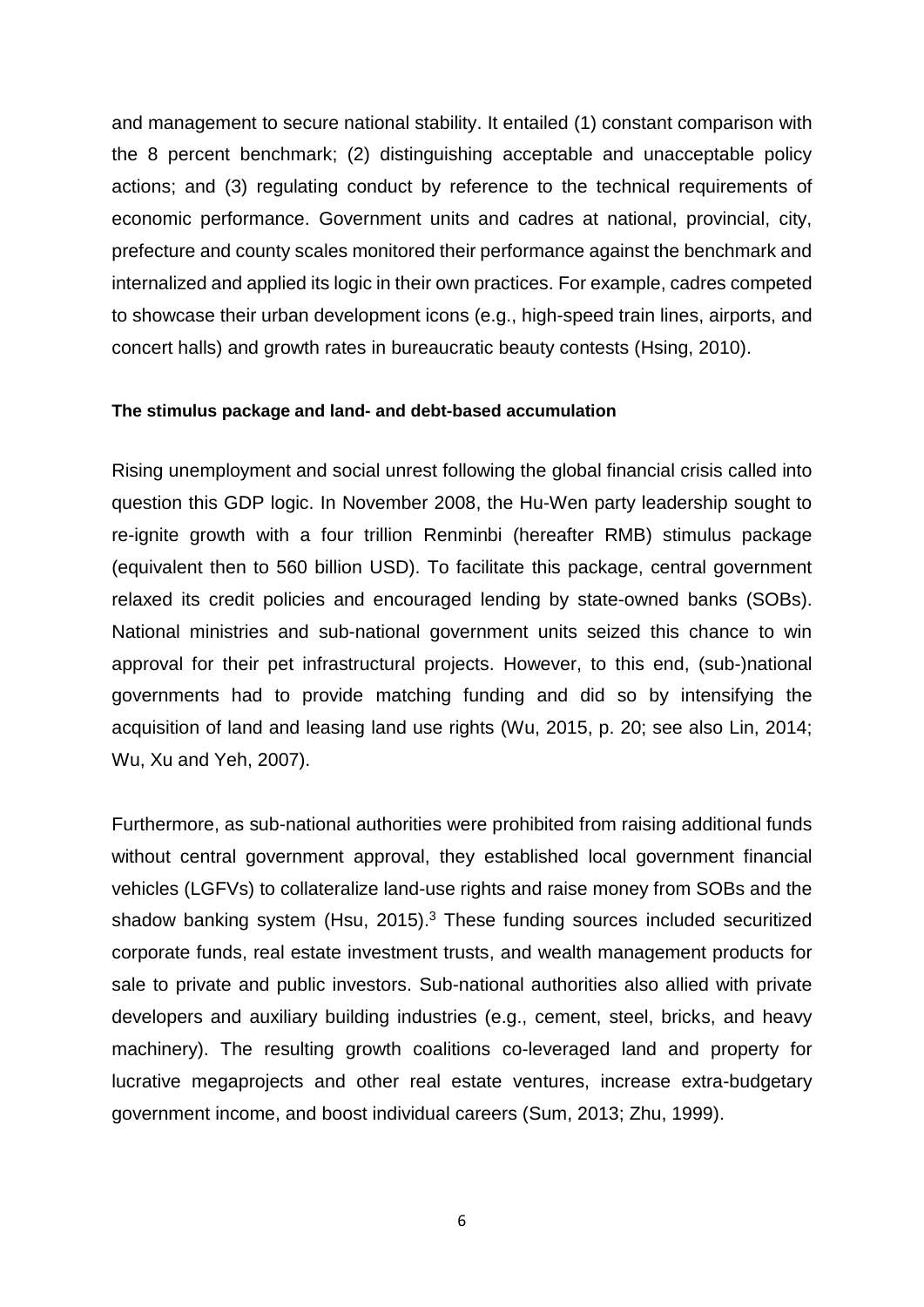#### **Triple Bubbles and Challenges of Over-accumulation, 2010-2015**

These measures, together with the emergence of commercially developed housing since 1994, aggravated the existing 'property bubble'. For example, prices in major cities such as Beijing and Shanghai rose 3.65 and 3.41 times between 2003 and 2013, respectively (Xinahuanet.com 2013). Much of this land- and property-based accumulation was fuelled by debt as: (1) local governments/LGFVs raised loans via collateralization from the shadow banking system; (2) state-owned and private property developers borrowed from SOBs and shadow banking system (Hsu 2015), and (3) households financed real estate purchases via mortgages, savings and leveraging equity. According to National Audit Office data, LGFV debt more than doubled from RMB 4.97 trillion at the end of 2010 (Lu and Sun, 2013, p. 6) to RMB 10.9 trillion in June 2013 (China Daily, 2015a). Additionally, corporate (including stateowned enterprises [SOEs]) debt was reported as 160% of China's GDP at the end of 2014 (Standard and Poor's, 2015). The total of this debt plus central government and shadow banking borrowing was estimated to have increased from 150% of GDP in 2008 to 282% by mid-2014 (Dobbs, Lund, Woetzel and Mutafchieva, 2015).

The second crisis-tendency emerged as nearly half of new debt created in this period went into real estate development and infrastructure projects as well as auxiliary building industries. An infrastructure bubble became evident in empty estates, hardlyused airports, highways to nowhere, and an oversupply of building materials. In 2014, the China Investment Network published a 'ghost town index' that identified around 50 built-but-largely unoccupied cities (Coonan, 2014). Furthermore, reflecting some 7 years' worth of unsold housing stock in 2014, house prices fell nationally by 10% in 2014 (Kolo, 2014). The slackening property and infrastructure boom aggravated overcapacity problems in related industries such as steel and cement, which produced half of world output in 2014. Annual cement capacity is 2.9bn tonnes; but 2012 demand only reached 2.1bn (Kolo, 2014). Likewise, the steel industry produced about 804 million tonnes and consumed only 664 million tonnes in 2015 (Lopez, 2016).

These property and infrastructural bubbles spilled over into finance during 2013. Worried that increasing debts and overcapacity were endangering the entire financial system, central government intervened several times to tighten official credit. Shadow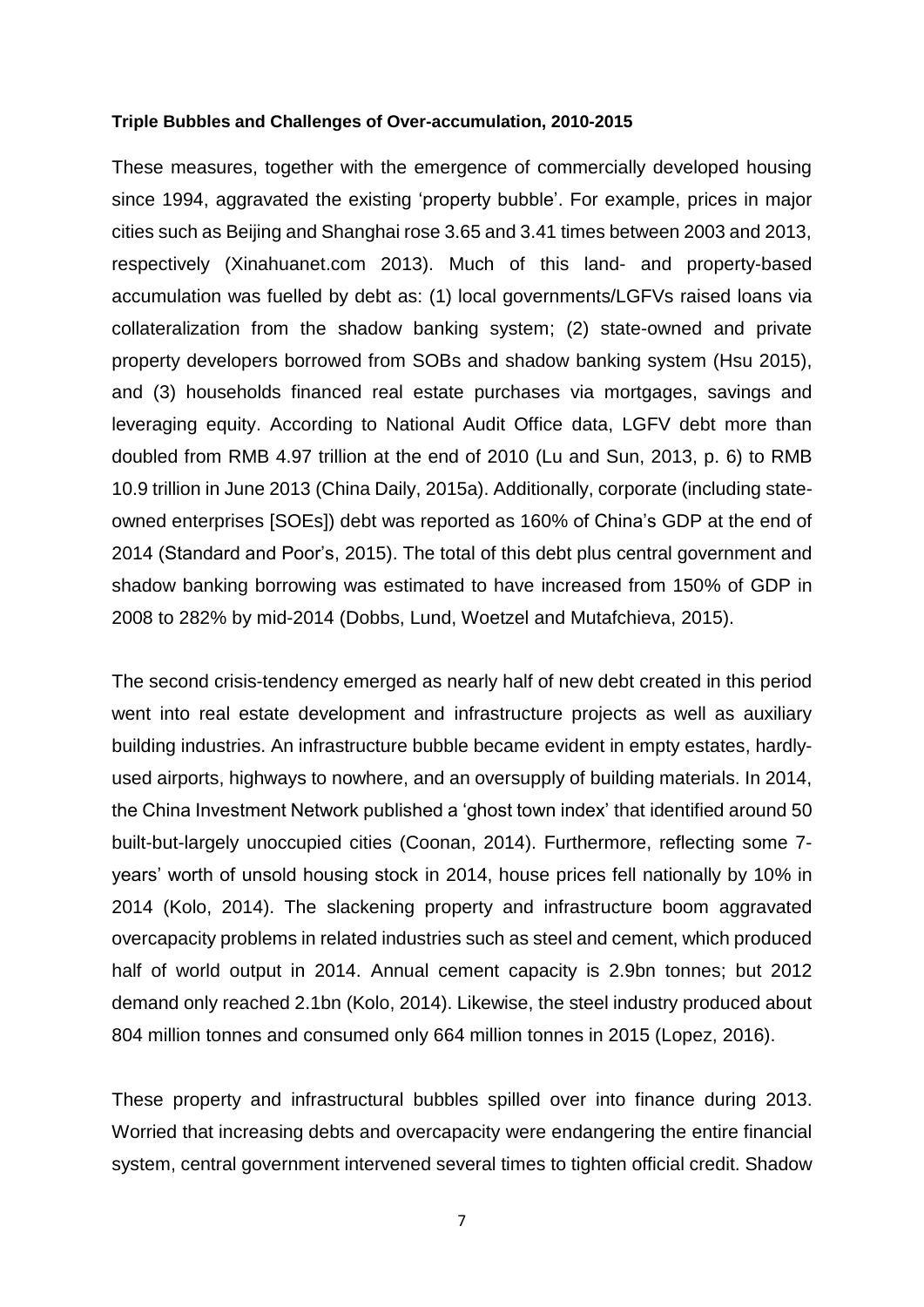banking further expanded as an alternative funding source, especially for vulnerable local governments and fragile local-government linked companies. The total local government loan portfolio was estimated at US\$ 9tn between 2010 and 2015 (Rasmus, 2015, p. 149) and this threatened to overwhelm local governments' debtservicing capacity. The situation became worse thanks to growing defaults since 2012: notable cases include Huaxia Bank and CITIC Trust Co. These developments challenged the domestic logic of GDPism (Sum, 2017). In March 2015, the central leadership pre-empted a potential refinancing crisis by issuing a RMB 1 trillion quota to convert maturing high-yield debts into longer-term, lower-cost bonds. While this enabled local governments to save 1.5% of GDP in debt servicing, it created a vicious cycle of mounting debt, deleveraging, interest rate cuts, and debt swaps.

These developments overlapped with the transfer of authority to the Xi-Li duumvirate, who sought to manage these crisis tendencies by promoting new policy imaginaries and backing them via new means. A prominent example is the eponymous 'Likonomics'. Its two aims were to rebalance the economy from investment to domestic consumption and promote financial liquidity (e.g., issuing bonds to refinance government debt; listing of SOEs on key stock markets, etc.) (Sekine, 2014, p. 5). Concurrently, the State Council and state media encouraged people to invest in the stock markets and thereby share in the 'Chinese Dream'. New online networks linked to the shadow banking system offered instant access to credit for stock-exchange investment and allowed investors to buy on margin. Liquidity surged as over 90m retail investors joined the investing herd between 2014 and 2015 and reacted to the latest market and policy rumours. Between June 2014 and June 2015, initial public offerings (IPOs) for SOEs on the Shanghai Composite Index increased 2.5 times (Hu, 2015) and stocks rose around 150%.

That this was unsustainable was shown by a plunge in the same index by 32% between 8 June and 8 July 2015. This financial asset bubble wiped out USD 3 trillion in (probably fictitious) equity value (Hu, 2015) with estimated losses per investor of RMB 420,000, equivalent to 8 years of an ordinary salary (Lam, 2015). Unsurprisingly, this triggered mounting complaints from retail investors and political panic for the leadership. Although the government intervened to postpone new IPOs and ordered government-controlled funds to purchase stocks and shares to boost prices,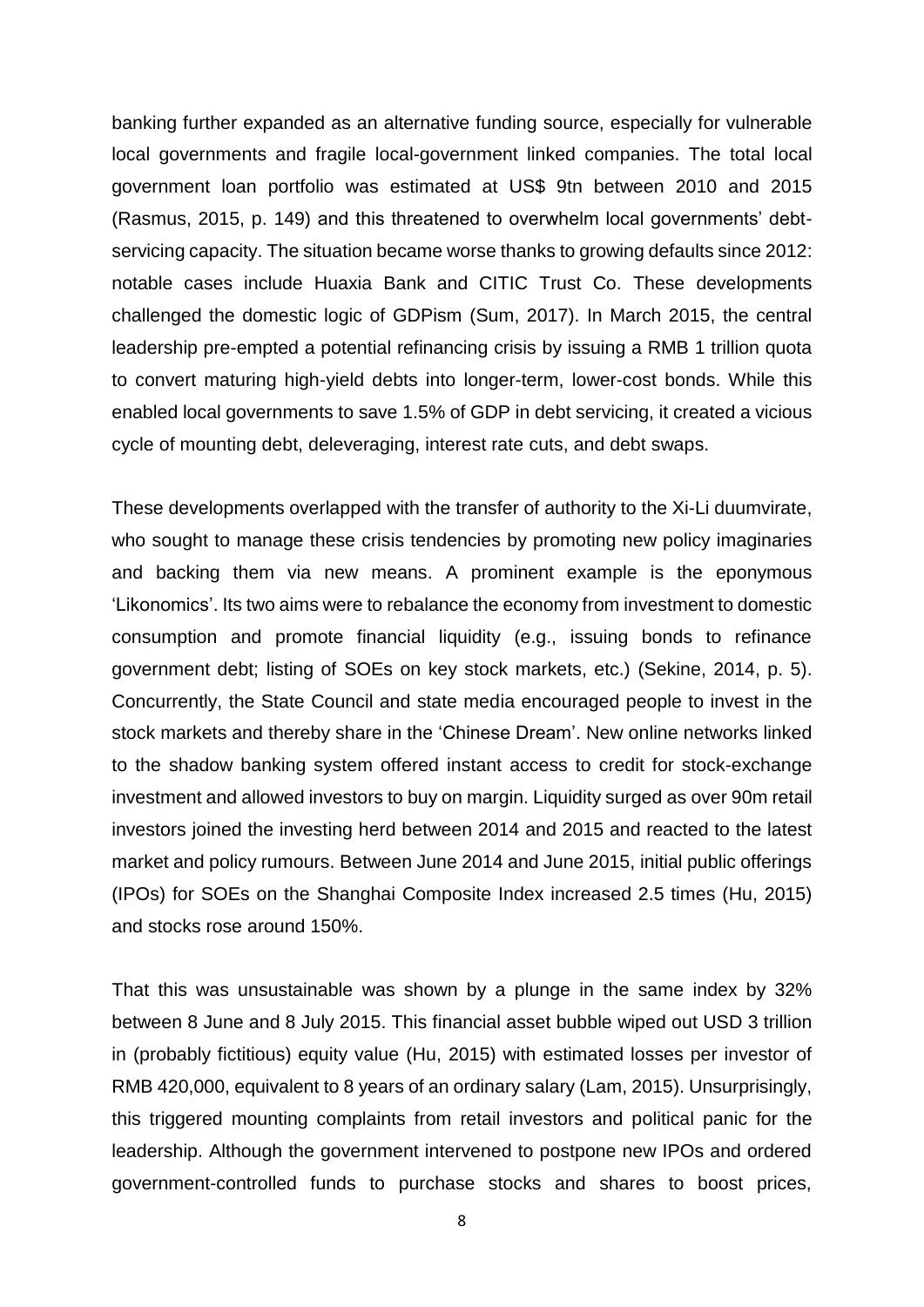Likonomics failed to dispel anxieties that the bubble would burst. Paradoxically, then, efforts to stamp out earlier property and infrastructural bubbles spilled over onto the financial one. The interaction of all three bubbles highlighted China's problems of overaccumulation as expressed in excess capacity, inflated property prices, profit squeeze, rising debt, and falling growth rates (Chesnais, 2014, p. 74).

### **The geoeconomic unease of falling GDP growth rates since late 2015**

China's GDPist target of 8% growth rate yearly has been in the spotlight with the accumulation of the triple bubbles. They have caused unease at the heart of the leadership, threatening its performance legitimacy, and provoked geoeconomic and geopolitical uncertainties abroad about the global impact of a possible Chinese 'hard landing' (Oliver, 2016). Much nervous energy was invested (trans-)nationally in predicting and monitoring the deviation of growth from the new 7% benchmark set in 2014. Decimal points below 7% prompted debates about the geoeconomic risks and threats of China's performance both at home and abroad (Magnier, 2015). For example, Premier Li himself tried to finesse the meaning of falling growth rates in a speech at the opening of the National People's Congress in March 2016. Instead of stating a single number, he mentioned a range between 7% and 6.5%, creating room for manoeuvre. Despite efforts to manage the triple bubbles, Li's rescue of the financial asset bubble was called into question. He was gradually marginalized in economic decision-making while President Xi was jostling to control the party-state hierarchy (Lam, 2014).

# **XI'S 'NEW NORMAL' DISCOURSE: HOPE, CONTAINMENT, RE-PROGRAMMING**

As 'Likonomics' faded Xi's hope-based discourse of a 'new normal' gained traction. He used this more fluid narrative to signal slower but higher-quality growth. The 'new normal' discourse, which was first introduced in 2010 by a giant California-based bond fund, Pacific Investment Management Co. (PIMCO), offered a new post-crisis rhetoric to narrate below-average economic growth. Xi first endorsed it publicly on an inspection tour to Henan Province on 9 May 2014 and an official website hyped this affirmation as 'one of the hallmarks to be engraved in history' (Chinese Executive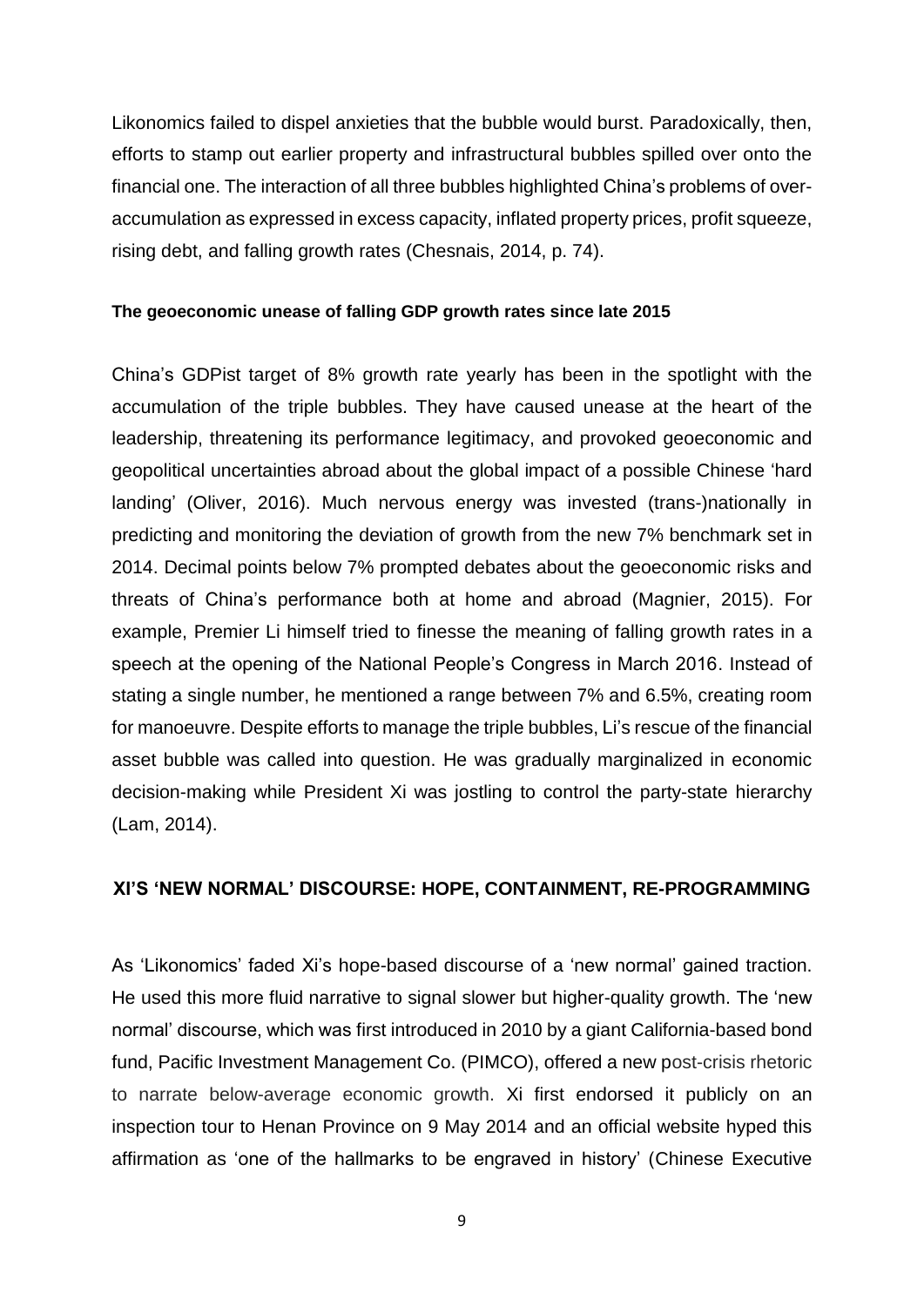Leadership Academy Jingangshan, 2014). Inspired by PIMCO, Xi selected this fluid discourse to manage public expectations and reassure confidence in face of the bubbles and the slackening Chinese growth.

This 'new normal' discourse condoned a decelerating economy and recalibrated GDPism as the previously benchmarked 8% annual growth target was replaced by a lower target range. This also helped to subsume old and new policy objectives under a single rubric. This now included financial reforms (e.g., liberalization of interest rates, internationalization of the Renminbi; and greater exchange rate flexibility); increased household consumption; changes in budget laws to allow local governments to issue debt; promotion of high-value-added manufacturing and service industries; introducing mixed ownership for some SOEs to enable them to compete internationally; crackdowns on corruption; improvement of people's well-being; promoting the OBOR geoeconomic initiative; and resetting Sino-American geopolitical relations.

The catchall meaning of the 'new normal', interpreted in neo-Foucauldian terms, suggests a crisis-management discourse oriented to remaking party-state legitimacy despite a decelerating economy. As a wide-ranging discourse, it reorganizes and regularizes official power and helps to accommodate personal ambitions and identities to slower growth via two discursive technologies. First, a technology of containment recalibrates the number order embedded in GDPism, lowering growth expectations for the coming 5 years to 6.5% and thereby managing expectations. Second, a technology of re-programming strategically recodifies policy discourses to normalize a new governmental rationality (Dean, 1999) that claims that higher-quality growth can compensate for slower growth now and promotes prospect for a brighter future thanks to a mix of revamped and new policy objects and instruments that will become 'growth drivers 2.0'. This new hegemonic vision and related accumulation strategy enables party leaders, especially Xi, to reboot their image, marginalize 'Likonomics', create new policy imaginaries that can alter subjectivities and aspirations, and reorganize time, scale, place, space and knowledge in hard times. The OBOR initiative is a linchpin of the 'new normal' because it envisages a new (trans-)regional scale to manage over-accumulation problems. This offers what Harvey (1982) describes as a 'spatial fix' in which new spatial arrangements are created to enable capital (including state capital) to annihilate space with time (Marx, 1973, pp. 320 and 330) and displace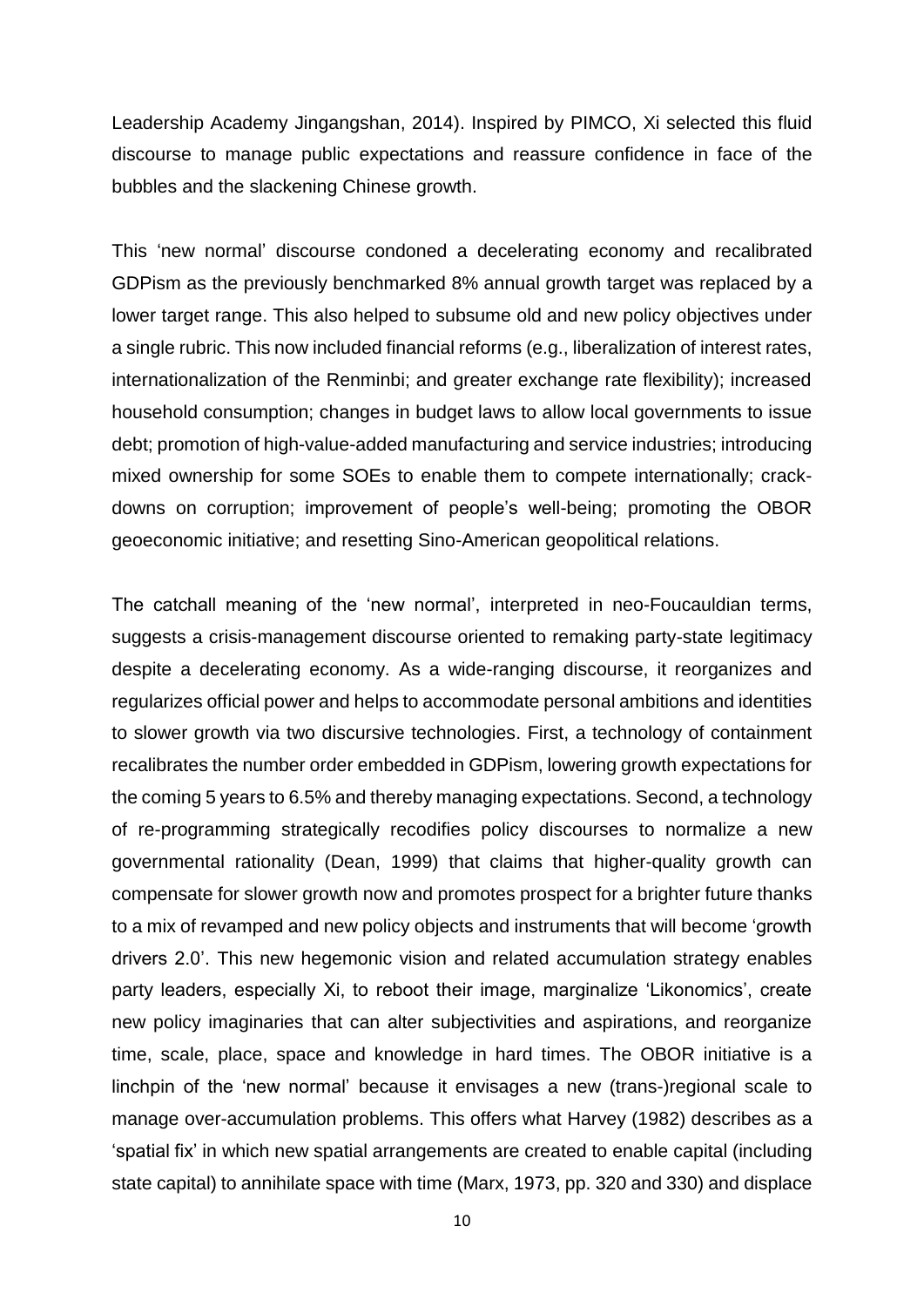its debt-laden overcapacity crises abroad through the production of a trans-regional scale of actions (Summers, 2016).

# **HOW OBOR PRODUCES A TRANS-REGIONAL SCALE AND PROGRAMMES HOPES**

The production of this new spatial scale is mediated, discursively, through the OBOR imaginary. It was co-produced and spectacularized by the party leadership, policy elites from different ministries, planning institutes, think tanks and policy banks that project a better future. Seeking to energize this vision, Xi's 'China Dream' and 'new normal' discourses deployed the historical metaphor of the 'Silk Road' that, under the Han and Tang dynasties, had stretched from China's old capital Xi'an to ancient Rome (Clover and Hornby, 2015). The symbolism of this historical 'trade routes' and 'cultural exchanges' translates the past aura of wealth and cross-border connectivity into the present conjuncture.

# **Cartographic statecraft to create trans-regional connectivity**

The present hope-based discourses on connectivity are represented and programmed via two spatial metaphors. The 'One Belt' denotes the land-based 'Silk Road Economic Belt' and the 'One Road' is the sea route of the '21<sup>st</sup> Century Maritime Silk Road'. This imaginary was first officially announced by Xi in a speech at Nazarbavev University in Kazakhstan on 7 September 2013. He announced the maritime component in the Indonesian Parliament on 3 October in the same year. Like most Chinese policies, announcements of new policy concepts by top leaders are subsequently translated into detailed official documents by policy-academic communities (Zheng, 2016). OBOR became official policy when it was incorporated into the *Decision of the Central Committee of the Communist Party of China on Some Major Issues Concerning Comprehensively Deepening the Reform* in November 2013 and, again, into the State Council's 2014 Report on the Work of the Government. A major document, *Visions and Actions on Jointly Building Silk Road Economic Belt and 21st Century Maritime Silk Road*, was co-authored by the Ministry of Foreign Affairs, Ministry of Commerce and the National Development and Reform Commission.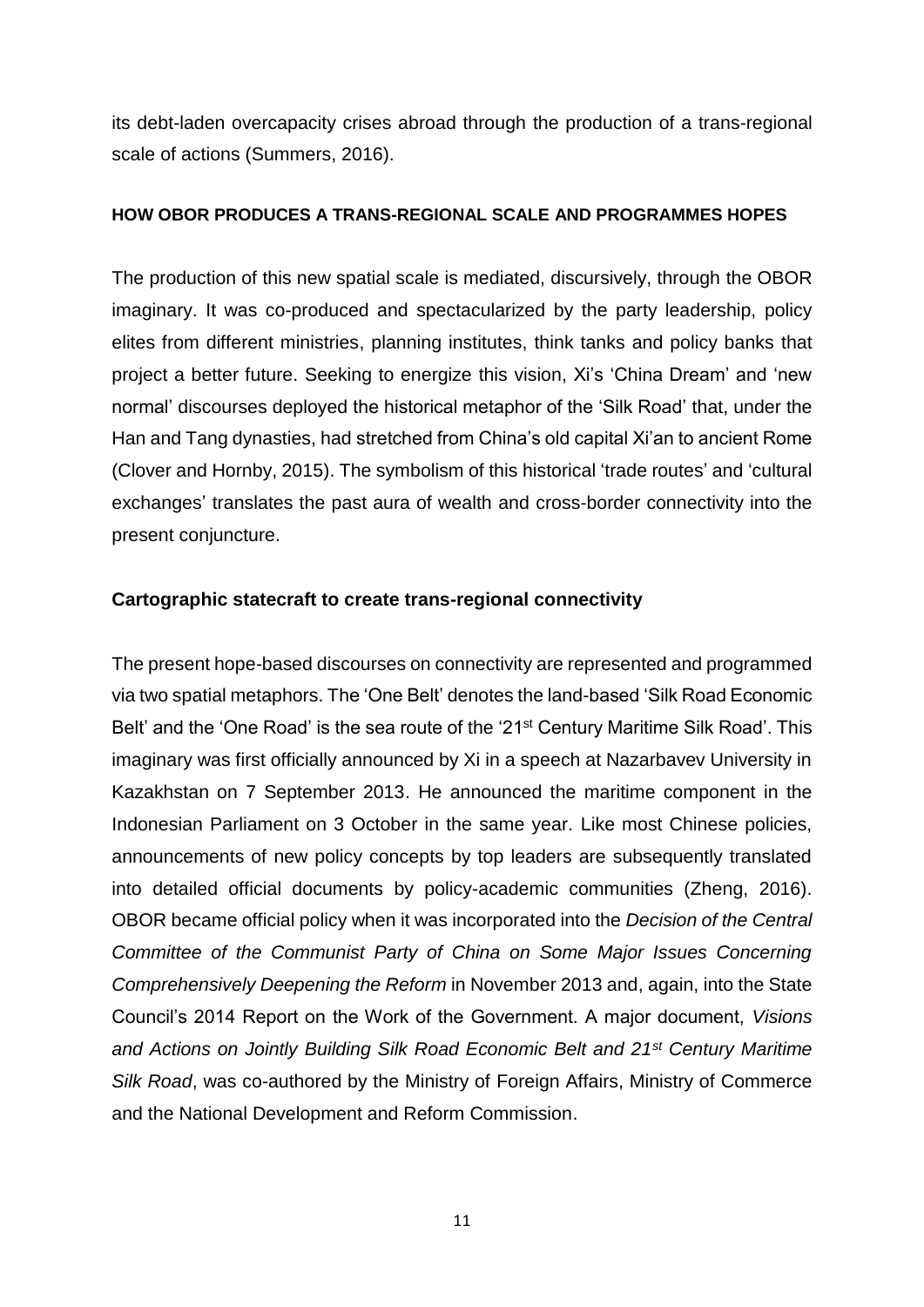In 2014, following the authorization of the initiative, the official Xinhua Agency published its OBOR map in Chinese and English (see Map 1). This map helped to visibilize and governmentalize the new spatial imaginary (Moore and Perdu, 2014; Pickles, 2004). Such meaning-making devices fuse the spatial hopes and cartographic simplicity in ways that are readily communicable by party leaders, diplomats, official presses, think tanks, consultancy firms, and other agents. Simple cartographic techniques such as territorial lines in primary colours (here, blue and orange) and nodal dots (here, cities/ports) translate the abstract idea of OBOR into a simple visual representation of a connected land-sea mass. The orange line scripted the 'One Belt' as a (trans)-regional land-based historical 'Silk Road' that stretches from China via



**Map 1 The Mapping of 'One belt One Road' by Xinhua**

*(Source: Originally from Xinhua 2014 and translated into English by Carltonmansfield.com [https://www.google.co.uk/search?q=one+belt+one+road&biw=1093&bih=515&source=lnms&tbm=isch](https://www.google.co.uk/search?q=one+belt+one+road&biw=1093&bih=515&source=lnms&tbm=isch&sa=X&sqi) [&sa=X&sqi\)](https://www.google.co.uk/search?q=one+belt+one+road&biw=1093&bih=515&source=lnms&tbm=isch&sa=X&sqi)*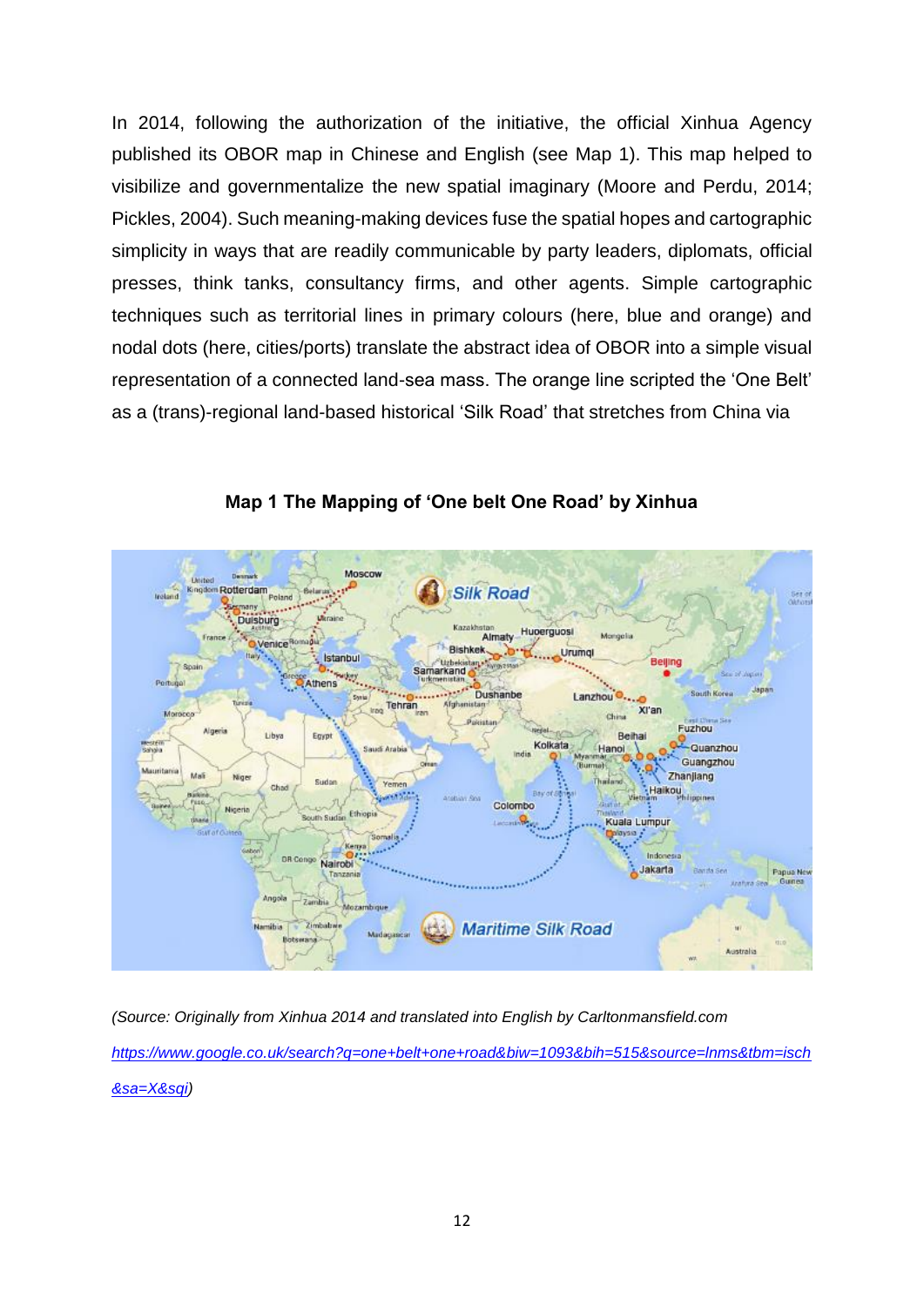Central Asia to Turkey, Russia and Continental Europe. Complementing this is the blue line of 'One Road' (or 'Maritime Route'), which revives memories of the Chinese Empire's seafaring prowess and power. The Belt now stretches from China via the Indian Ocean and Africa to the Mediterranean Littoral and Atlantic Seaboard. These two lines guide and naturalize the development of trans-regional connections between urban centres, sea ports, and regions in China, Asia, Europe and Africa that are tasked to perform economic and cultural mutuality that could:

…. *tap market potential, promote investment and consumption, create demand and job opportunities, enhance people-to-people and cultural exchanges, and mutual learning among the peoples of the relevant countries, and enable them to understand, trust and respect each other and live in harmony peace and prosperity* (*Xinhua*, 2014: 2-3)

# **Negotiating OBOR identity: geoeconomic and geopolitical metaphors and tropes**

The launch of the OBOR strategy in 2013 was prefigured domestically by two earlier official strategies initiated in the late 1990s under President Jiang. These were the 'Go West' and the 'Go Out' strategies. The former was to reduce the regional imbalances by encouraging investment in trade- and energy-related infrastructure (e.g. roads, hydropower plants, and telecommunications) in China's western provinces, notably Yunnan, and autonomous regions such as Inner Mongolia, Xinjiang, and Tibet. The latter strategy promoted investment abroad, especially by SOEs, to diversify China's foreign reserves, exploit global opportunities, and develop new investment channels (on these strategies, see Wang, 2013). With the onset of the 2008 global financial crisis and the development of China's own triple bubbles, these expansionary dreams and ambitions acquired new geoeconomic and geopolitical meanings as they were articulated with, and modified by, the OBOR imaginary.

First, the 'Go Out' policy was originally justified in 2009 as a 'Chinese Marshall Plan' by Xu Shanda (the former director of China's State Administration of Taxation). He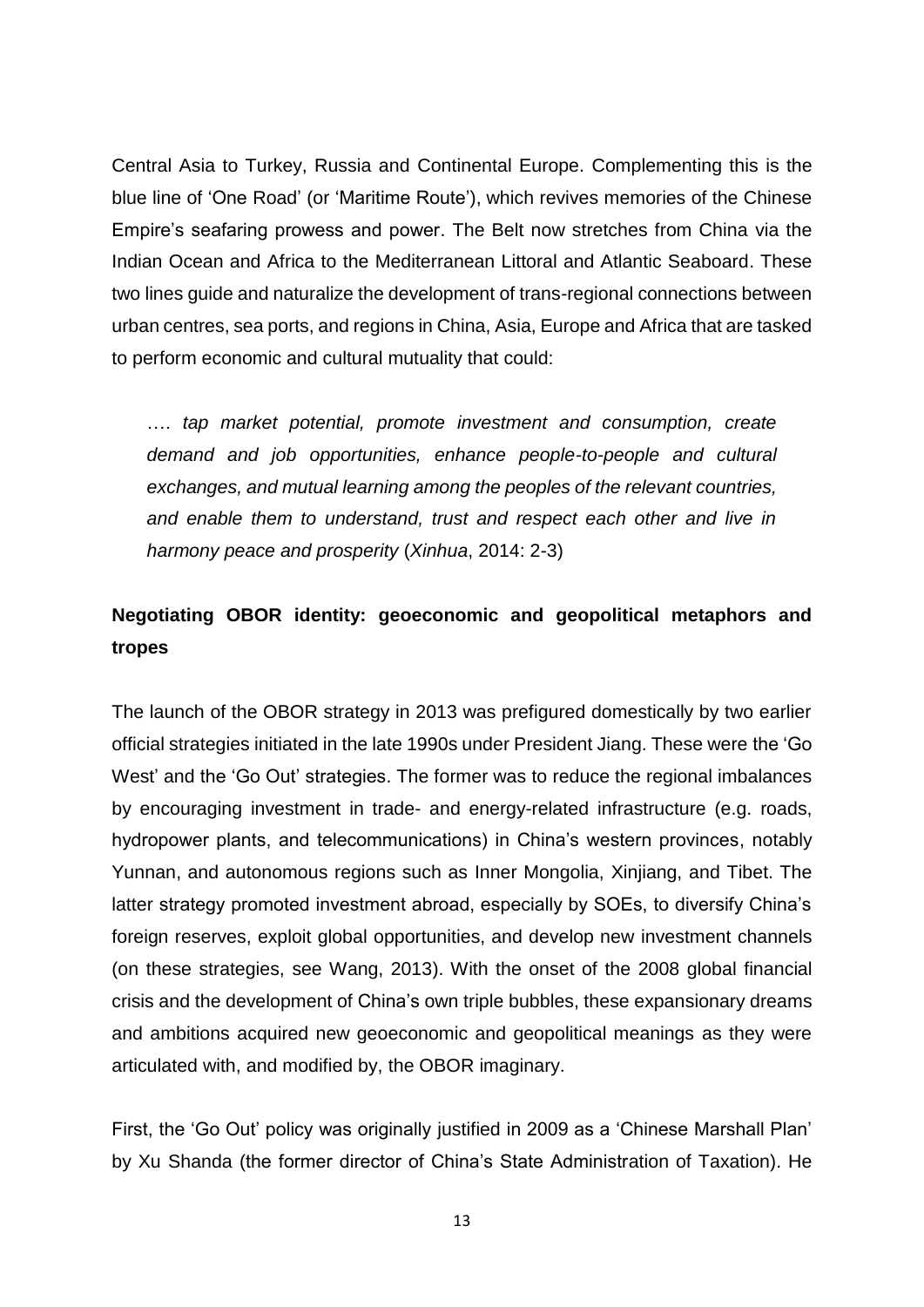presented this plan to the Ministry of Commerce and suggested that China's vast reserves be used to offer loans to developing countries that would then enlist Chinese SOEs to build major infrastructural and construction projects. These roundabout subsidies to Chinese industry would sustain Chinese exports, underpin high GDP growth rates, and reinforce the legitimating ideology of GDPism (on the latter, see Sum, 2013, 2016b). The 'Chinese Marshall Plan' trope triggered geostrategic discourses abroad when tied with OBOR. American think tanks (e.g., Centre for Strategic and International Studies, 2015), foreign relation journalists (e.g., Tiezzi in *The Diplomat*, 2014) and global business media (e.g., *The Wall Street Journal*, 2014) suggested that OBOR as a 'Marshall Plan' would enable China to use its economic resources and capacities to secure its foreign as well as economic policy goals. Worried about the risks of translating this American Cold-War security-domination images to the OBOR initiative, Chinese official media and diplomatic circles selectively dismissed the relevance of the 'Marshall Plan' discourse to the OBOR project. For example, Foreign Minister, Wang Yi, speaking on 8 March 2015, stressed that this initiative was 'a product of inclusive cooperation, not a tool of geopolitics, and must not be viewed in the outdated Cold War mentality' (*China Daily*, 2015b). This interpretation of OBOR allowed China to communicate an inclusive and mutual identity rather than a self-serving and unilateral one (see Table 1).

Narrated as a mutual initiative, connectivity on trade and investment can be improved via (trans-)regional infrastructural construction such as international trunk passageways, high-speed trains, seaways, ports, pipelines, information passageways, fibre-optical lines, low-carbon arrangements, etc. Familiar spatial metaphors such as 'corridors' and 'gateways' (see Table 2) are deployed to imagine possible linkages of these land and sea routes. With the building of mutual cooperation, service networks, industrial clusters, tourist hubs and heritage parks will soon emerge along these traffic routes and then radiate into construction, energy,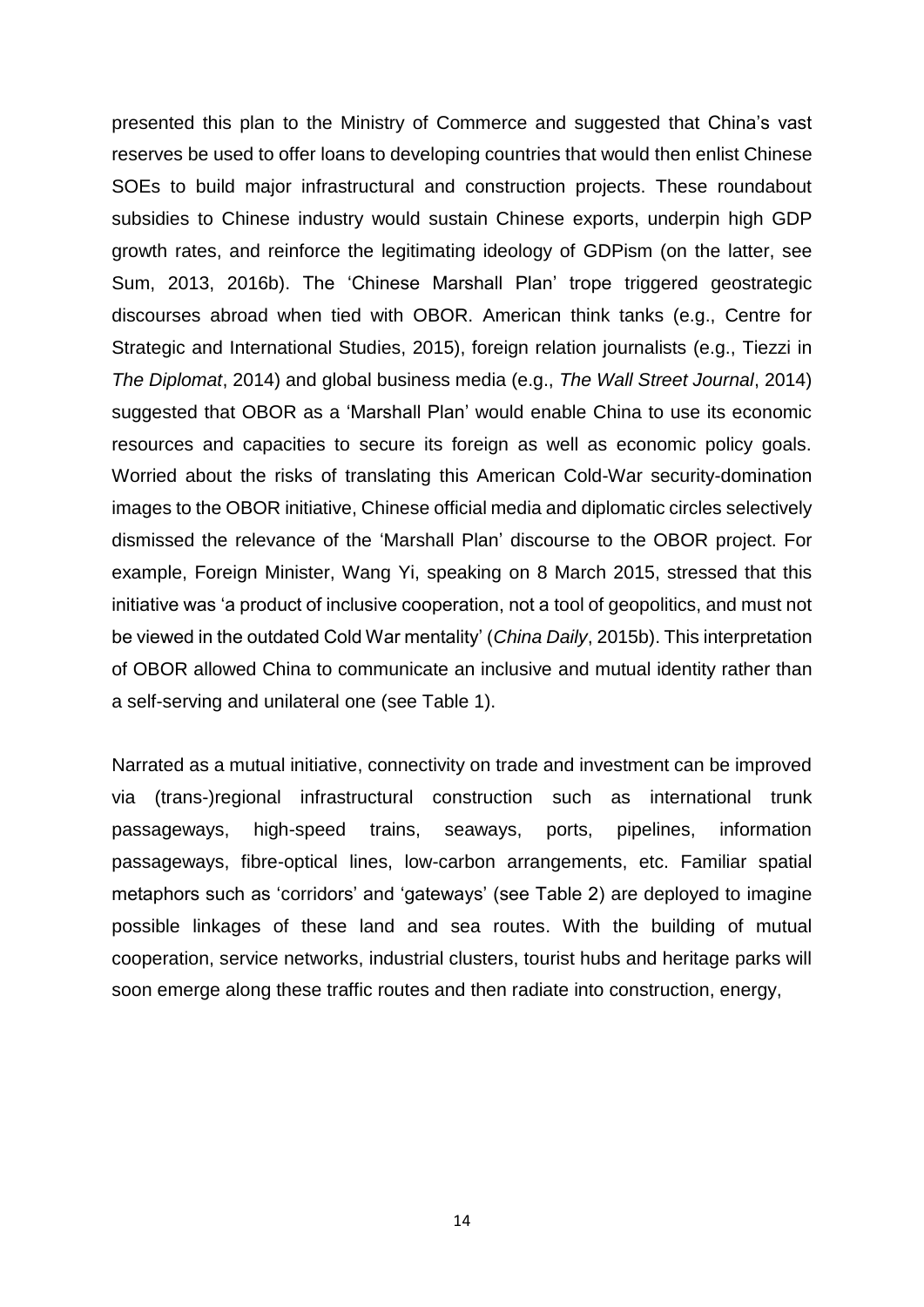# **Table 1 Construction of the 'One Belt One Road': Geoeconomic and**

# **Geopolitical Tropes and Metaphors**

| <b>Spatialized</b><br><b>Discursive Construction</b><br>Knowledge<br>and Negotiations                                                                     |                                                                                                                                                                                                                                                                                                                                                                                                     | <b>Spatial Imaginations (Tropes and</b><br><b>Metaphors)</b>                                                                                                                                                                                                                                                                                                                                                                                                                                                                                                                                           |  |
|-----------------------------------------------------------------------------------------------------------------------------------------------------------|-----------------------------------------------------------------------------------------------------------------------------------------------------------------------------------------------------------------------------------------------------------------------------------------------------------------------------------------------------------------------------------------------------|--------------------------------------------------------------------------------------------------------------------------------------------------------------------------------------------------------------------------------------------------------------------------------------------------------------------------------------------------------------------------------------------------------------------------------------------------------------------------------------------------------------------------------------------------------------------------------------------------------|--|
| <b>Geoeconomic tropes</b>                                                                                                                                 |                                                                                                                                                                                                                                                                                                                                                                                                     |                                                                                                                                                                                                                                                                                                                                                                                                                                                                                                                                                                                                        |  |
| Reinvention of:<br>'Go West' and 'Go<br>$\bullet$<br>Out' Policies<br>'Chinese Marshall<br>$\bullet$<br>Plan'<br>Tropes of mutuality and<br>inclusiveness | Extension of the 'Go West'<br>and 'Go Out' Policies in the<br>contexts of China's triple<br>crises and the Xi's 'China<br>Dream' and 'New Normal'<br>Negotiation of OBOR's<br>identity with reference to US<br><b>Marshall Plan</b><br>Focus on building<br>infrastructural-oriented<br>networks based on<br>'mutuality' and 'connectivity'<br>(not domination as in the<br>Cold War Marshall Plan) | Historical metaphor of the 'Silk Road'<br>The use of cartographic statecraft such as<br>maps, territorial lines and dots<br>Joining these lines and dots to create the<br>OBOR space to the west of China<br>Mapping the 'One Road' and 'One Belt' as<br>a land-sea mass that covers China, Asia,<br>the Middle East, Europe and Africa<br>Constructing mutuality and connectivity via<br>the building of (trans-)regional<br>infrastructure such as highways and ports<br>Using geographical planning metaphors<br>such as corridors and gateways to frame<br>geographical connectivity (see Table 2) |  |
| <b>Geopolitical tropes</b>                                                                                                                                |                                                                                                                                                                                                                                                                                                                                                                                                     |                                                                                                                                                                                                                                                                                                                                                                                                                                                                                                                                                                                                        |  |
| 'Eurasia' imaginary<br>Trope of Mackinder's<br>'Heartland theory'<br>Trope of 'community of<br>common destiny'                                            | <b>Construction of 'West Pivot'</b><br>in the contexts of China's<br>more assertive 'Peaceful<br>Rise'<br>'Pivot West' and the 'Eurasia'<br>imaginary as offering<br>opportunities<br>Building community of<br>common destiny with<br>Central Asia, EU and Russia<br>via infrastructure investment                                                                                                  | Metaphors of mutuality and cooperation<br>(and not imperial domination)<br>Denouncing and distancing from<br>Mackinder's space-conquering analogy in<br>framing OBOR<br>Disarticulating OBOR from Mackinder's<br>theory and rearticulating the 'Eurasia'<br>imaginary in mutual geoeconomic and<br>geostrategic terms                                                                                                                                                                                                                                                                                  |  |

*(Source: Author's own compilation)*

trade, production, finance, communication, logistics, and tourism. This project is mapped to cover 65 countries with a total population of 4.4 billion people with a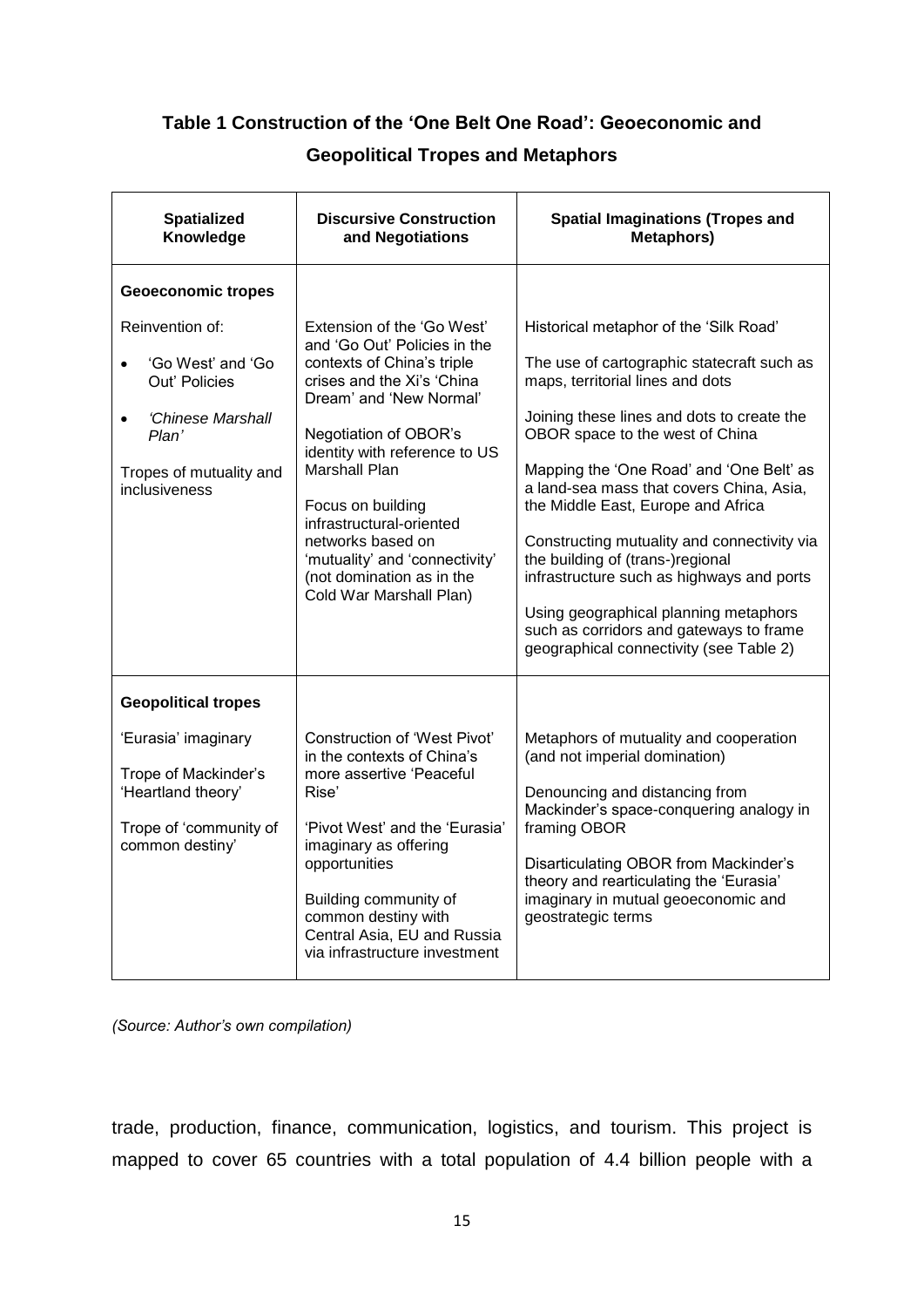disposable income of around US\$ 21 trillion; it also accounts for 63% and 29% of global capacity respectively for the belt and road components (Wang, 2015, pp. 94– 98).

| <b>Metaphors</b> | <b>Examples</b>                                                                                                                                                                                                                                                                    |
|------------------|------------------------------------------------------------------------------------------------------------------------------------------------------------------------------------------------------------------------------------------------------------------------------------|
| <b>Corridors</b> | China-Pakistan Economic Corridor (see later)<br>China-Mongolia-Russia Corridor<br>New Eurasian Land Bridge<br>$\bullet$<br>China-Central-Asia-West-Asia Corridor<br>$\bullet$<br>Bangladesh-China-India-Myanmar Corridor<br>$\bullet$<br>Indochina Peninsula Corridor<br>$\bullet$ |
| <b>Gateways</b>  | Chongqing as the 'logistic gateway' that connect<br>western China to Germany by the Yu-Xin-Ou Railway<br>Khorgos Gateway on the Kazakh-Chinese border<br>$\bullet$<br>Manzhouli as gateway between China, Russia and<br>$\bullet$<br>Mongolia                                      |

**Table 2 Planning Metaphors Used in the One Belt One Road Imaginary**

*(Source: Author's own compilation)*

Second, the building of this geoeconomic imaginary is deeply intertwined with China's reorientation of its foreign policy rhetoric from promoting 'peaceful rise and harmonious world' (Lam, 2009; Shirk, 2008) to 'peaceful development and Chinese Dream' destinies/destined to build a 'new type of great power relations' (Hartig, 2016, p. 22- 28; Yi, 2014). In response to the Obama Administration's policy, announced in 2011, to 'Pivot towards the Asia-Pacific, Wang Ji-Si (2013), a leading Chinese expert, proposed in late 2012 to avoid confrontation with the USA by undertaking a 'March Westward' strategy (Clarke, 2016, p. 19). This proposal and its subsequent reinvention of an OBOR-related Eurasia possibility were not without its analogous comparison with a classical geopolitical theme in 19<sup>th</sup> and early 20<sup>th</sup> century.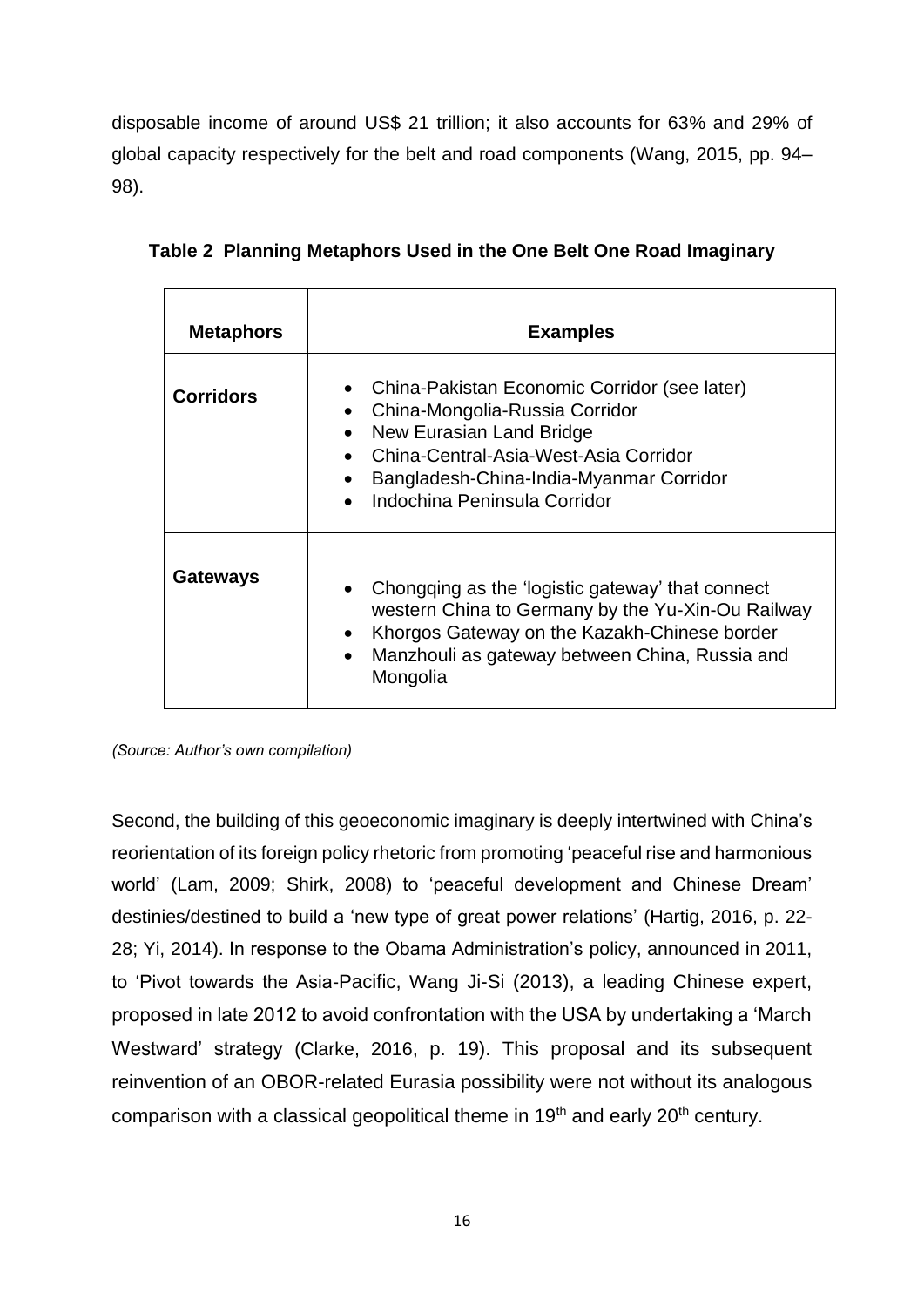Specifically, one of the 'fathers of geopolitics' and a fervent champion of the British Empire, Halford Mackinder, formulated his Eurasian 'Heartland Thesis' in 1904 (Mackinder, 1904). By linking power to space, he suggested that the 'Eurasian' landmass is the most advantageous geopolitical location for military and industrial development. Countries that dominate this pivotal 'heartland' would possess the geopolitical and geoeconomic potentials to dominate the world. Similar themes were proposed in German geopolitical analyses (e.g., Haushofer, 1941; Ratzel, 1940, 1987), although these fell from favour because of their association with Nazism. In contrast, Mackinder's heartland thesis has proved a popular geopolitical metaphor. It has provided a theoretical rationale for strategies of territorial-expansion and imperial governmental technologies (Morozova, 2014). It is also counter-posed to the Eurasian heartland's main rival – the maritime sphere that includes Western Europe, North America, Maritime East Asia, Australia, and the Mediterranean littoral.

Unsurprisingly, China's OBOR project to create a contiguous Eurasian space by leveraging geoeconomic networks has been compared to Mackinder's analysis and its geostrategic implications. New fear-based geopolitical discourses emerged in the international arena. For example, Clarke, writing for *The Diplomat*, saw OBOR as 'a realization of Mackinder's vision' (2015). *The Pacific Perspective* (2017) interpreted it as an exercise of Chinese 'informal imperial power'. Such readings interpret OBOR as facilitating the creation of a Sinocentric Eurasian system that would be based on infrastructure rather than military conquest and that would enable China to build a land empire. Interestingly, the One Road can be seen as its Maritime equivalent. Worried about the connotations of transferring Mackinder's space-conquering image to OBOR, the Chinese authorities have rejected this analogy. For example, Liu Xiaoming, the Chinese ambassador to Britain, denied that the OBOR initiative confirmed Mackinder's thesis (2015). Apart from attempts to distance OBOR imaginary from Mackinder's geopolitical imaginary, academics and policy-makers are reframing it as global 'gift' based on cooperation and inclusive globalization (Wang, 2015, pp. 103–107; see also Liu and Dunford, 2016). Tropes of win-win and 'community of common destiny' based on flows and linkages are deployed to brand/market OBOR's identity (see Table 1).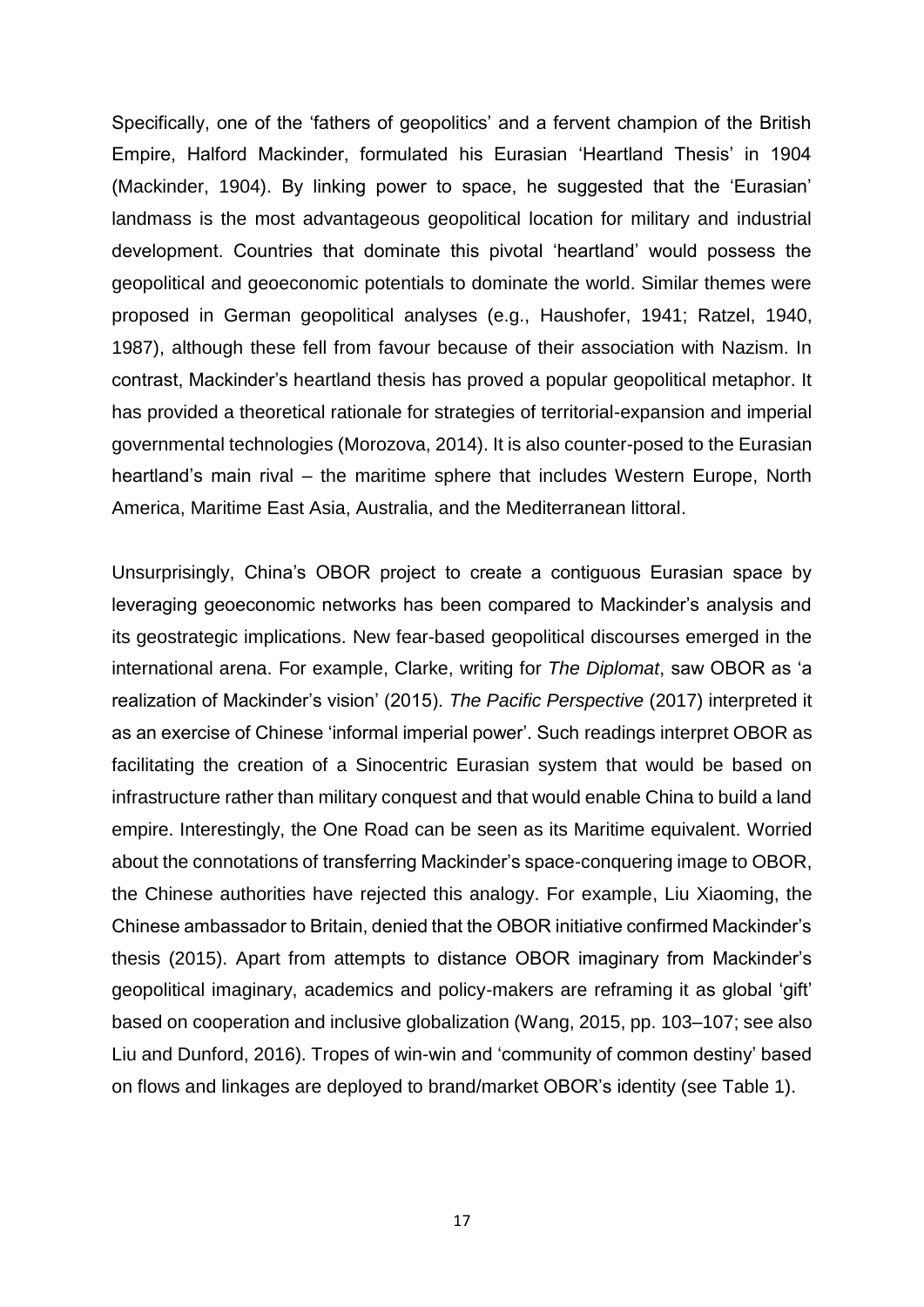#### **Translating OBOR into policy objects**

The ordering logic of these geopolitical-geoeconomic statecraft and tropes (and their contested negotiations) have shaped policy and consultancy discourses since OBOR's official inception in September 2013. Official Chinese channels, commissions, business/investment consultancies, think tanks and diplomatic circles are all energetically engaged in selectively co-producing, circulating, and normalizing OBOR as a set of policy objects and defended it against criticisms. On the promotional side, the OBOR identity and creation of a trans-regional land-sea mass are spectacularized as 'opportunities' to build a win-win, infrastructure-oriented community. *China Daily*, an official organ, hailed this on 6 May 2015 as the 'second biggest geographical discovery in human history after Mackinder's breakthrough'. The re-envisioning of this land-sea mass was praised as a re-awakening of 'Eurasia' from its 500-year slumber that would facilitate China's return to centre stage. This imaginary was concretized through vision statements and a [dedicated web-based platform](http://www.xinhuanet.com/english/special/silkroad/index.htm) on policies and OBOR news and activities, namely: http://www.xinhuanet.com/english/special/silkroad/index.htm. This euphoria was echoed by some business-consultancy sources that praised it as a 'brilliant plan' (CLSA, 2015) that could 'export China's [infrastructural] development blueprint to the world' (Swain, 2014, p. 8) and could 'stimulate world trade' (Tan, 2015). The World Pensions Council has even seen it as a long-awaited response to a massive infrastructure gap created by neoliberal neglect of this key condition for world trade.

There were also critical discourses, however, especially in diplomatic circles. Contributors to *The Diplomat*, which is linked to the Centre for Strategic and International Studies (an influential American think tank), commented that the project was 'China-centred', 'at risk of failure' (Rudolf, 2015) and 'a geopolitical 'gamble' that competed with the US for allies (Yale, 2015). India's Ministry of External Affairs saw it as a 'national Chinese initiative' that should be opened to multilateral consultation (Madan, 2016). One Taiwan source even interpreted this initiative as China's endeavour to 'dominate Eurasia without a war' (Lin, 2015). Nonetheless, in providing a policy focus, the OBOR imaginary is making the Belt-Road project more visible and encouraging actors to calculate how it could create 'mutual benefit' and 'win-win' outcomes based on 'cooperation' and 'trust and respect' around cooperation and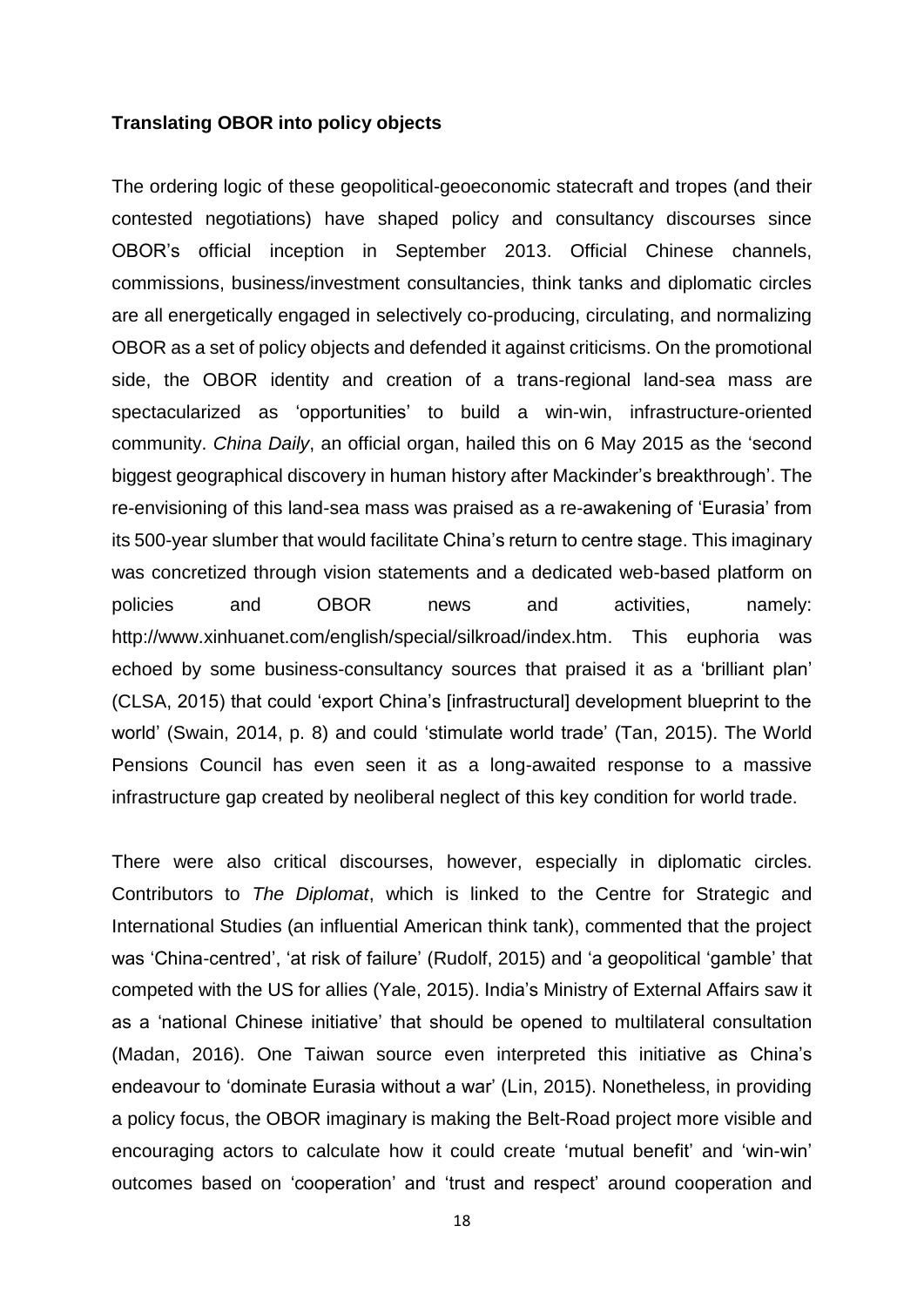connectivity. This fits with official discourse about OBOR's potential to align different local, regional, national, and trans-regional strategies and interests. These claims are staged and repeated in national and (trans-)regional official speeches, public forums, (e.g., Belt and Road Forum 2017 in Beijing), cooperation intentions (e.g., the EU's Juncker plan, named after Jean-Claude Juncker when he was the European Commission President) and state visits (e.g., Xi's visit to Central and Eastern Europe in June 2016). By 2016, major think tanks, investment consultancies and the international organizations have produced their own knowledge products in the form of promotional/assessment reports and blogs on this scheme (see Table 3).

| Table 3 Knowledge Production and the Making of One Belt One Road as a |
|-----------------------------------------------------------------------|
| <b>Policy Object</b>                                                  |

| Type of<br>knowledge-<br><b>Producing</b><br><b>Institution</b> | Example(s)                                                      | <b>Title and Year of Report</b>                                                                               |
|-----------------------------------------------------------------|-----------------------------------------------------------------|---------------------------------------------------------------------------------------------------------------|
| Think tanks                                                     | Chatham House (UK)                                              | Tim Summers, What Exactly is 'One Belt'<br>One Road"? (2015)                                                  |
|                                                                 | <b>Konrad Adenauer</b><br>Stiftung (Germany)                    | Patrick Bessler, China's "New Silk Road":<br>Focus on Central Asia (2015)                                     |
|                                                                 | <b>Brookings Institute</b><br>(USA)                             | David Dollar, China's Rise as a Regional<br>and Global Power: The AllB and the 'One<br>Belt, One Road' (2015) |
|                                                                 | Lowy Institute<br>(Australia)                                   | Peter Cai. Understanding China's One Belt<br>One Road Initiative (2017)                                       |
|                                                                 | S. Rajaratnam School<br>of International<br>Studies (Singapore) | Alessandro Arduino, China's One Belt One<br>Road: Has the European Union Missed the<br>Train? (2016)          |
| International/<br>Regional<br>Organizations                     | <b>World Bank</b>                                               | China's One Belt One Road Initiative (2015)                                                                   |
|                                                                 | <b>European Parliament</b>                                      | One Belt One Road (OBOR): China's<br>Regional Integration Initiative (July 2016)                              |
| Investment<br>Consultancies                                     | PriceWaterhouse<br>Cooper                                       | China's New Silk Road: the Long and<br>Winding Road (2016)                                                    |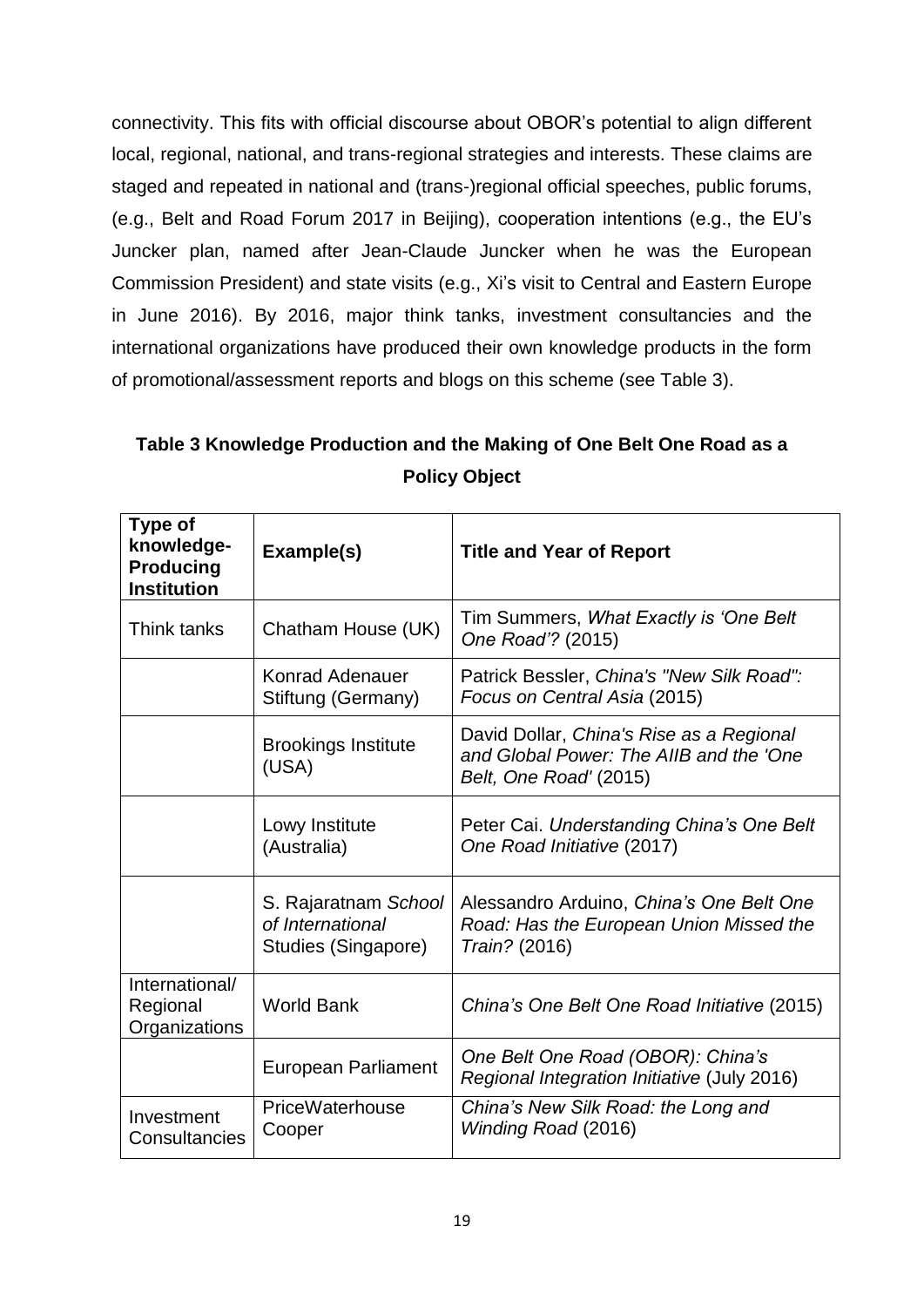| McKinsey & Co.                                   | <b>GII Beijing: Navigating One Belt One Road</b><br>(2015)      |
|--------------------------------------------------|-----------------------------------------------------------------|
| <b>BNP Paribas</b><br><b>Investment Partners</b> | One Belt One Road: One Stone Kills Three<br><i>Birds</i> (2015) |

*(Source: Author's own compilation based on web research)*

## **INFRASTRUCTURE AS A MODE OF GROWTH AND LOAN-DEBT INVESTMENT**

These negotiated ensembles of hope-based knowledge on OBOR not only shape subjectivities and their relations across time-space but also contribute to building institutions and interest-related coalitions centred upon infrastructure building, financing and security. As part of its 'Go Out' strategy, a China-oriented infrastructural mode of growth (Hildyard, 2016, p. 26) with a (trans-)regional spatial reach is emerging in the shadow of global capitalism. It helps to manage China's triple bubbles by prolonging accumulation in two main ways: (1) mobilizing what amounts to a new stimulus package with the potential to export infrastructure-related excess capacity (e.g., building materials, technological know-how, manpower, etc.) as well as extend global supply chains and enhance geopolitical anchorages; and (2) deploying old and developing new loan-debt investment and practices to finance OBOR projects. Three inter-related configurations are being developed to govern OBOR-related accumulation. They concern the production of infra- and info-structures; finance; and security respectively. Each involves various ministries, commissions, SOEs, SOBs, provincial/local governments, and educational/training/security setups in various partnerships and compromise with private and regional/global institutions that govern relations among territories, places, scales, and networks.

# **Three OBOR governance configurations: production, finance and security**

The first configuration involves the governance of the export-oriented production arrangements that help alleviate China's overcapacities in infrastructural building material and related engineering, technological know-how/standards and workforce. The partners in governance comprise a panoply of Chinese ministries, planning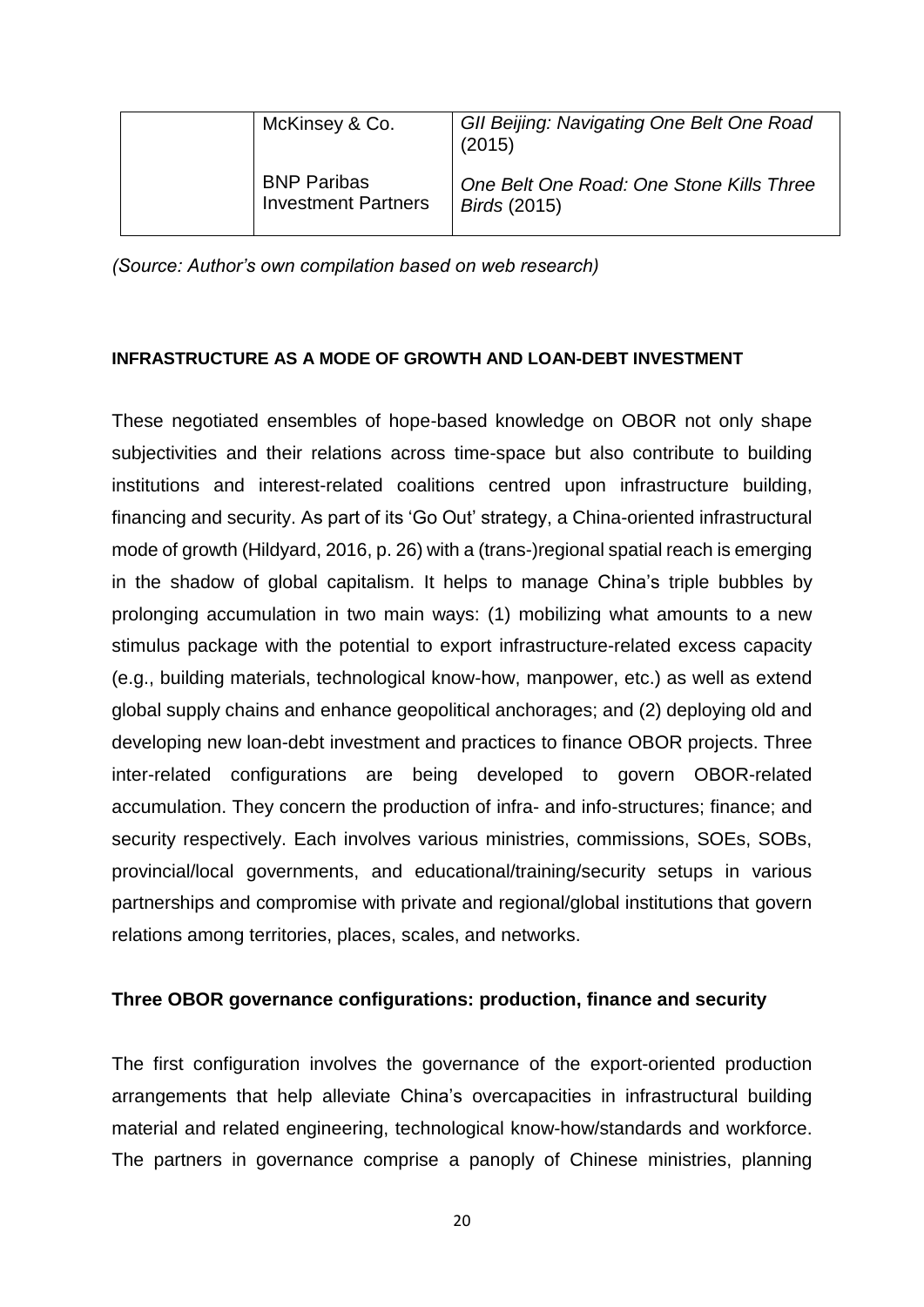commissions, embassies, provincial/city governments, infrastructure-focused SOEs (e.g., China State Construction Engineering Corporation Limited), private firms (e.g., Huawei in telecommunications) and local partners (see Table 4). They are building infrastructural/energy projects (e.g., highways, port construction and operation, highspeed trains, information highways, surveillance systems, power plants, logistic centres, agricultural estates, entertainment resorts, etc.) that provide them with contracts to absorb China's excess capacities; and they are also extending their global production, trade, and resource chains. There are many such projects. I will illustrate some key features below from the flagship project of China-Pakistan Economic Corridor (CPEC).

| Governance<br>Configuration                                                                                                                                                       | Nature of the<br>Configuration                                                                                                                                              | <b>Some Main National</b><br><b>Institutions Involved</b>                                                                                                                                                                                                                                                                                 | Some Private and<br><b>Global Institutions</b><br><b>Involved</b>                                           |  |
|-----------------------------------------------------------------------------------------------------------------------------------------------------------------------------------|-----------------------------------------------------------------------------------------------------------------------------------------------------------------------------|-------------------------------------------------------------------------------------------------------------------------------------------------------------------------------------------------------------------------------------------------------------------------------------------------------------------------------------------|-------------------------------------------------------------------------------------------------------------|--|
| <b>Production-</b><br>related<br>infra- and info-<br>structural<br>configuration<br>that relieves<br>and displaces<br>domestic<br>overcapacities<br>by redirecting<br>them abroad | Infrastructural<br>construction abroad<br>• Highways, bridges,<br>ports, harbours,<br>airports, power<br>generation, real estate,<br>etc.<br>Engineering and<br>procurement | Highways, bridges and real<br>estate<br>• Ministries of Construction<br>and Transport<br>• China State Construction<br><b>Engineering Corporation</b><br>Ltd.<br>China Communication<br>Construction Co. Ltd.<br><b>Engineering services</b><br><b>China National Materials</b><br>• // China Machinery<br><b>Engineering Corporation</b> | Construction and<br>heavy-engineering<br>equipment<br>• SANY Heavy<br>Industry Co. Ltd.                     |  |
|                                                                                                                                                                                   | Building material and<br>know-how<br>• Steel, iron, cement,<br>sheet glass, fibre<br>optics, etc.                                                                           | <b>Steel</b><br>Anshan Iron and Steel<br>Group                                                                                                                                                                                                                                                                                            | • Zoomlion Heavy<br><b>Industry</b>                                                                         |  |
|                                                                                                                                                                                   | High-speed and normal-<br>speed railway<br>construction                                                                                                                     | Railway engineering and<br>manufacturers<br>• China Railway Rolling<br><b>Stock Corporation</b>                                                                                                                                                                                                                                           |                                                                                                             |  |
|                                                                                                                                                                                   | Terrestrial<br>telecommunication links<br>• information technology<br>(IT) equipment and<br>telecommunication<br>system (e.g., fibre optic<br>cables, , broadband,          | Ministry of Communication<br>Ministry of Commerce                                                                                                                                                                                                                                                                                         | ICT products, services<br>and solutions<br>• Huawei<br><b>Technologies</b><br>$\cdot$ ZTE<br>• China Mobile |  |

**Table 4 Production Configuration of the 'One Belt One Road'**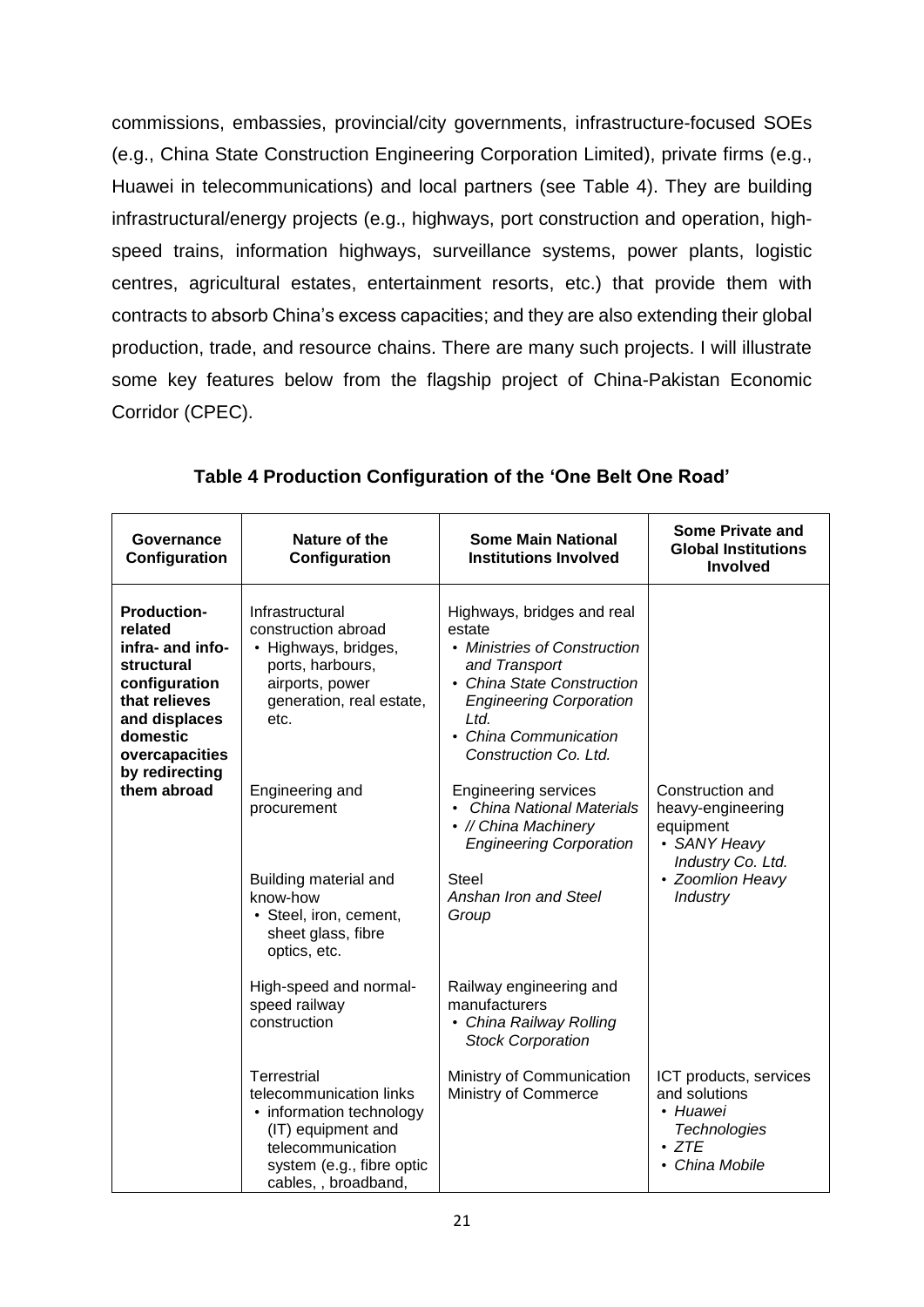| logistic networks, e-<br>commerce) |                                                                                                       | E-Commerce<br>• Alibaba<br>• Tencent |
|------------------------------------|-------------------------------------------------------------------------------------------------------|--------------------------------------|
| Infrastructure operation           | Port operation and cargo<br>transportation<br>• China Merchants<br>Holdings International<br>Co. Ltd. |                                      |

### *(Source: Author's own compilation)*

This production configuration is supported by a second governance configuration, focused on finance. Efforts were stepped up to develop what amounted to another round of stimulus package based on loan-debt investment to absorb excess capacities and acquire strategic resources/influence. The ultimate aim is to internationalize the use of Renminbi (see Table 5). According to *Xinhua Finance* (2015), the OBOR initiative requires at least US\$ 800 billion annually between 2015 and 2025. Most projects are led by infrastructural and energy SOEs funded from a fusion of trade finance, loans, grants, and credits issued by policy banks (e.g., China Development Bank), SOBs and the New Silk Road Infrastructure Fund (see Table 6). Other investment comes from provincial governments/banks, in partnership with SOEs, which provide loans to export excess capacities and acquire foreign assets. Given the huge amount of funds required, it also involves turning infrastructure into an asset class and attracting other investment through: (1) (un-)listed funds and bond issuances on major stock exchanges (e.g., OBOR Bond in Singapore); (2) private-public partnerships; and (3) three new (inter-)governmental funds, etc. (see Tables 5 and 6).

| Governance<br>Configuration                                              | <b>Nature of the Configuration</b>                                                                                                                         | <b>Some Main National</b><br><b>Institutions Involved</b>                                                                                | Some Private and<br><b>Global Institutions</b><br><b>Involved</b> |
|--------------------------------------------------------------------------|------------------------------------------------------------------------------------------------------------------------------------------------------------|------------------------------------------------------------------------------------------------------------------------------------------|-------------------------------------------------------------------|
| <b>Financial</b><br>configuration<br>that<br>mobilizes new               | Outward direct investment                                                                                                                                  | • Ministry of Commerce<br>• SOEs (after mergers)<br>and acquisitions)                                                                    | • Private firms                                                   |
| funding to fill<br>the funding<br>gaps and<br>relieve the<br>debt burden | Grants by policy banks<br>Loans from policy banks and<br><b>SOBs</b><br>• Funding for infrastructural<br>investment in ports, roads, rail<br>and resources | • State Administration<br>of Foreign Exchange<br>• Policy banks (e.g.,<br>Bank of China, China<br>Development Bank,<br>China Ex-Im Bank) |                                                                   |

**Table 5 Financial Configuration of the 'One Belt One Road'**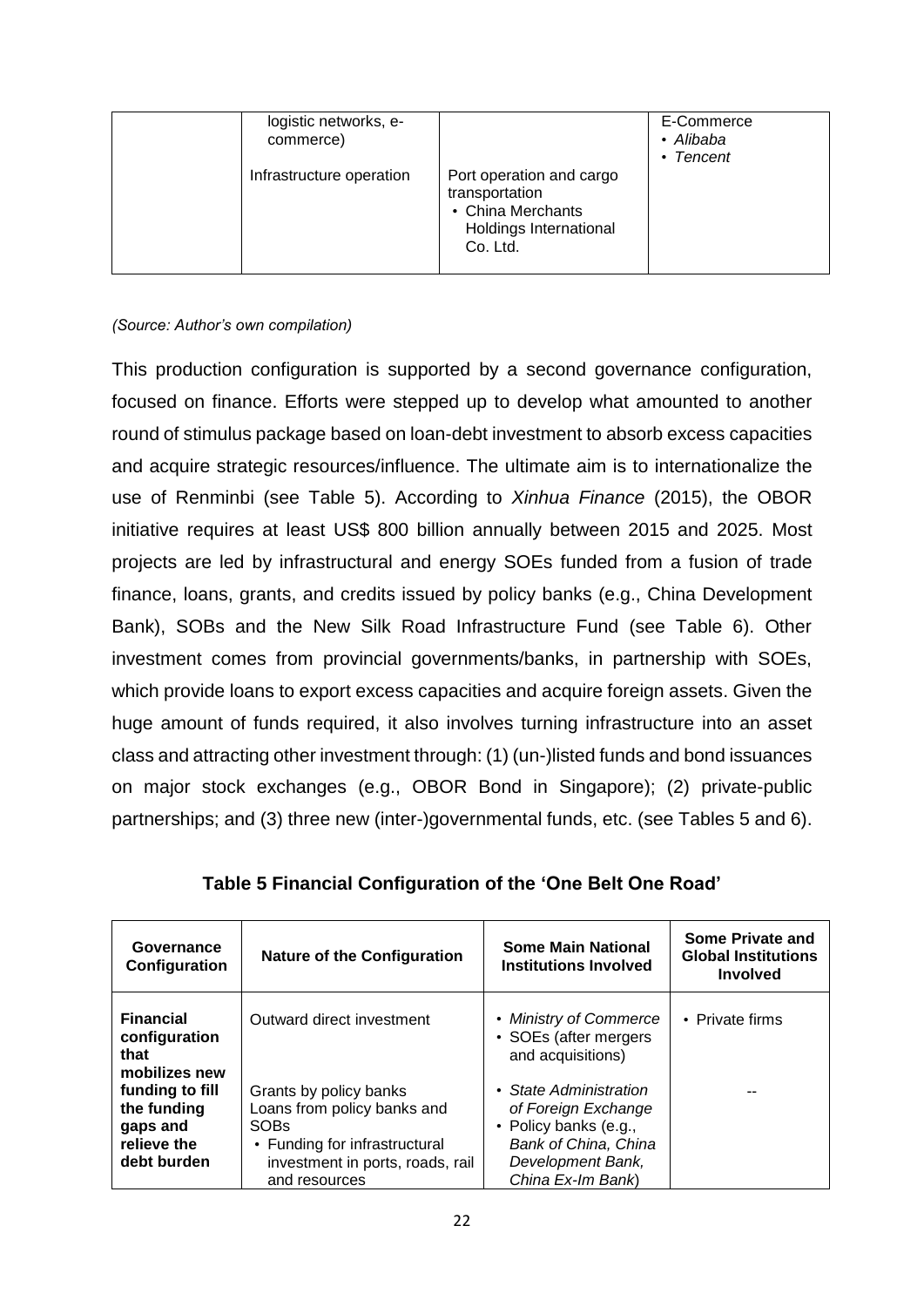| · Silk Road Fund (see Table 6)<br>• Loan/debt contractuality (see<br>later)<br>• Debt into equity                                                                                                                                                                                                                               | • SOBs and SOEs<br>• Sovereign borrowers                                                                                   |                                                                                                                                                                                                                 |
|---------------------------------------------------------------------------------------------------------------------------------------------------------------------------------------------------------------------------------------------------------------------------------------------------------------------------------|----------------------------------------------------------------------------------------------------------------------------|-----------------------------------------------------------------------------------------------------------------------------------------------------------------------------------------------------------------|
| Infrastructure as a new asset<br>class from non-public funding<br>• Unlisted equity funds<br>• Listed equity funds on stock<br>exchanges (e.g., Shanghai-<br>Hong Kong Stock Connect)<br>• Bonds (e.g., RMB bond,<br>OROR bond in Singapore and<br>China-Hong Kong Bond<br>Connect)<br>• Private-public partnerships<br>(PPPs). | • State-Owned Assets<br>Supervision and<br>Administration<br>Commission<br>• Bank of China<br>• China Construction<br>Bank | • Stock exchanges<br>in Hong Kong,<br>Shanghai,<br>Shenzhen, New<br>York, etc.<br>• Citibank Group,<br><b>HSBC, Standard</b><br>Chartered, etc.<br>• International<br>brokerages<br>• Credit-rating<br>agencies |
| From inter-governmental funds<br>(see Table 6)<br>Internationalization of Renminbi                                                                                                                                                                                                                                              | • Silk Road Fund<br>• Asian Infrastructural<br><b>Investment Bank</b><br>• New Development<br>Bank                         |                                                                                                                                                                                                                 |
| (RMB)<br>• RMB as denominating<br>currency in bond issuance<br>• RMB in trade settlement<br>• RMB swap mechanism                                                                                                                                                                                                                | • Ministry of Finance<br>• State Administration<br>of Foreign Exchange<br>• Bank of China                                  | • RMB clearing<br>centres worldwide<br>• Offshore RMB<br>centres                                                                                                                                                |

*(Source: Author's own compilation)*

Three major financial institutions have been established: The Silk Road Fund, the New Development Bank, and the Asian Infrastructure Investment Bank (AIIB) (see Table 6). Whilst the first is state-owned, the second is more BRICS-driven, and the third is even more multilateral. The AIIB was established in October 2014 with 77 countries signing up by May 2017. Its authorized capital is US\$ 100 billion with half from China. As an emergent multilateral infrastructural bank, it works with International Financial Corporation (member of the World Bank) and its regional counterparts (e.g., Asian Development Bank). It also mobilizes and co-ordinate inter-governmental support to raise semi-commercialized loans from sovereign funds, pension/insurance funds, etc. To this end, public-private partnerships (PPPs) as a financing method are widely discussed and promoted in China to enable the sharing of risks and returns for the private sector (Jin, 2015, p. 1) (Table 5).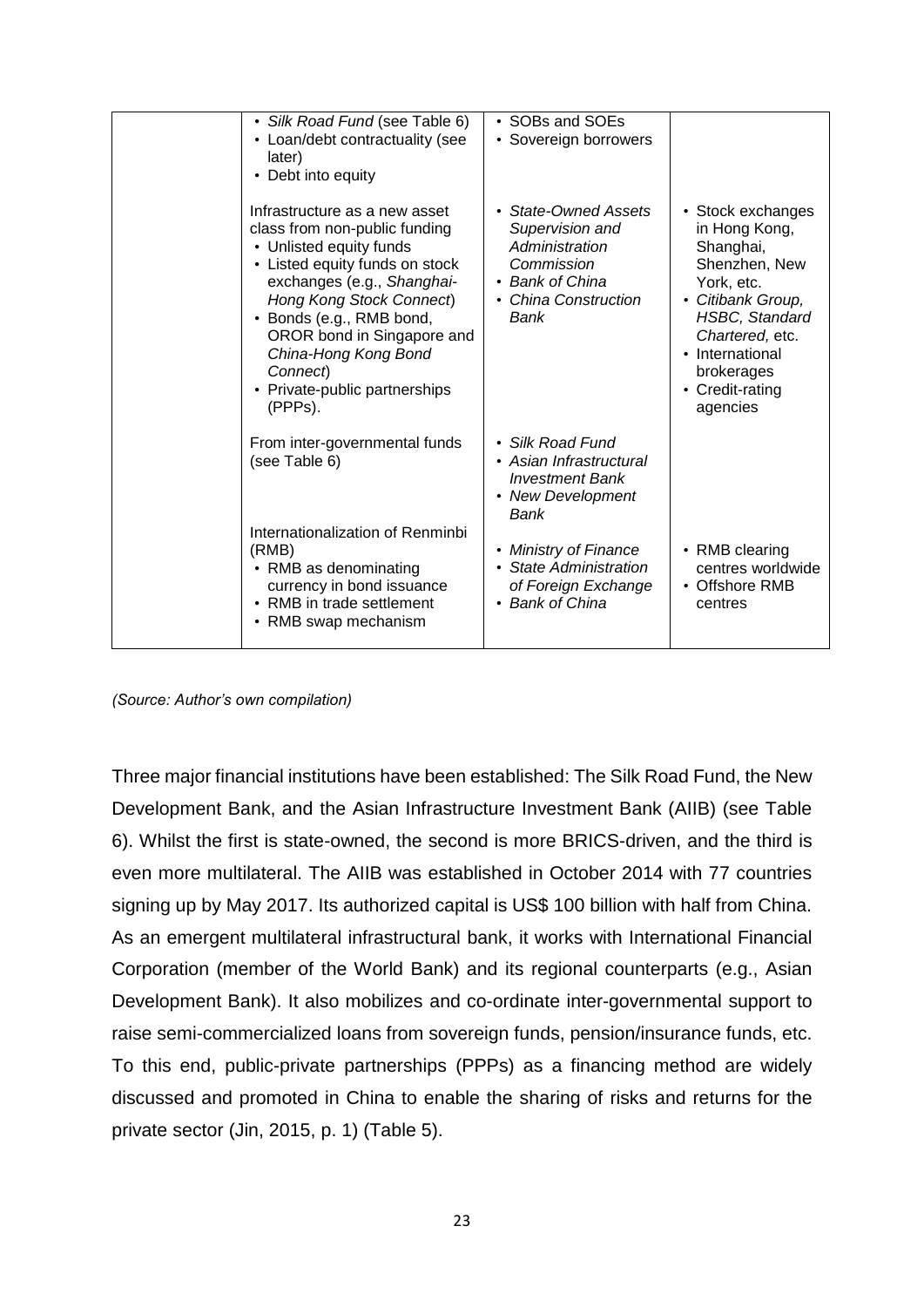# **Table 6: A Facet of the Financial Configuration: Three New Financial Institutions**

| <b>Name</b>                                                                                                  | <b>Year and</b><br><b>States</b><br><b>Involved</b>                                            | <b>Amount</b><br>(US\$)                                                                                                                              | <b>Institutions</b>                                                                                                          | <b>Nature</b>                                                                                                                                                                                                                                                                                  |
|--------------------------------------------------------------------------------------------------------------|------------------------------------------------------------------------------------------------|------------------------------------------------------------------------------------------------------------------------------------------------------|------------------------------------------------------------------------------------------------------------------------------|------------------------------------------------------------------------------------------------------------------------------------------------------------------------------------------------------------------------------------------------------------------------------------------------|
| <b>Silk Road</b><br><b>Infrastructure</b><br><b>Fund</b>                                                     | December<br>2014<br>China                                                                      | <b>US\$40</b><br>billion                                                                                                                             | State-owned<br>by China<br>Investment<br>Corporation<br>Loans issued<br>by China<br>Development<br>Bank, China<br>Ex-Im Bank | • Earmarked for OBOR<br>infrastructural projects<br>• An initial capital of US\$ 10 billion<br>• Another US\$ 6.5 billion from<br>China's foreign exchange<br>reserves<br>• Managed as China's sovereign<br>wealth fund                                                                        |
| Asian<br><b>Infrastructure</b><br><b>Investment</b><br>Bank                                                  | Proposed<br>in October<br>2014 and in<br>operation in<br>2016<br>77 states<br>(by May<br>2017) | Total<br>capital of<br><b>US\$ 100</b><br>billion<br>China's<br>subscribed<br><b>US\$50</b><br>billion<br>Paid-in<br>capital<br>around 20<br>percent | Beijing-based<br>inter-<br>governmental<br>development<br>financing<br>institution                                           | • Funding for infrastructures that<br>are not under sovereign credit<br>• Promotion of PPP method in<br>expanding funding (e.g., pension<br>funds)<br>• Managing projects by sharing<br>risks and returns with the private<br>sector<br>• Enforcement of contracts<br>(including user charges) |
| <b>New</b><br><b>Development</b><br><b>Bank (former</b><br><b>BRICS</b><br><b>Development</b><br><b>Bank</b> | <b>July 2014</b>                                                                               | <b>US\$50</b><br>billion (10<br>billion from<br>China)                                                                                               | <b>BRICS</b><br>countries<br>(Brazil,<br>Russia, India,<br>China and<br>South Africa)                                        | • Infrastructural projects in BRICS<br>as priority<br>• Each country select its own<br>infrastructural projects to be<br>developed                                                                                                                                                             |

*Note: BRICS = Brazil, Russia, India, China and South Africa (Source: Author's own compilation)*

Third, contrary to the financial arrangement, the place-based production configuration faces continuous security challenges, especially in some divided or contested territories along the Belt. For example, the flagship CPEC project, which builds infrastructural links between Kashgar (in China's Xinjiang Province) and Pakistan's port in Gwadar, passes through Balochistan for access to the Arabian Sea and bypasses the Malacca Strait. However, Balochistan has been affected over decades by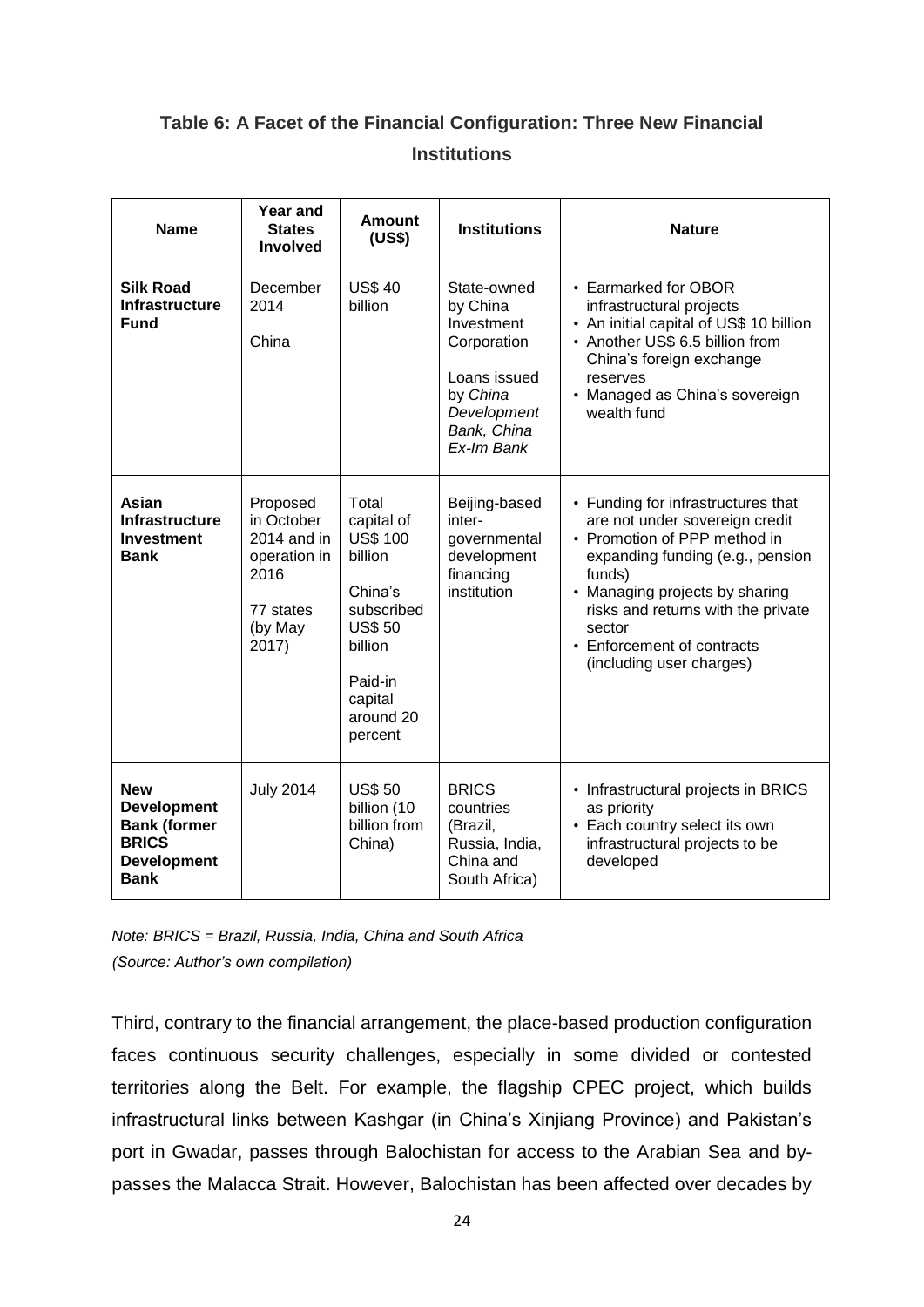nationalist-separatist struggles against the Pakistan army. Worried that the CPEC is another attempt to grab Baloch's resources and dispossess local people (e.g., fisherfolk in Gwadar port and ordinary citizens from their homes due to land development) (Pal, 2017, p. 4), separatists are attacking oil tankers, gas pipelines and Chinese workers. Similar attacks (e.g., Juba in Sudan) and less violent security issues (e.g., labour disputes and thefts) occur elsewhere (e.g., the dock strike in Piraeus, Greece). All these incidents indicate the need to 'go out' safely by enhancing security protection and intensifying anti-terrorist policy. In response, a new security configuration is emerging with Chinese private security firms/operatives, global providers and local counterparts cooperate/jostle to guard Chinese pipelines, railways, power plants and workers in divided or contested territories (Goh, Martina and Shepherd, 2017). Where the military is already active, governments may make forces and intelligence available. For example, in 2017, the Pakistan state has created a 12,000-strong special security division to defend the CPEC project (Rifaat and Maini, 2016, p. 14) (see Table 7).

| Governance<br>Configuration                                                                     | Nature of the<br>Configuration                                                                                                      | <b>Some Main National</b><br><b>Institutions Involved</b>                                                                                                                                                                                                   | Some Private and<br><b>Global Institutions</b><br><b>Involved</b>                                                                                                                                                   |
|-------------------------------------------------------------------------------------------------|-------------------------------------------------------------------------------------------------------------------------------------|-------------------------------------------------------------------------------------------------------------------------------------------------------------------------------------------------------------------------------------------------------------|---------------------------------------------------------------------------------------------------------------------------------------------------------------------------------------------------------------------|
| <b>Security</b><br>configuration<br>that protects<br>infrastructure,<br>resources and<br>labour | Provision of security<br>services with support from<br>local teams<br>Provision of security<br>training by global security<br>firms | • Chinese security firms<br>(e.g., Dewei Security)<br>run by personnel with<br>military backgrounds<br>• In Pakistan, special army<br>division to ensure<br>protection<br>• China-Pakistan land and<br>sea cooperation to<br>mitigate CPEC-related<br>risks | • Global security firms<br>such as Frontier<br><b>Security Group</b><br>(founded by the co-<br>founder of<br>Blackwater) provide<br>security training<br>services to OBOR-<br>related projects in<br>Southeast Asia |

**Table 7 Security Configuration of 'One Belt One Road'**

*(Source: Author's own compilation)*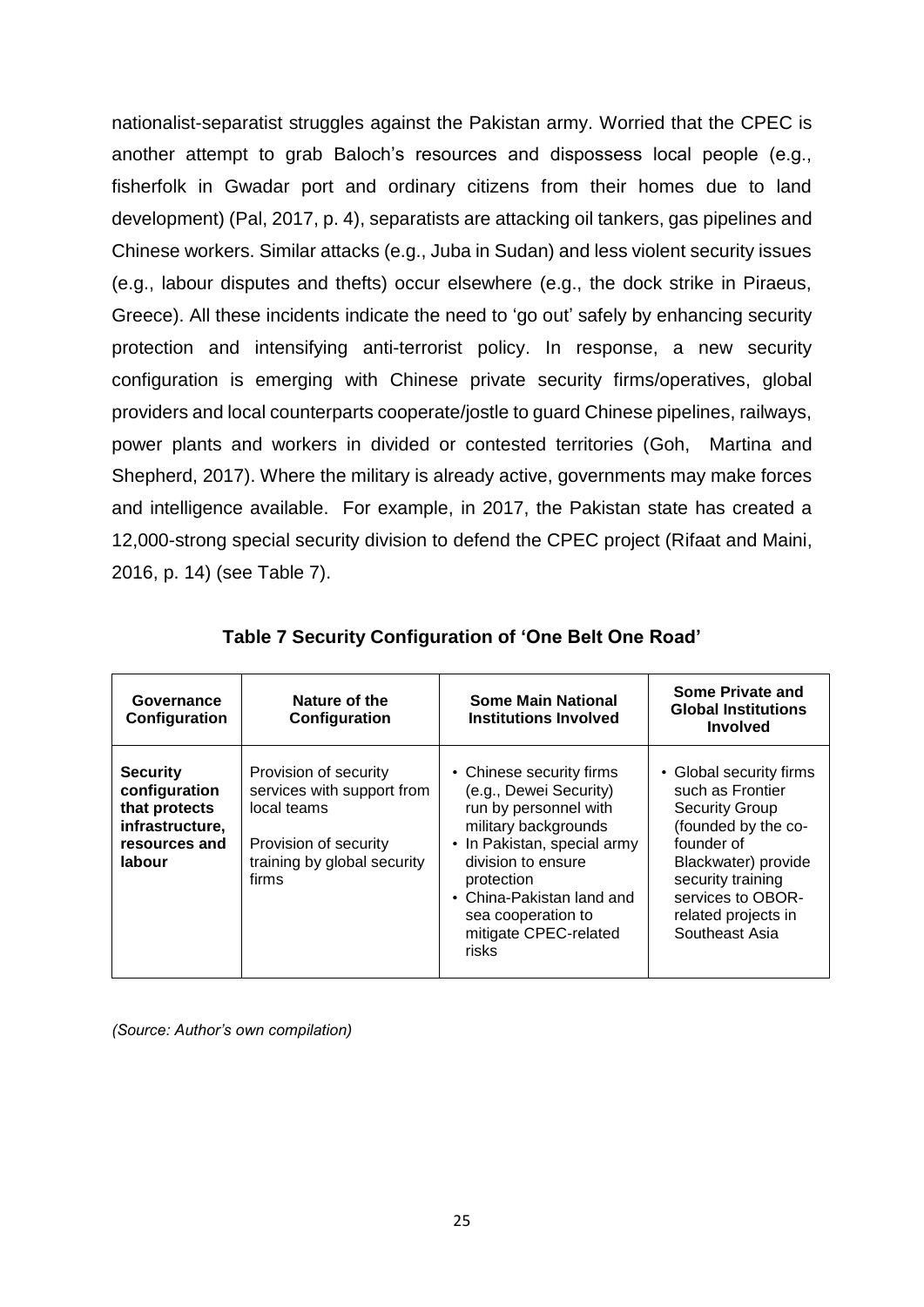#### **OBOR's emerging uneven and contradictory multi-spatial development**

These emerging configurations are developing and realigning production, finance and security under a more ambitious, multi-spatial round of loan-debt investment. Their activities are mediated transnationally by China's SOEs/SOBs, provincial governments, private firms, signatory (sub-)national governments, national/multilateral development funds, development agencies, international/regional organizations, investment consultancies, commercial banks, insurers, stock exchanges, security firms, and military agencies across territories, places, scales, and networks. Examples of multi-scalar aspects of the project include how OBOR is being appropriated by local and regional governments in China to deal with their own issues of loss of competitiveness, declining population and inequalities. In China's northeast region (Dongbei), which has no historical relation with the Silk Road, these local/regional governments are joining the OBOR bonanza thanks to the Chang-Ji-Tu project. This connects efforts in Hunchun in China's Juli Province to build special economic zones to link with North Korea that can then be articulated to OBOR's China-Mongolia-Russia-Economic Corridor. Likewise, at the national scale, since the inauguration of the President Moon in South Korea in 2017, the government has formulated the New Northern Policy to identify new economic opportunities (e.g., building railways and seaports) across the Arctic route. South Korea would thereby engage both with China's OBOR and Russia's Eurasian Economic Union projects to experiment with new scalar connections.<sup>4</sup>

These emerging imaginaries and associated policies and projects, with their trial-anderror multi-spatial (especially multi-scalar) modes of governance, provide the basis for new infrastructural mode of growth that operates in the shadow of global capitalism and thus must address diverse geopolitical challenges (Jessop and Sum, 2018). Here we find new projects (e.g., South Korea's New Northern Policy in preceding paragraph) as well as more established ones (e.g., CPEC discussed above) contributing to this mode of growth. Nonetheless, as this China-centred mode develops and absorbs more production and financial capital, it intensifies and spreads at least three kinds of contradictory and antagonistic development. First, on the production front, the drive to export China's overcapacity problems abroad engender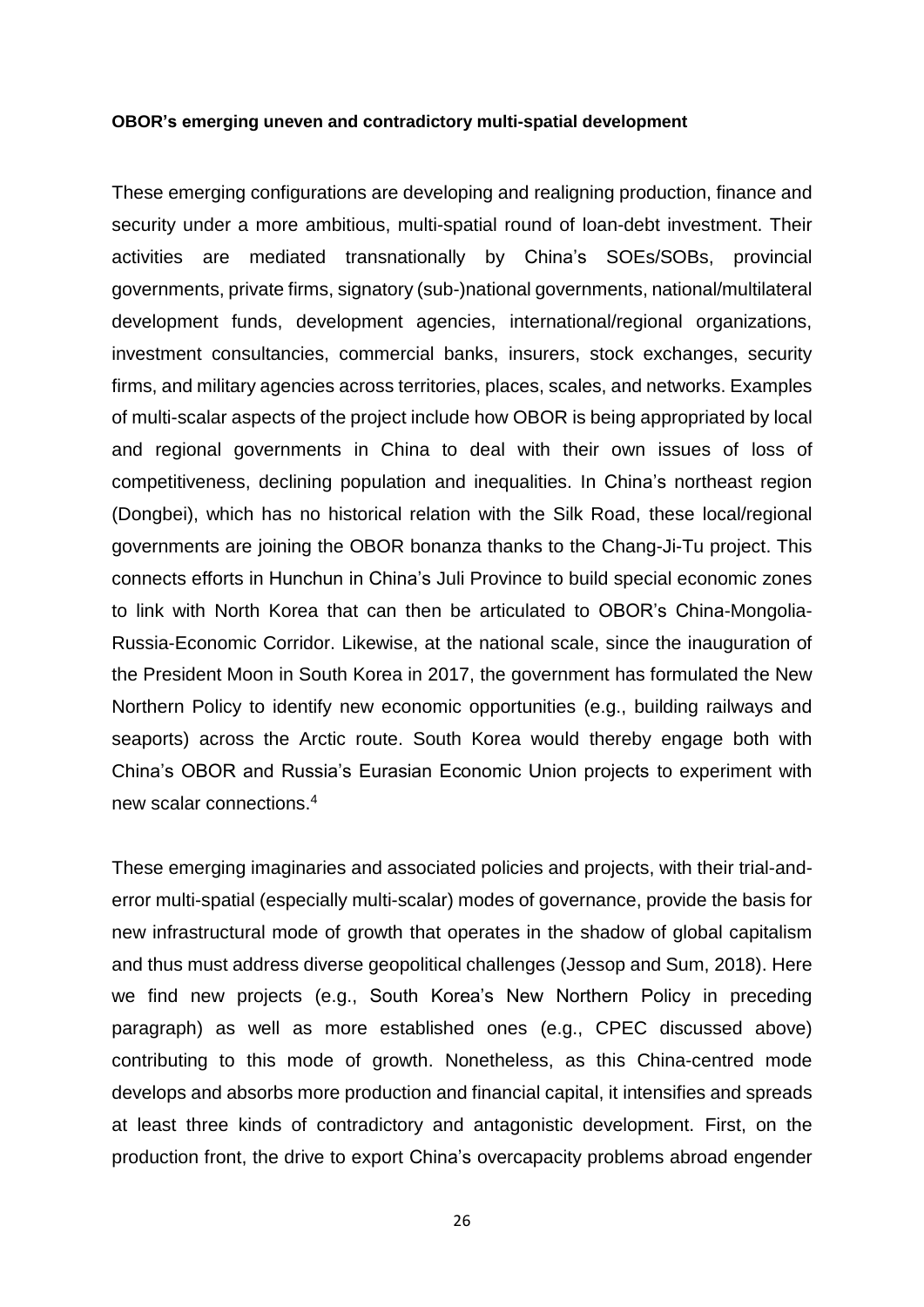struggles at accumulation by dispossession (Harvey, 2009) as the pursuit of OBOR projects displaces local workers, economic groups and communities through job, land and resource grabs that have serious distributive, environmental and security implications. As the CPEC case indicates, OBOR was narrated as a growth projects; but it mainly benefits large corporate-military concerns at the expense of domestic small- and medium-sized industries (Chakraborty, 2017). Other issues include labour and ethnic conflicts between Chinese management and local labour, the destruction of protected forests and traditional fishing communities, and separatist attacks (Dawn, 2017; UNESCAP, 2017) (see above).

Second, financially, the push to export overcapacities and develop connectivity has produced contradictory developments within China. Investment in OBOR has become a pervasive theme for China's national economic planning agency, subnational governments, city regions, universities and many other authorities and institutions (Cai, 2017). For example, Chongqing Municipality narrates itself as a 'megacity' and focuses on creating the capacities and facilities to become an OBOR free trade zone. Zhejiang Province concentrates on developing maritime services. But such OBORrelated projects intensify China's overcapacity problems and some new funding is even used to service old debts, thereby deepening the already heavily indebted (sub- )national governments rather than contributing towards investments.

Third, depending on transnational networking and the governance mechanisms of the receiving countries, projects are not always transparent or evaluated fully in risk assessment terms. In the main, China's OBOR loans, contrary to Washington Consensus type IMF-World Bank loans, which operate according to multilateral 'structural-adjustment' and 'good governance' conditionalities (Babb, 2012), rely more on 'loan-debt contractuality'.<sup>5</sup> This contractuality rests on tailor-made bilateral (some multilateral) loan framework agreements made with SOEs/SOBs, China Construction Bank, the Silk Road Fund, etc. As legal-disciplinary techniques, contracts regulate and normalize relevant financial and material relations by stipulating: (1) the amount, purpose, duration and concentration of loans; (2) manner of repayment, loan ceilings and the nature of credit lines; (3) the duration of grace periods and subsequent interest rate arrangements; (4) the sovereign share of the loans and maturity periods; (5) the amount and manner of private investment; (6) the exchange rate and loan proportions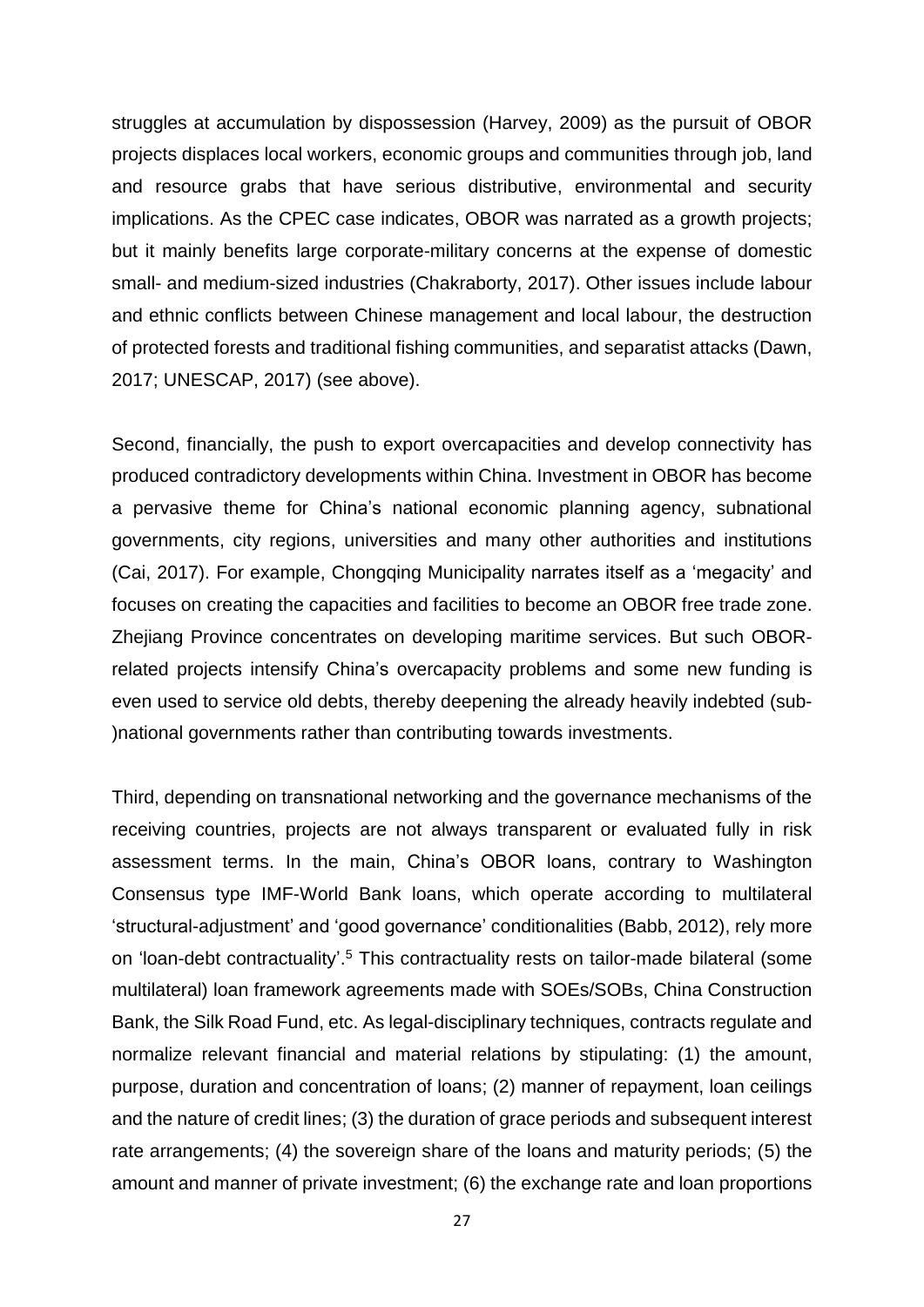denominated in US dollar, Renminbi, and other currencies; (7) the extent and use of Chinese resources and manpower; (8) provisions for use/control of the infrastructure; (9) guarantees and events of default; (10) arbitration mechanisms; and so on (Zhang and Millar, 2017). Should this contractual relationship end in defaults, the loan-debt obligations allow China to renegotiate the terms, collateralize the debt and claim assets/resources by converting debt into equity.

Sri Lanka is a good example of some aspects of this loan-debt contractuality. Its government owed China a total of USD 8 billion in 2017 including USD 301 million for building the Hambantota Port. China provides a 4-year grace period but charges 6.3 percent for the port loan, which compares with the World Bank interest rates of between 0.25 to 3 percent for similar projects (Graceffo, 2017). In addition, with the slackening of the Sri Lankan economy and declining demand for its port services, its national government has racked up losses of USD 300 million and a debt-servicing cost of USD 50 million in 2017. Following the governance logic of loan-debt contractuality, China, instead of rescheduling the debt, offered another USD 1.1 million to convert this debt into equity. This power asymmetry has enabled China Merchant Port Holdings (International) Co. Ltd. to acquire 70 percent of the Hambantota port, including a 99-year lease for a surrounding industrial zone (Dutta, 2017). The extension and unevenness of these loan-debt arrangements are resisted by diverse Sri Lankan groups because of corruption charges, the loss of land and local livelihood around the port area as well as geopolitical worries of China gaining maritime access in the Indian Ocean competing for influence, trade and energy.

Similar geoeconomic and geopolitical challenges related to bilateral loan-debt contractuality are emerging in Pakistan, Cambodia, Myanmar, Kenya, Ethiopia, Malaysia, etc. (Chaudhury, 2017; Sheehan, 2017; Venkatachalam, 2017). Chellaney described its potential predatory effects as 'debt trap diplomacy' that put financiallyfragile partners in debt under increasing Chinese leverage (2017) via a virtual 'bait and switch' manoeuvre. Seen in more political economy terms, China, in relieving its own triple bubbles via OBOR, is intensifying its own debt burdens partly because of the sheer size, security threats and weak risk management tools used in assessing OBOR projects. Looking beyond China, it is spreading the debt burden abroad as the loan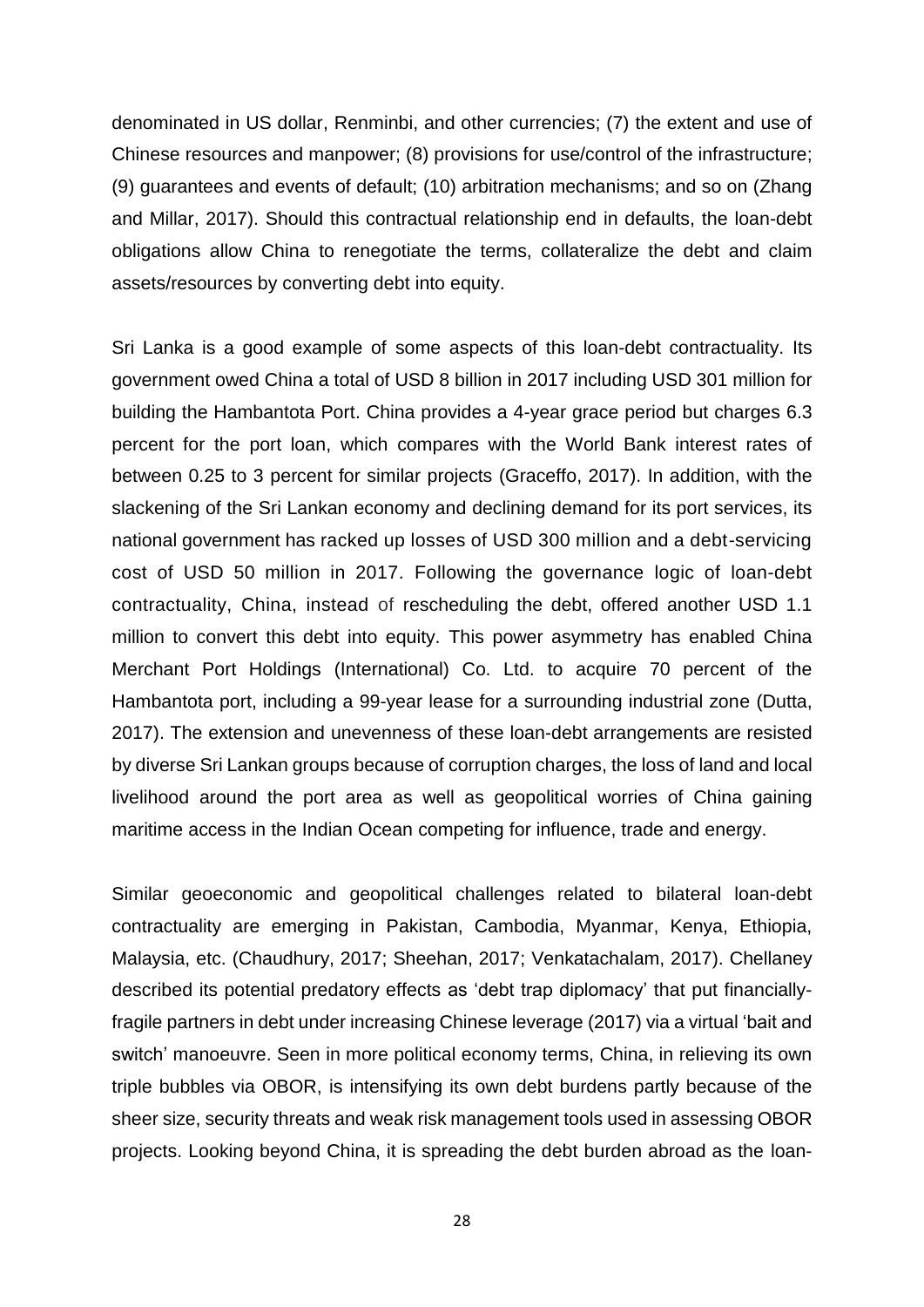debt investment adds to the vicious debt cycles of some developing countries and may compel them to make geoeconomic/geopolitical concessions.

This emerging transnational social relation is raising concerns for capital and states alike. On 21 September 2017, Standard and Poor's Global Ratings, worried about the increasing debt load in China, downgraded its long-term sovereign ratings form 'AA-' to 'A+' (Partington, 2017). The Indian state communicates its sovereignty anxiety as CPEC cuts through the Gilgit-Baltistan borderland area of Kashmir over which India claims sovereignty. In addition, China's debt-levered expropriations (e.g., Sri Lanka's Hambantota and Pakistan's Gwadar ports) intensify the geoeconomic-geopolitical struggles for other regional ports/transport corridors (e.g., Iran's Chabahar) by India and Japan. New Delhi, dissatisfied with the territorial challenges coming from the CPEC project, boycotted China's Belt and Road Forum that occurred on 14-15 May 2017. In cooperation with Japan, it advances its Chabahar project and constructs alternative imaginaries (e.g., Asia-Africa Growth Corridor which is a new sea route connecting Indian, African and Southeast Asian ports) (Beri, 2017). Likewise, Mohamad Mahathir, on returning to office as the Prime Minister of Malaysia in May 2018, cancelled two OBOR-related infrastructural projects three months later because of rising worries over their rising debt burden and his conviction that the deals are too favourable to China. And, in July 2018, the US joined the geostrategic search for alternative spatial fixes in the region by promoting an Indo-Pacific vision of Indian and Pacific Oceans.

### **CONCLUSIONS**

This article deploys a critical discursive-cum-material approach to examine the dialectical intertwining of geoeconomics and geopolitics as multiple players, encouraged by the Chinese party leadership and state as they seek to reorder key socio-spatial features of the world market. Responding to the 2008 global financial crisis, the Chinese government promoted a stimulus package and policies to increase liquidity and demand. This reinforced overcapacities and intensified the triple bubbles. As the new Xi-Li leadership went into crisis-management mode, 'Likonomics' proved less resonant than Xi's 'new normal' discourse and OBOR. Discursively, OBOR builds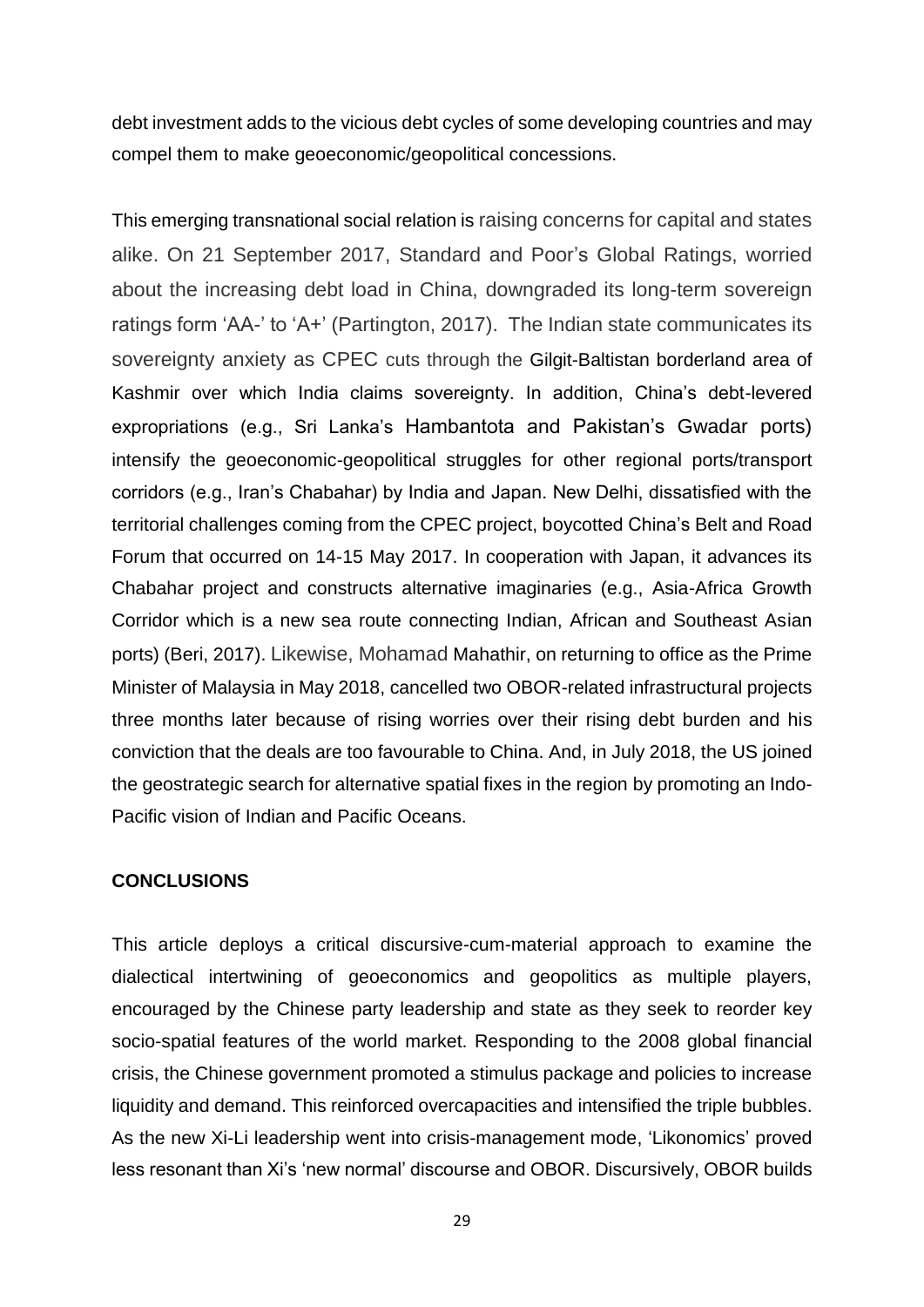on the earlier 'Go West' and 'Go Out' policies and uses a panoply of rhetorical and visualization techniques to consolidate support for this new imaginary. Thus, as a spatial fix, OBOR is mediated by hope and fear discourses that energize actions. Materially, this spatial fix launches another stimulus package that can displace China's triple bubbles abroad by creatively rearticulating sociospatial organizations, infrastructure development, financing mechanisms, and security protection. Yet it also intensifies unevenness, contradictions and conflicts of interest that arise from China's displacement of overcapacity and spreads debt burden abroad. New geoeconomic practices of bilateral loan-debt contractuality deepen debt traps, especially in some financially-fragile developing countries. This allows China to acquire geostrategic infrastructure at the expense of some developing countries that are locked into vicious debt cycles. These infrastructural expropriations not only intensify local resistance; they also accentuate geopolitical-geoeconomic counter-tendencies along pre-existing security fault-lines and struggles for resources. This is reflected in the emergence and consolidation of a governance configuration around security to complement the governance configurations around production and finance. I illustrated this by considering the China-Pakistan Economic Corridor as one instance of the dialectical intertwining of China's geoeconomic-connectivity hope to export overcapacity and the geopolitical-geoeconomic struggles for spatialization coming from the worries of China's debt-levered expropriations of regional geostrategic sites/resources/influence. In this way, I have suggested that an affective turn sensitive to hope and fear discourses can provide a more nuanced account of the energies that are involved in the promotions and struggles in the making of spatial fixes across different sites and scales.

### **Endnotes**

**.** 

<sup>1</sup> The 'One Belt One Road' was renamed by China as the 'Belt and Road Initiative' (BRI) in the Belt and Road Forum held between 14 to 15 May 2017. <sup>2</sup> Sparke's 'double vision' can be elaborated by showing how the interaction of discursive, structural, technological and agential selectivities condenses geoeconomic and geopolitical imaginaries and practices into specific spatio-temporal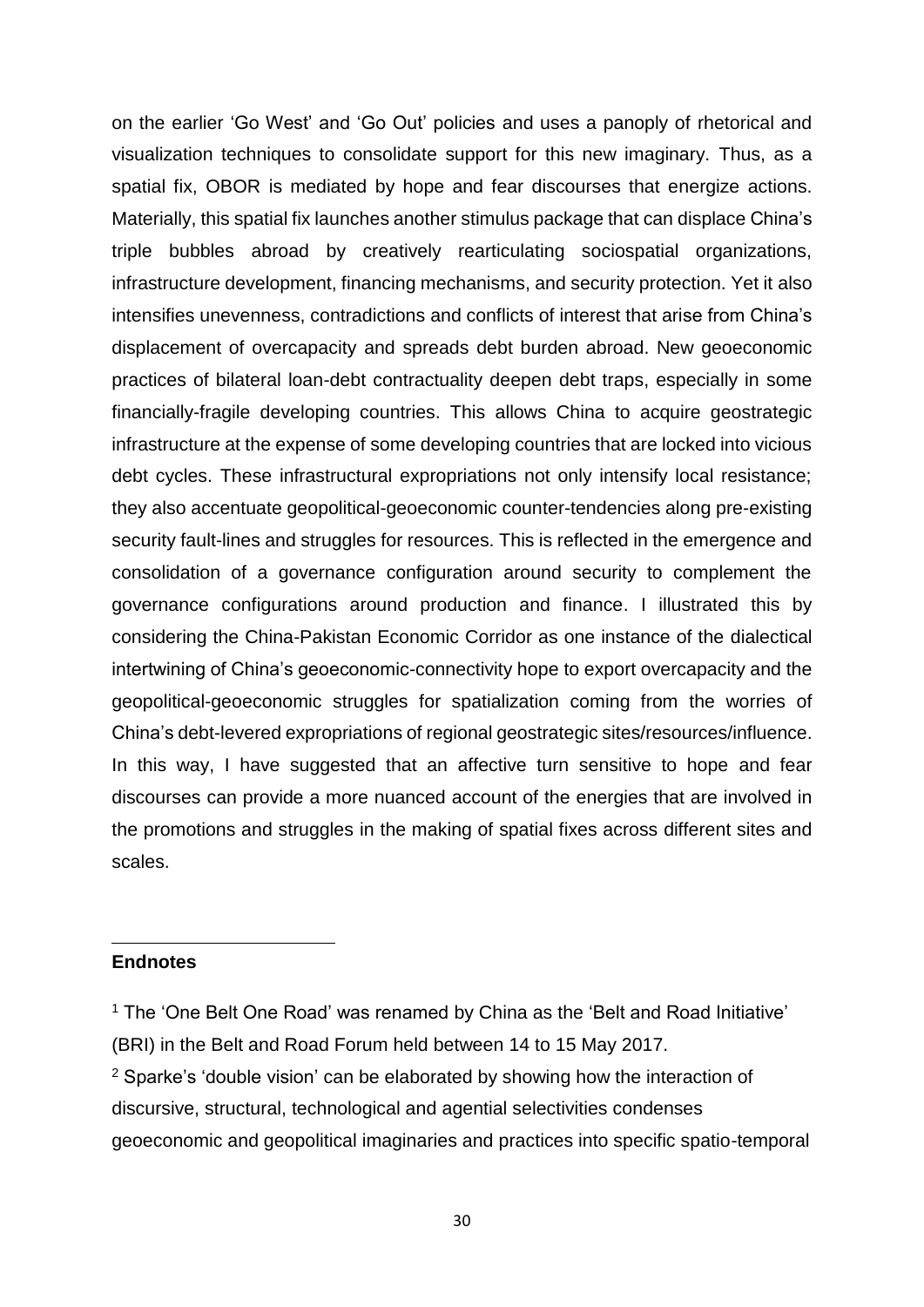fixes (for the theoretical arguments on cultural political economy and other cases, see Sum and Jessop, 2013).

<sup>3</sup> By mid–2009, there were at least 3,800 LGFVs at the provincial, prefectural, and even county/city district levels (Meng, 2009).

<sup>4</sup> The author would like to thank an anonymous reviewer on the Chang-tu-ji projects and South Korea's New Northern Policy.

<sup>5</sup> Loan-debt contractuality takes many forms. In China, initial loans mainly come from policy banks, SOBs and special funds. Contracts can then be extended via consortium loans; joint private equity; and joint debt issuance.

## **Acknowledgements**

**.** 

The author wants to thank two anonymous reviewers, the co-editor, and Bob Jessop for their valuable feedback. She also wants to thank the Post-Growth College of the Institute of Sociology in Friedrich-Schiller University at Jena (Germany) for support while finalizing this article.

# **Disclosure Statement**

No potential conflict of interest was reported by the author.

# **ORCID**

Ngai-Ling Sum http://orcid.org/0000-0002-4285-1351

### **References**

- Agnew, J. (1994). The territorial trap: the geographical assumptions of international relations theory. *Review of International Political Economy*, *1*(1), 53-80.
- Agnew, J. & Corbridge, S. (1995). *Mastering space: Hegemony, territory and international political economy.* London: Routledge.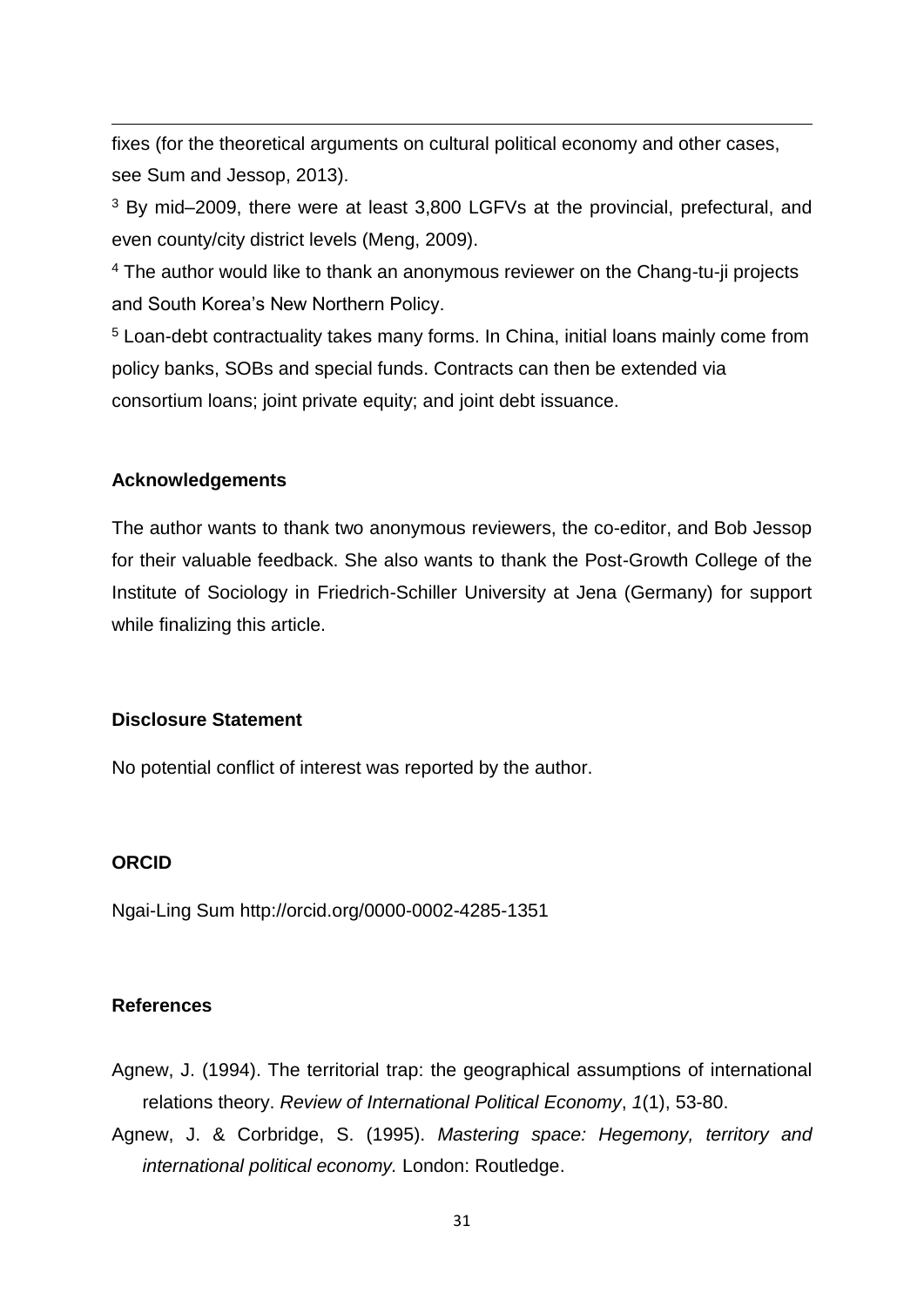- Ahmed, S. (2004). *The cultural politics of emotion*. Edinburgh: Edinburgh University Press.
- Ashley, R. (1987). The geopolitics of geopolitical space: toward a critical social theory of international politics. *Alternatives*, *12*, 403–434.
- Babb, S. (2013). Washington Consensus as a transnational policy paradigm. *Review of International Political Economy*, *20*(2), 268–97.
- Balanchandra, P. (2017). Sri Lanka proposes to cut Chinese stake in Hambantota port from 80 to 60 per cent. http://www.newindianexpress.com/world/2017/mar/18/sri-lanka-proposes-to-cutchinese-stake-in-hambantota-port-from-80-to-60-per-cent-1582866.html
- Beri, R. (2017). India's new initiative in Africa: the Asia-Africa Corridor, *IDSA Comment*, 13 June, https://idsa.in/idsacomments/indias-new-initiative-in-africaasia-africa-growth-corridor\_rberi\_130617
- Booth, K. & Wheeler, N. (2007). *The security dilemma*. London: Palgrave.
- Brown, R. (2015). Where would the Silk Road lead?, https://academiccommons.columbia.edu/.../Spring-2016-FINAL-FINAL-2-71- 93.pdf
- Campbell, D. (1998). *Writing security: United States foreign policy and the politics of identity*, 2<sup>nd</sup> ed. Minneapolis, MN: University of Minnesota Press.
- Cai, P. (2017). Understanding China's One Belt One Road Initiative, 22 March, https://www.lowyinstitute.org/publications/understanding-belt-and-road-initiative
- Chinese Executive Leadership Academy, Jingganshan (2014). Xi's 'new normal' theory.<http://www.celaj.gov.cn/english/www/19/2014-11/462.html>
- Chen, B. (2013). Third Plenum to accelerate market-oriented financial reform, 9 November, [http://www.china.org.cn/china/2013-11/09/content\\_30550944.htm](http://www.china.org.cn/china/2013-11/09/content_30550944.htm)
- Centre for Strategic and International Studies (2015). Building China's 'One Belt, One Road', 3 April,<http://csis.org/publication/building-chinas-one-belt-one-road>
- Chakraborty, S. (2017). Is China colonializing Pakistan?, 15 May, <http://www.dailyo.in/politics/pakistan-china-cpec-pok-dawn/story/1/17245.html>
- Chaudhury, D. (2017). China effect? Myanmar too facing a debt crisis, *Economic Times* 12 May, http://economictimes.indiatimes.com/news/international/worldnews/china-effect-myanmar-too-facing-a-debt-crisis/articleshow/58634899.cms
- Chesnais, F. (2014). Fictitious capitals in the context of global over-accumulation and changing international economic power relationships. In R. Bellofiore & G. Vertova,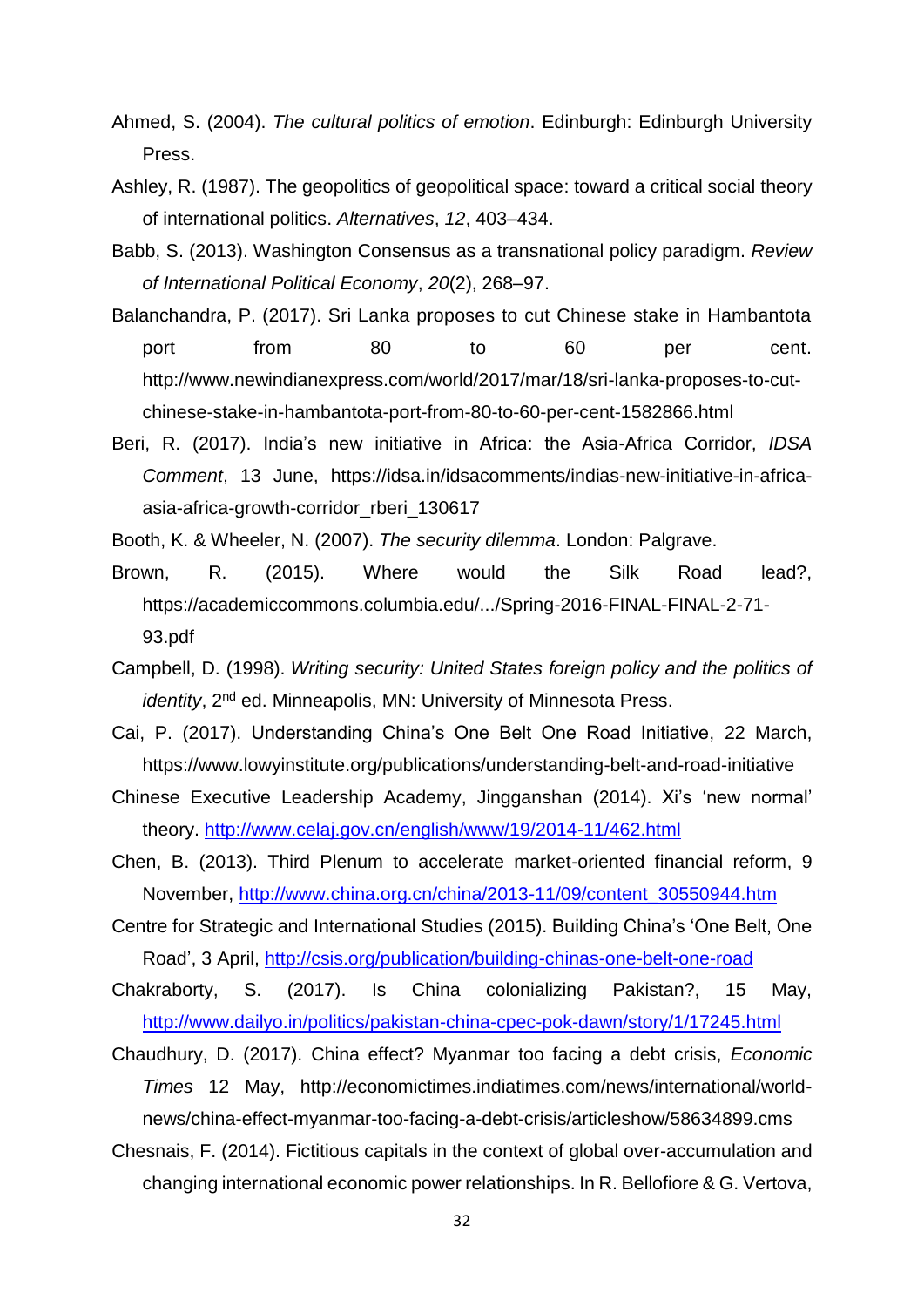(Eds.), *The great recession and the contradictions of contemporary capitalism* (pp. 65–82). Cheltenham, UK: Edward Elgar.

- China Daily (2015a). China's top auditor warns of local government debt risk, 28 June, [http://www.chinadaily.com.cn/china/2015-06/28/content\\_21126725.htm](http://www.chinadaily.com.cn/china/2015-06/28/content_21126725.htm)
- China Daily (2015b). China's 2015 diplomacy focuses on 'Belt and Road', 8 March, [http://www.chinadaily.com.cn/china/2015twosession/2015-](http://www.chinadaily.com.cn/china/2015twosession/2015-03/08/content_19750295_2.htm) [03/08/content\\_19750295\\_2.htm](http://www.chinadaily.com.cn/china/2015twosession/2015-03/08/content_19750295_2.htm)
- Clarke, M. (2015). Understanding China's Eurasia pivot. *The Diplomat*, 6 September, <http://thediplomat.com/2015/09/understanding-chinas-eurasian-pivot/>
- Clover, C. & Hornby, L. (2015). China's great game. *Financial Times*, 12 February, <https://www.ft.com/content/6e098274-587a-11e5-a28b-50226830d644>
- Coonan, C. (2014). Ghost cities a symbol of slowdown in China's property market. *Irish Times*, 28 October, [http://www.irishtimes.com/business/commercial](http://www.irishtimes.com/business/commercial-property/ghost-cities-a-symbol-of-slowdown-in-china-s-property-market-1.1978425)[property/ghost-cities-a-symbol-of-slowdown-in-china-s-property-market-](http://www.irishtimes.com/business/commercial-property/ghost-cities-a-symbol-of-slowdown-in-china-s-property-market-1.1978425)[1.1978425](http://www.irishtimes.com/business/commercial-property/ghost-cities-a-symbol-of-slowdown-in-china-s-property-market-1.1978425)
- Dalby, S. (1991). Critical geopolitics: discourse, difference and dissent. *Environment and Planning D: Society and Space*, *9*(3), 261-283.
- Dobbs, R., Lund, S., Woetzel, J., & Mutafchieva, M. (2015). Debt and (not much) deleveraging. *McKinsey Global Institute,*

[http://www.mckinsey.com/insights/economic\\_studies/debt\\_and\\_not\\_much\\_delev](http://www.mckinsey.com/insights/economic_studies/debt_and_not_much_deleveraging) [eraging](http://www.mckinsey.com/insights/economic_studies/debt_and_not_much_deleveraging)

- Dawn (2017). Exclusive: CPEC master plan revealed. https://www.dawn.com/news/1333101
- Elden, S. (2013). Geo-political economy. *Society and Space 18*  [https://societyandspace.com/2013/11/18/geo-political-economy-virtual-theme](https://societyandspace.com/2013/11/18/geo-political-economy-virtual-theme-issue/)[issue/](https://societyandspace.com/2013/11/18/geo-political-economy-virtual-theme-issue/)
- Essex, J. (2013). *Development, security, and aid.* Athens, GA: University of Georgia Press.
- Foucault, M. (1980). *Power/knowledge*. New York: Vintage.
- Foucault, M. (2008). *Security, territory, population. Lectures at the Collège de France, 1977-1978*, trans. G. Burchell. Basingstoke: Palgrave.
- Goh, B., Martina, M. & Shepherd, C. (2017). Local, global security firms in race along China's 'Silk Road'. *Reuters,* 24 April, [http://uk.reuters.com/article/us-china](http://uk.reuters.com/article/us-china-silkroad-security-analysis-idUKKBN17P10Y)[silkroad-security-analysis-idUKKBN17P10Y](http://uk.reuters.com/article/us-china-silkroad-security-analysis-idUKKBN17P10Y)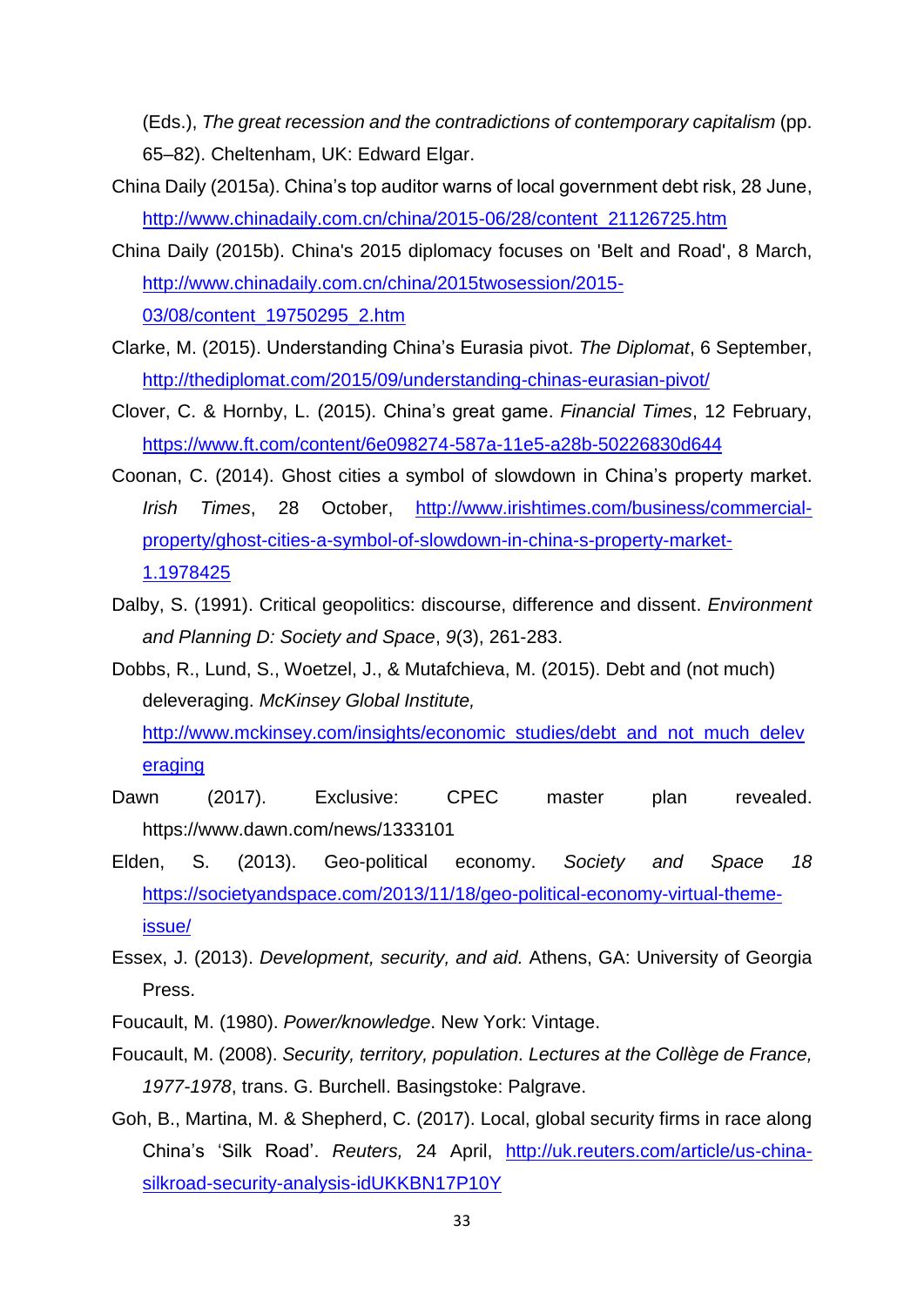- Graceffo, A. (2017). China's Push for the One Belt One Road (OBOR) Initiative. *Foreign Policy Journal*, 15 May https://www.foreignpolicyjournal.com/2017/05/15/chinas-push-for-the-one-beltone-road-obor-initiative/
- Gregory, D. (2008). The rush to the intimate: counterinsurgency and the cultural turn in later modern war. *Radical Philosophy*, *150*, 8–23.
- Hall, D. (2015). *Why public-private partnerships don't work*. Public Service International Research Unit, University of Greenwich, UK.
- Hartig, F. (2016). *Chinese public diplomacy: The rise of the Confucius Institute*. London: Routledge.
- Harvey, D. (1982). *Limits to capital*. Oxford: Basil Blackwell.
- Harvey, D. (2009). *The new imperialism*. Oxford: Oxford University Press.
- Haushofer, K. (1941). *Der Kontinentalblock: Mitteleuropa, Eurasien, Japan*. Berlin: Eher.
- Hsing, Y. (2010). *The great urban transformation: Politics of land and property in China*. Oxford: Oxford University Press.
- Hsu, S. (2015). China's volatile stock market and its implications. *China Policy Institute Policy Paper 2015: No 7*, https://www.nottingham.ac.uk/cpi/documents/policypapers/cpi-policy-paper-2015-no-7-hsu.pdf
- Hu, F. (2015). How China's 100 million 'stir fry' investors helped cause the market crash. *Huffington Post*, 13 July, [http://www.huffingtonpost.com/fred-hu/china](http://www.huffingtonpost.com/fred-hu/china-investors-market-crash_b_7786296.html)[investors-market-crash\\_b\\_7786296.html](http://www.huffingtonpost.com/fred-hu/china-investors-market-crash_b_7786296.html)
- Hu, Y. (2015). NDRC to promote innovative public-private partnership model. 25 May, <http://english.cntv.cn/2015/05/25/VIDE1432537204693287.shtml>
- Jessop, B. (2016). Territory, politics, governance and multispatial metagovernance. *Territory, Politics, Governance*, *4*(1), 8–32.
- Jessop, B. & Sum, N-L. (2018). Geopolitics: Putting geopolitics in its place in cultural political economy. *Environment & Planning A*, *50*(2), 474–478.
- Jin, J. (2015). The true intent behind China's AIIB strategy. *Fujitsu Research Institute*, 25 August,

http://www.fujitsu.com/jp/group/fri/en/column/message/2015/2015-08-25.html

Kolo, V. (2014). China: hard landing in 2015? 24 December, *Chinaworker Info*, <http://chinaworker.info/en/2014/12/24/8759/>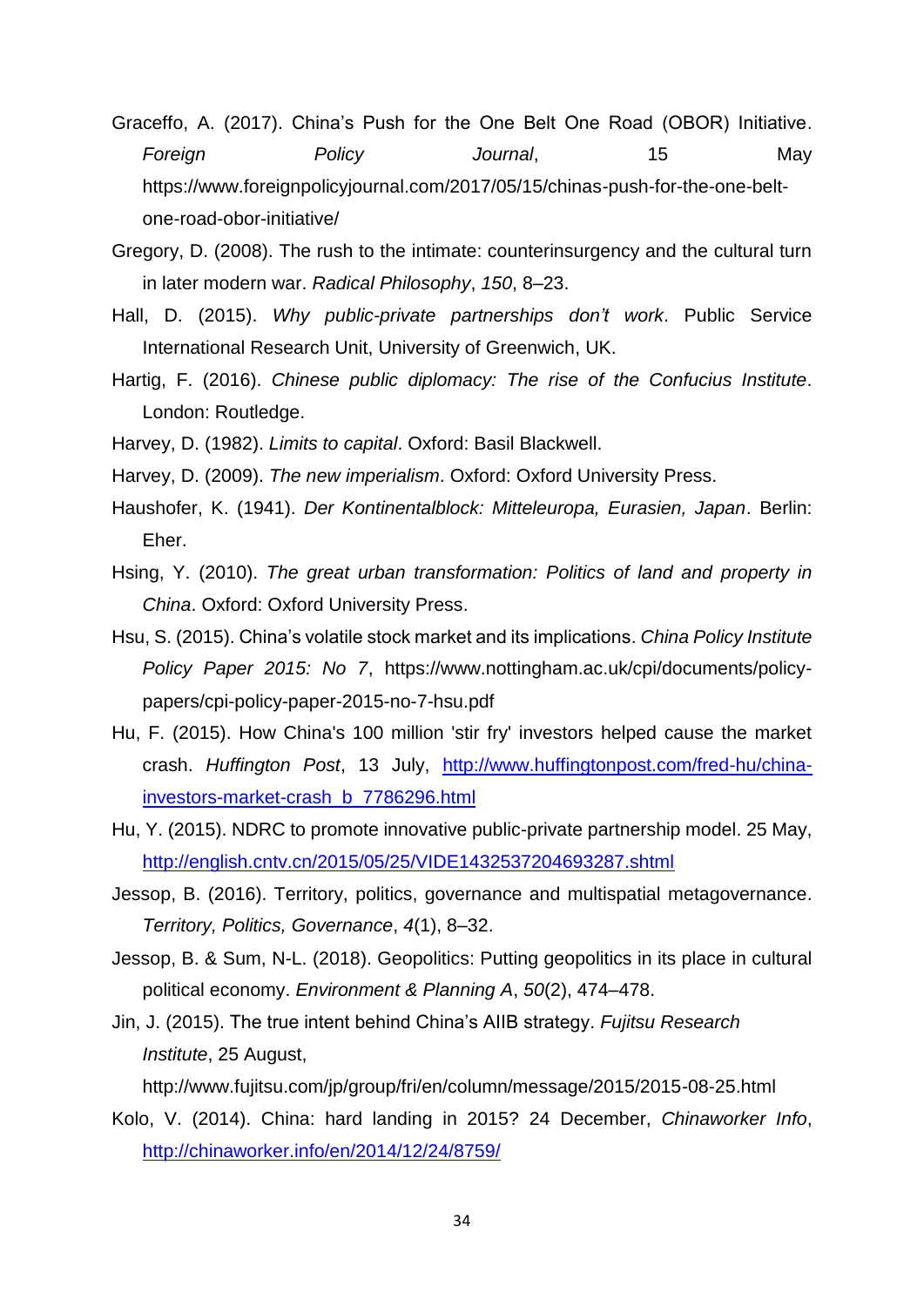- Lam, W. (2009). Hu Jintao unveils major foreign-policy initiative. *China Brief* 24(9), 2– 4.
- Lam, W. (2014). Members of the Xi Jinping clique revealed. *China Brief* 14(3) [http://www.jamestown.org/programs/chinabrief/single/?tx\\_ttnews%5Btt\\_news%5](http://www.jamestown.org/programs/chinabrief/single/?tx_ttnews%5Btt_news%5D=41933#.VkRyrmzFbug) [D=41933#.VkRyrmzFbug](http://www.jamestown.org/programs/chinabrief/single/?tx_ttnews%5Btt_news%5D=41933#.VkRyrmzFbug)
- Lin, C-P. (2015). *AIIB and One Belt One Road: Dominating Eurasia without war.* 21 April, http://bit.ly/2yDgkzS (in Chinese)
- Lin, G. (2014). China's landed urbanization*:* state power reshuffling, land commodification, and municipal finance in the growth of metropolises. *Environment and Planning A*, *46*(8), 1814–1835.
- Lopez, L. (2016). China just started unloading its biggest problem on the rest of the world, and the world is already freaking out. *Business Insider*, 6 April, http://www.businessinsider.de/china-unloads-overcapacity-on-the-world-2016- 4?r=UK&IR=T
- Lu, Y. & Sun, T. (2013). Local government financing platforms in China: a fortune or misfortune. *IMF Working Paper No. 13/243*, <https://www.imf.org/external/pubs/ft/wp/2013/wp13243.pdf>
- Luttwak, E. (1990). From geopolitics to geo-economics: logic of conflict, grammar of commerce. *The National Interest*, *20*(1), 17–23.
- Mackinder, H. (1904). The geographical pivot of history. *Geographical Journal*, *23*(4) 421–437.
- Madan, T. (2016). What India thinks about China's One Belt, One Road initiative" http://www.brookings.edu/blogs/order-from-chaos/posts/2016/03/14-india-chinaasia-connectivity-madan
- Magnier, M. (2015). China economic growth falls below 7% for first time since 2009. [http://www.wsj.com/articles/china-economic-growth-falls-below-7-for-first-time](http://www.wsj.com/articles/china-economic-growth-falls-below-7-for-first-time-since-2009-1445221368)[since-2009-1445221368](http://www.wsj.com/articles/china-economic-growth-falls-below-7-for-first-time-since-2009-1445221368)
- Marx, K. (1973). *Grundrisse: Foundations of the critique of political economy (rough draft)*. Harmondsworth, UK: Penguin.
- Marx, K. (1998). *Capital: volume 3*. Marx-Engels Collected Works, vol. 37. London: Lawrence & Wishart <1894>
- Massumi, B. (2002). *Parables for the virtual: Movement, affect, sensation.* Durham, NC: Duke University Press.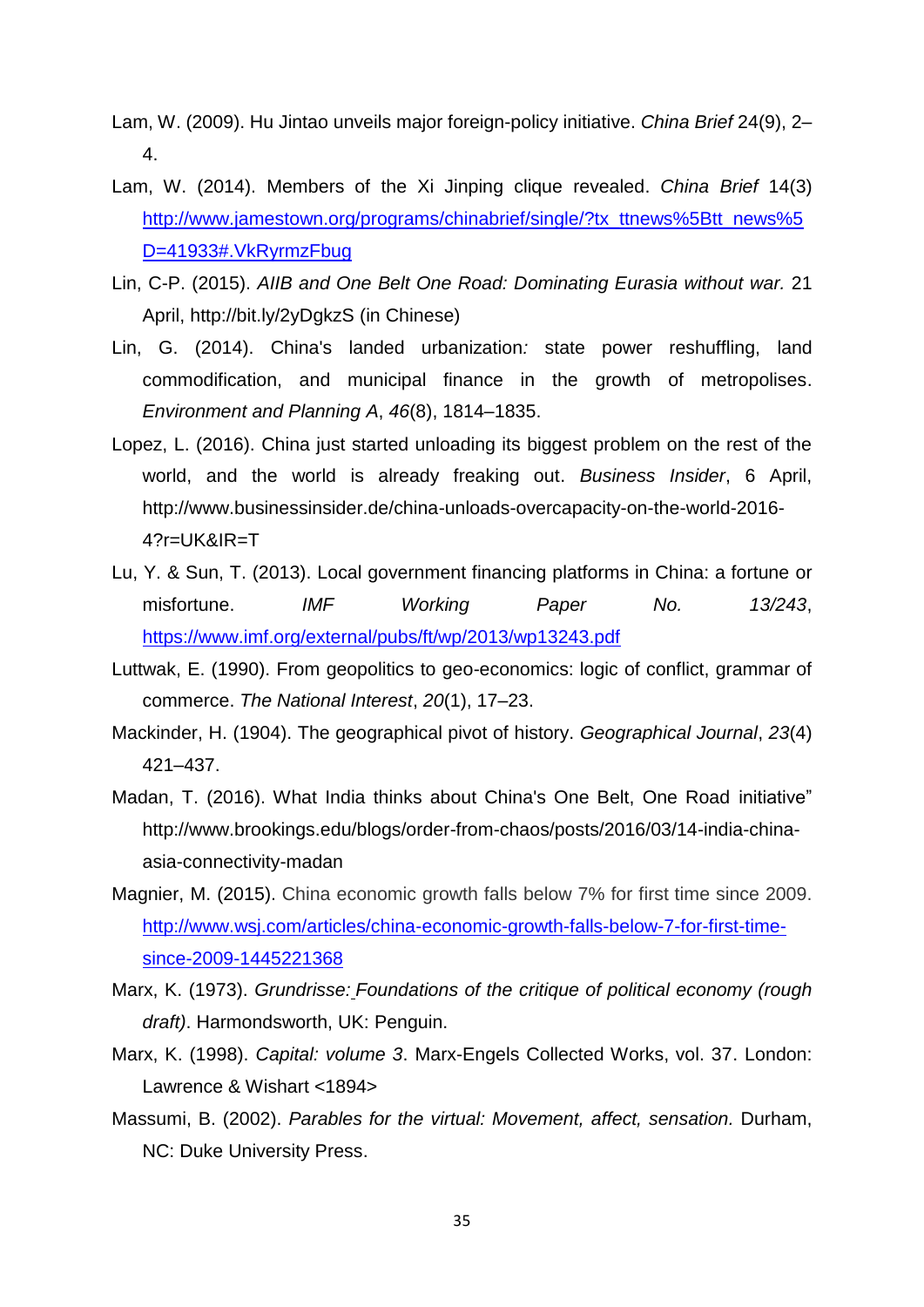- Meng, Y. (2009). Banks need to be cautious in lending to local government financing platforms. *Jin Rong Shi Bao*, 4 November, <http://bank.jrj.com.cn/2009/11/0405026389728.shtml>
- Moore, A. & Perdu, N. (2014). Imagining a critical geopolitical cartography. *Geography Compass*, *8*(12), 892–901.
- Morozova, N. (2014). Can there be ethical politics? Rethinking the relationship between European Geopolitics and Russian Eurasianism. National Research University, Higher School of Economics, WP BRP 08/IR/2014, https://www.hse.ru/data/2014/11/19/1101015101/08IR2014.pdf
- Ng, A. (2015). Navigating the Belt and Road. Ernst and Young, http://www.ey.com/Publication/vwLUAssets/EY-navigating-the-belt-and-roaden/\$FILE/EY-navigating-the-belt-and-road-en.pdf

Ohmae, K. (1990). *The borderless world*. New York: Harper Business.

- Olive, C. (2016). China's hard landing began last year, and it's going to get worse. *South China Morning Post*, 1 June, http://www.scmp.com/business/globaleconomy/article/1960479/chinas-hard-landing-began-last-year-and-its-going-getworse.
- Ó Tuathail, G. (1996). *Critical geopolitics: The politics of writing global space*. Minneapolis, MN: Minnesota University Press.
- Ó Tuathail, G. & Agnew, J. (1992). Geopolitics and discourse: practical geopolitical reasoning in American foreign policy. *Political Geography*, *11*(2),190–204.
- Partington, R. (2017). China's credit rating cut to A+ by S&P over rising debt fears. *The Guardian*, 21 September, https://www.theguardian.com/business/2017/sep/21/sp-cuts-chinas-credit-ratingto-a-over-rising-debt-fears
- Perkmann, M. & Sum, N-L. (Eds.) (2002). *Globalization, regionalization and crossborder regions.* Basingstoke: Palgrave.
- Pickles, J (2004). *A history of spaces: Cartographic reason, mapping, and the g*eo*coded world*. New York: Psychology Press.
- PTI (2017). China willing to give Sri Lanka \$ 24 billion more as part of OBOR, *The Economic Times*, 17 May, [http://economictimes.indiatimes.com/articleshow/58716674.cms?utm\\_source=co](http://economictimes.indiatimes.com/articleshow/58716674.cms?utm_source=contentofinterest&utm_medium=text&utm_campaign=cppst) [ntentofinterest&utm\\_medium=text&utm\\_campaign=cppst](http://economictimes.indiatimes.com/articleshow/58716674.cms?utm_source=contentofinterest&utm_medium=text&utm_campaign=cppst)
- Qi, D. (2010). 'GDPism' and people's livelihood in China. *EAI Bulletin* 5 May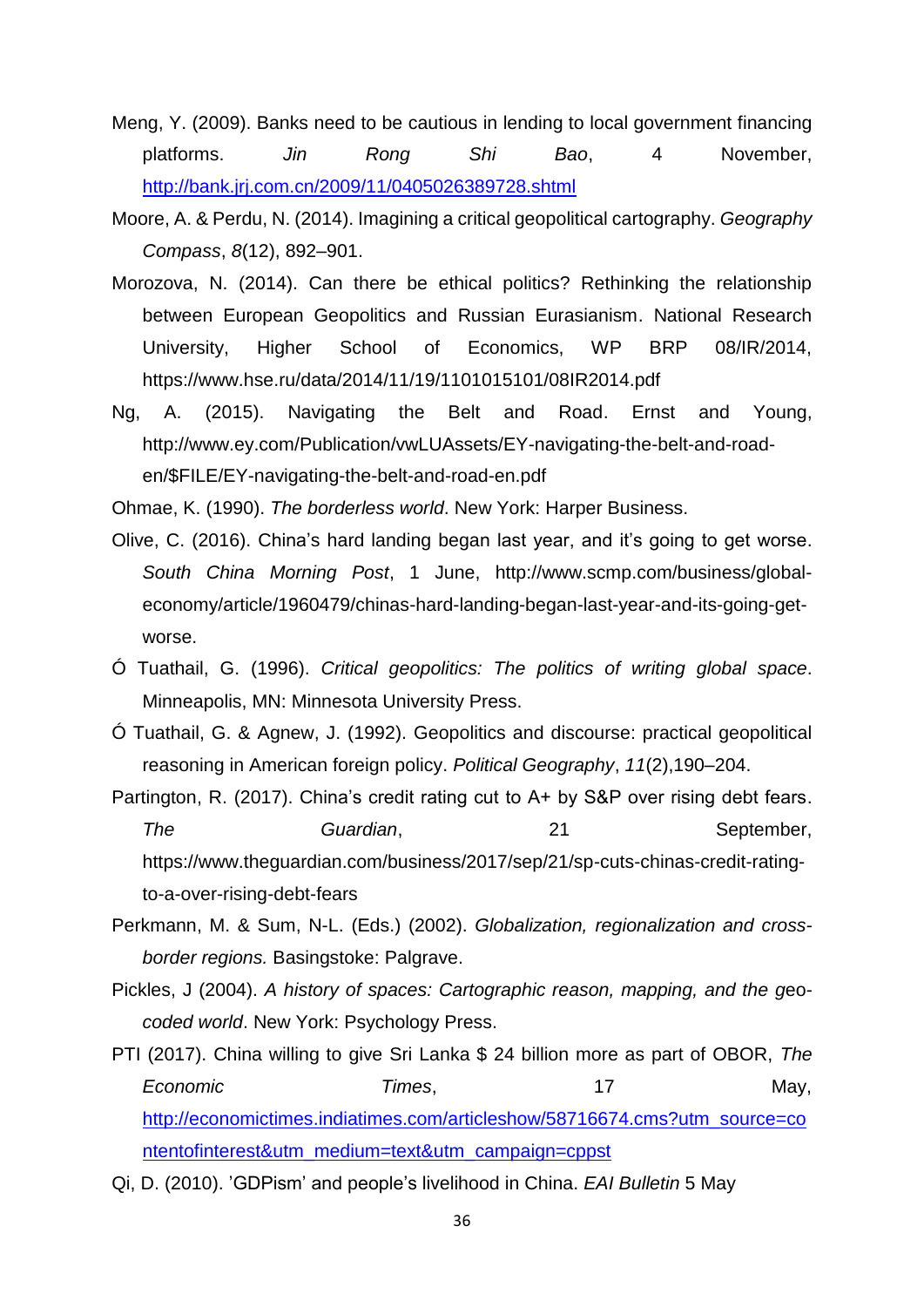Rasmus, J. (2015). *Systemic fragility in the global economy*. Atlanta, GA: Clarity Press. Ratzel, F. (1897). *Politische Geographie*. München: R. Oldenbourg.

Ratzel, F. (1940). *Erdenmacht und Volkerschicksal*. Stuttgart: Stuttgart University Press.

- Rifaat, H. & Maini, S. (2016). The Chinese-Pakistan Economic Corridor. https://www.stimson.org/sites/default/files/file-attachments/The%20China-Pakistan%20Economic%20Corridor%20-%20Final.pdf
- Rudolf, M. (2015). China's 'Silk Road' initiative is at risk of failure. *The Diplomat*, 24 September, http://thediplomat.com/2015/09/chinas-silk-road-initiative-is-at-risk-offailure/
- Sekine, E. (2014). A security market view of the Third Plenary Session of the  $18<sup>th</sup>$ Congress of the CPC Central Committee, *Nomura Journal of Capital Markets* **5**(4), <http://www.nicmr.com/nicmr/english/report/repo/2014/2014spr03.pdf>
- Sheehan, S. (2017). The problem with China's One Belt One Road strategy, *The Diplomat*, 24 May, http://thediplomat.com/2017/05/the-problem-with-chinas-onebelt-one-road-strategy/

Shirk, S. (2008). *China: Fragile superpower*. New York: Oxford University Press.

- Sparke, M. (2007). Everywhere but always somewhere: critical geographies of the Global South. *The Global South*, *1*(1), 117–126.
- Sparke, M. (2014). On the double vision of geopolitics and geoeconomics: connecting contradictory geostrategic discourses to the contradictions of uneven global development. ISA Conference Paper, https://www.researchgate.net/publication/263607661\_ON\_THE\_DOUBLE\_VISIO N\_OF\_GEOPOLITICS\_AND\_GEOECONOMICS\_CONNECTING\_CONTRADIC TORY GEOSTRATEGIC DISCOURSES TO THE CONTRADICTIONS OF U NEVEN\_GLOBAL\_DEVELOPMENT
- Standard and Poor's (2015). China's Corporate debt looms large. [http://www.financeasia.com/News/399907,china8217s-corporate-debt-looms](http://www.financeasia.com/News/399907,china8217s-corporate-debt-looms-large.aspx)[large.aspx](http://www.financeasia.com/News/399907,china8217s-corporate-debt-looms-large.aspx)
- Sum, N-L (2013). A cultural political economy of financial crisis: The turn to BRIC and the subalterns in China. *Economy & Society*, *42*(4), 543–570.
- Sum, N-L. (2017).The making of the subaltern subjects: embodiment, contradictory consciousness and re-hegemonization of the Diaosi in China. *Globalizations*, *14*(2), 298–312.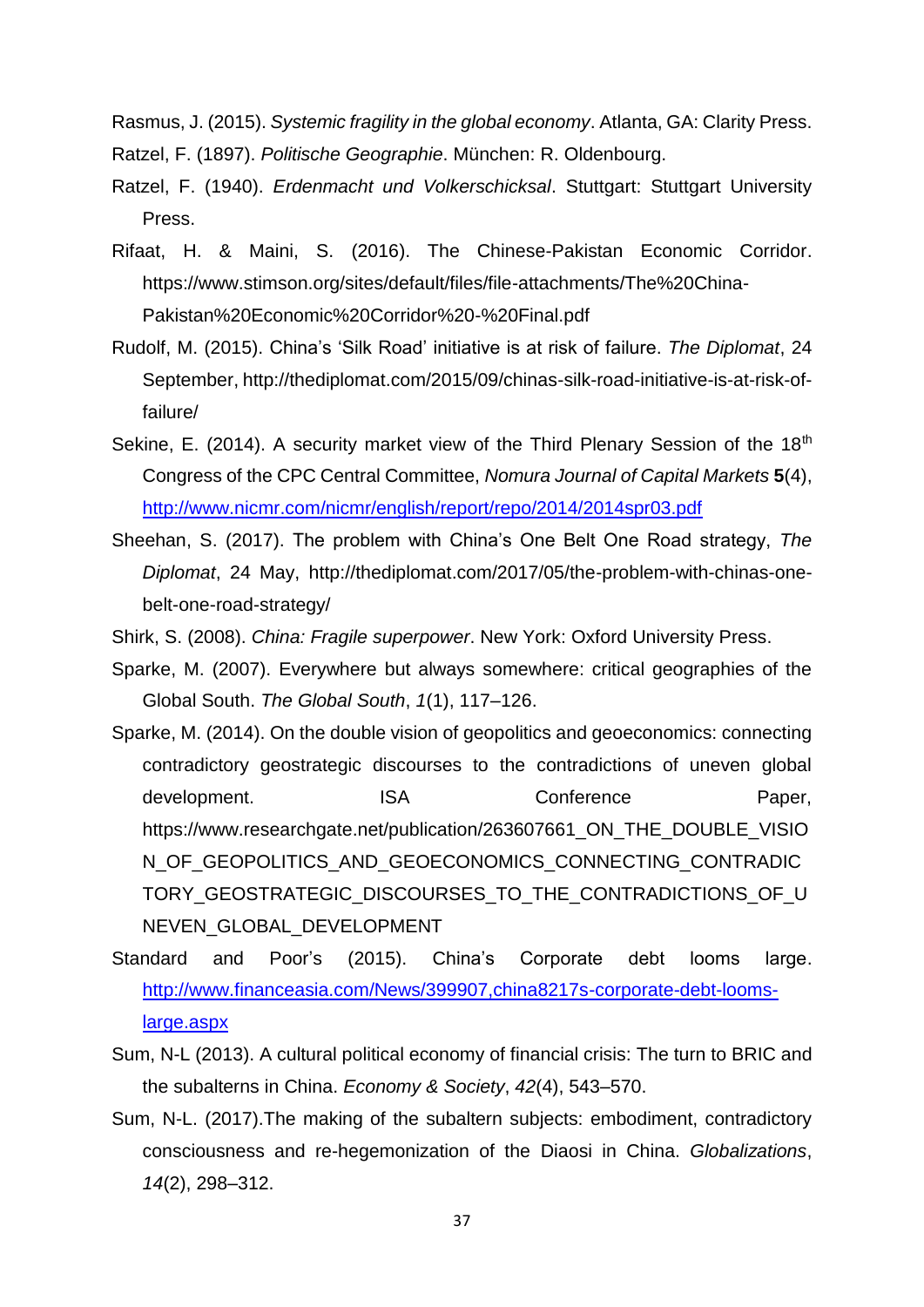- Sum, N-L. & Jessop, B. (2013).*Towards a cultural political economy.* Cheltenham, UK: Edward Elgar.
- Summers, T. (2016). China's new silk road. *Third World Quarterly*, *37*(9), 1628–1643.
- Sun, Q. & Fu, X. (2011). China's battle against the global economic crisis. In X. Fu (Ed.), *China's Role in Global Economic Recovery* (pp. 10–25). New York: Routledge.
- Swaine, M. (2015). Chinese views and commentary on 'One Belt One Road' Initiative. *China Leadership Monitor*, Summer Issue 47, http://www.hoover.org/research/chinese-views-and-commentary-one-belt-oneroad
- Tan, W. Z. (2015). China's One Belt, One Road project could aid recovery in global shipping. 24 December, http://www.lloydsloadinglist.com/freightdirectory/news/China%E2%80%99s-One-Belt-One-Road-project-could-aidrecovery-in-global-shipping/65190.htm#.VzzLS-TILaI
- Tiezzi, S. (2014). The New Silk Road: China's Marshall Plan? *The Diplomat*, 6 November http://thediplomat.com/2014/11/the-new-silk-road-chinas-marshallplan/
- Venkatachalam, K. (2017). Can Pakistan afford CPEC?, *The Diplomat*, 16 June <http://thediplomat.com/2017/06/can-pakistan-afford-cpec/>
- Wang, J-S. (2013). North, south, east, and west China is in the 'middle': A geostrategic chessboard (in Chinese). *World Affairs*, 01 November, 27–52.
- Wang, Y. (2014). China's new foreign policy: Transformations and challenges reflected in changing discourse. *The Asian Forum*, [http://www.theasanforum.org/chinas-new-foreign-policy-transformations-and](http://www.theasanforum.org/chinas-new-foreign-policy-transformations-and-challenges-reflected-in-changing-discourse/)[challenges-reflected-in-changing-discourse/](http://www.theasanforum.org/chinas-new-foreign-policy-transformations-and-challenges-reflected-in-changing-discourse/)
- Wang, Y. (2015). China's 'New Silk Road': A case study in EU-China relations. In A. Amighini & A. Berkofsky (Eds), *Xi's policy gambles: The bumpy road ahead* (pp. 93–110). Milan: Italian Institute for International Political Studies.
- Wu, F. (2015). Commodification and housing market cycles in Chinese cities. *International Journal of Housing*, *15*(1), 6–26.
- Wu, F., Xu, J. & Yeh, A. (2007). *Urban development in post-reform China: State, market and space*. London: Routledge.